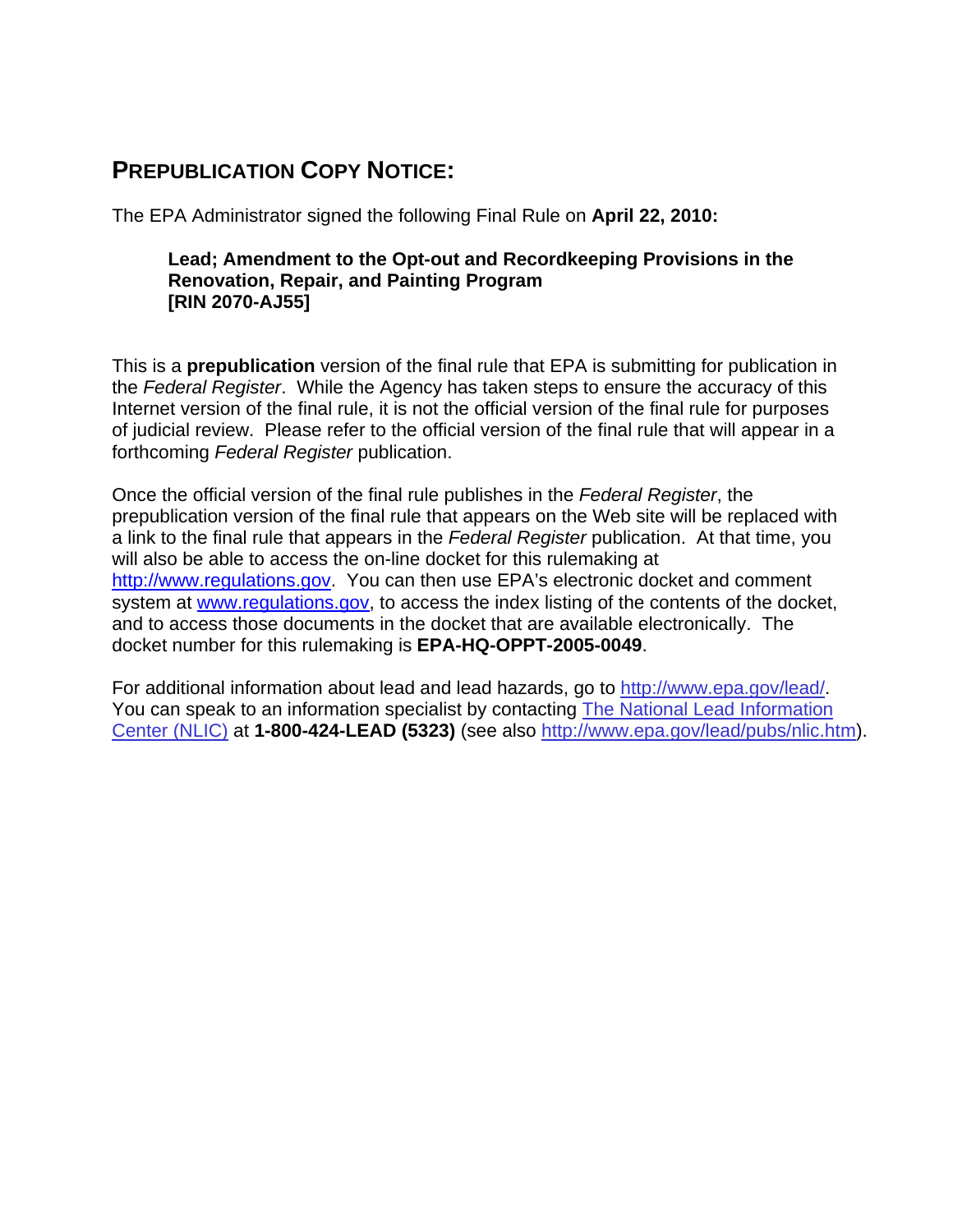#### **BILLING CODE 6560–50–P**

#### **ENVIRONMENTAL PROTECTION AGENCY**

**40 CFR Part 745**

**[EPA–HQ–OPPT–2005–0049; FRL–8823–7]**

**RIN 2070–AJ55**

**Lead; Amendment to the Opt-out and Recordkeeping Provisions in the Renovation, Repair, and Painting Program**

**AGENCY:** Environmental Protection Agency (EPA).

**ACTION:** Final rule.

**SUMMARY:** EPA is finalizing several revisions to the Lead Renovation, Repair, and Painting Program (RRP) rule that published in the **Federal Register** on April 22, 2008. The RRP rule established accreditation, training, certification, and recordkeeping requirements as well as work practice standards on persons performing renovations for compensation in most pre-1978 housing and child-occupied facilities. In this document, EPA is eliminating the "opt-out" provision that currently exempts a renovation firm from the training and work practice requirements of the rule where the firm obtains a certification from the owner of a residence he or she occupies that no child under age 6 or pregnant women resides in the home and the home is not a child-occupied facility. EPA is also requiring renovation firms to provide a copy of the records demonstrating compliance with the training and work practice requirements of the RRP rule to the owner and, if different, the occupant of the building being renovated or the operator of the child-occupied facility. In addition, the rule makes minor changes to the certification, accreditation and state authorization requirements.

**DATES:** This final rule is effective [*insert date 60 days after date of publication in the* **Federal Register**].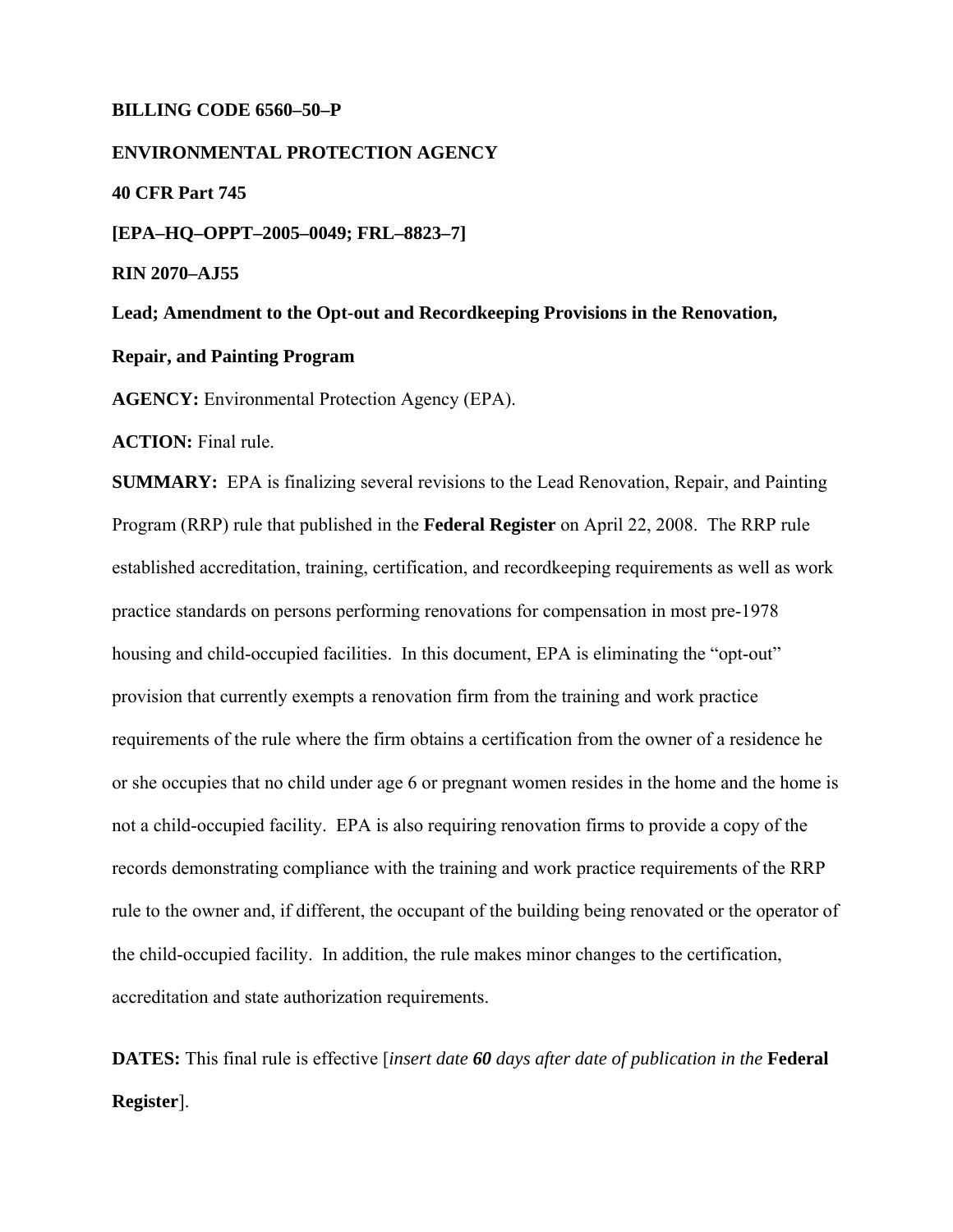**ADDRESSES:** EPA has established a docket for this action under docket identification (ID) number EPA–HQ–OPPT–2005-0049**.** All documents in the docket are listed in the docket index available at *http://www.regulations.gov*. Although listed in the index, some information is not publicly available, e.g., Confidential Business Information (CBI) or other information whose disclosure is restricted by statute. Certain other material, such as copyrighted material, is not placed on the Internet and will be publicly available only in hard copy form. Publicly available docket materials are available in the electronic docket at *http://www.regulations.gov*, or, if only available in hard copy, at the OPPT Docket. The OPPT Docket is located in the EPA Docket Center (EPA/DC) at Rm. 3334, EPA West Bldg., 1301 Constitution Ave., NW., Washington, DC. The EPA/DC Public Reading Room hours of operation are 8:30 a.m. to 4:30 p.m., Monday through Friday, excluding legal holidays. The telephone number of the EPA/DC Public Reading Room is (202) 566–1744, and the telephone number for the OPPT Docket is (202) 566–0280. Docket visitors are required to show photographic identification, pass through a metal detector, and sign the EPA visitor log. All visitor bags are processed through an X-ray machine and subject to search. Visitors will be provided an EPA/DC badge that must be visible at all times in the building and returned upon departure.

## **FOR FURTHER INFORMATION CONTACT:**

 *For technical information contact*: Marc Edmonds, National Program Chemicals Division, Office of Pollution Prevention and Toxics, Environmental Protection Agency, 1200 Pennsylvania Ave., NW., Washington, DC 20460–0001; telephone number: (202) 566–0758; email address: *edmonds.marc@epa.gov*.

*For general information contact*: The TSCA Hotline, ABVI-Goodwill, 422 South Clinton Ave., Rochester, NY 14620; telephone number: (202) 554–1404; e-mail address: *TSCA-Hotline@epa.gov*.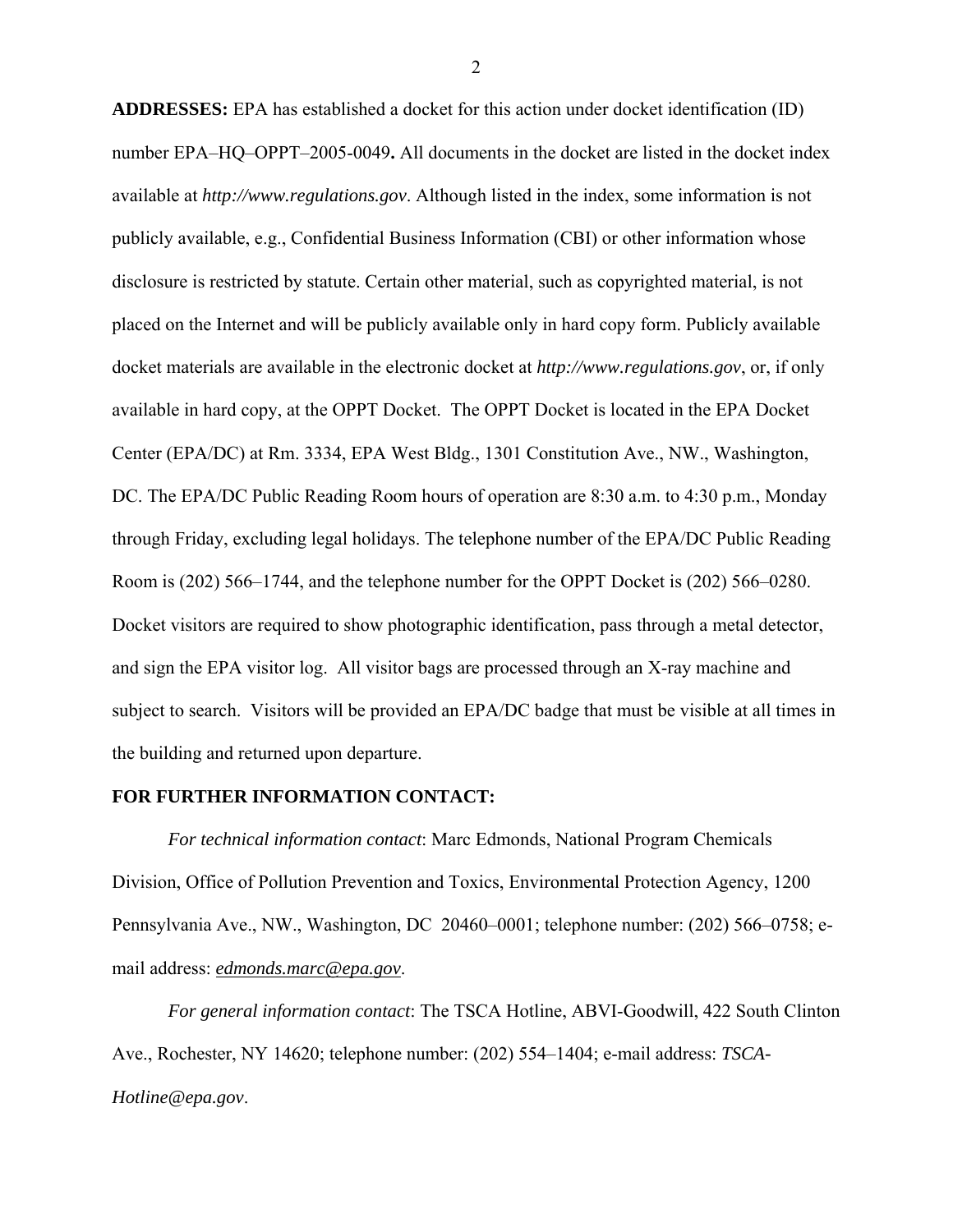Hearing- or speech-challenged individuals may access the numbers in this unit through TTY by calling the toll-free Federal Relay Service at 1–800–877–8339.

## **SUPPLEMENTARY INFORMATION:**

### **I. General Information**

#### *A. Does this Action Apply to Me?*

 You may be potentially affected by this action if you operate a training program required to be accredited under 40 CFR 745.225, if you are a firm who must be certified to conduct renovation activities in accordance with 40 CFR 745.89, or if you are an individual who must be certified to conduct renovation activities in accordance with 40 CFR 745.90.

 This final rule applies only in States, Territories, and Indian Tribal areas that do not have authorized programs pursuant to 40 CFR 745.324. For further information regarding the authorization status of States, Territories, and Indian Tribes, contact the National Lead Information Center (NLIC) at 1–800–424–LEAD [5323]. Potentially affected categories and entities may include, but are not limited to:

 • Building construction (NAICS code 236), e.g., single-family housing construction, multifamily housing construction, residential remodelers.

 • Specialty trade contractors (NAICS code 238), e.g., plumbing, heating, and air-conditioning contractors, painting and wall covering contractors, electrical contractors, finish carpentry contractors, drywall and insulation contractors, siding contractors, tile and terrazzo contractors, glass and glazing contractors.

 • Real estate (NAICS code 531), e.g., lessors of residential buildings and dwellings, residential property managers.

• Child day care services (NAICS code 624410).

• Elementary and secondary schools (NAICS code 611110), e.g., elementary schools with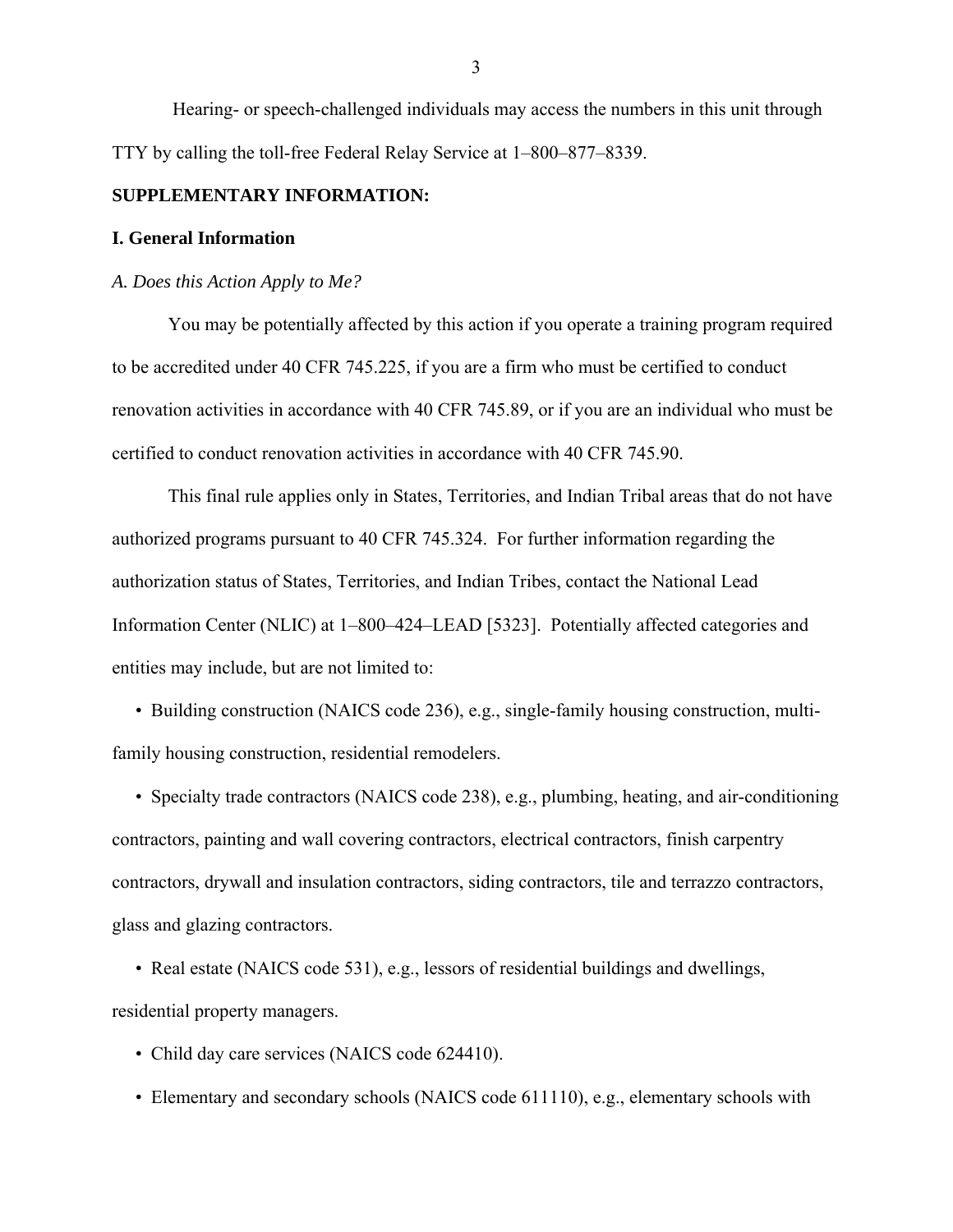kindergarten classrooms.

• Other technical and trade schools (NAICS code 611519), e.g., training providers.

 • Engineering services (NAICS code 541330) and building inspection services (NAICS code 541350), e.g., dust sampling technicians.

 • Lead abatement professionals (NAICS code 562910), e.g., firms and supervisors engaged in lead-based paint activities.

 This listing is not intended to be exhaustive, but rather provides a guide for readers regarding entities likely to be affected by this action. Other types of entities not listed in this unit could also be affected. The North American Industrial Classification System (NAICS) codes have been provided to assist you and others in determining whether this action might apply to certain entities. To determine whether you or your business may be affected by this action, you should carefully examine the applicability provisions in 40 CFR 745.89, 40 CFR 745.225, and 40 CFR 745.226. If you have any questions regarding the applicability of this action to a particular entity, consult the technical person listed under **FOR FURTHER INFORMATION** 

## **CONTACT**.

## **II. Background**

## *A. Agency's Authority for Taking this Action*

 This final rule is being issued under the authority of the Toxic Substances Control Act (TSCA) sections 402(c)(3), 404, 406, and 407 (15 U.S.C. 2682(c)(3), 2684, 2686, and 2687). *B. Introduction* 

 In the **Federal Register** issue of April 22, 2008, under the authority of sections  $402(c)(3)$ ,  $404$ ,  $406$ , and  $407$  of TSCA, EPA issued its final RRP rule (Ref. 1). The final RRP rule, codified in 40 CFR part 745, subparts E, L, and Q, addresses lead-based paint hazards created by renovation, repair, and painting activities that disturb painted surfaces in target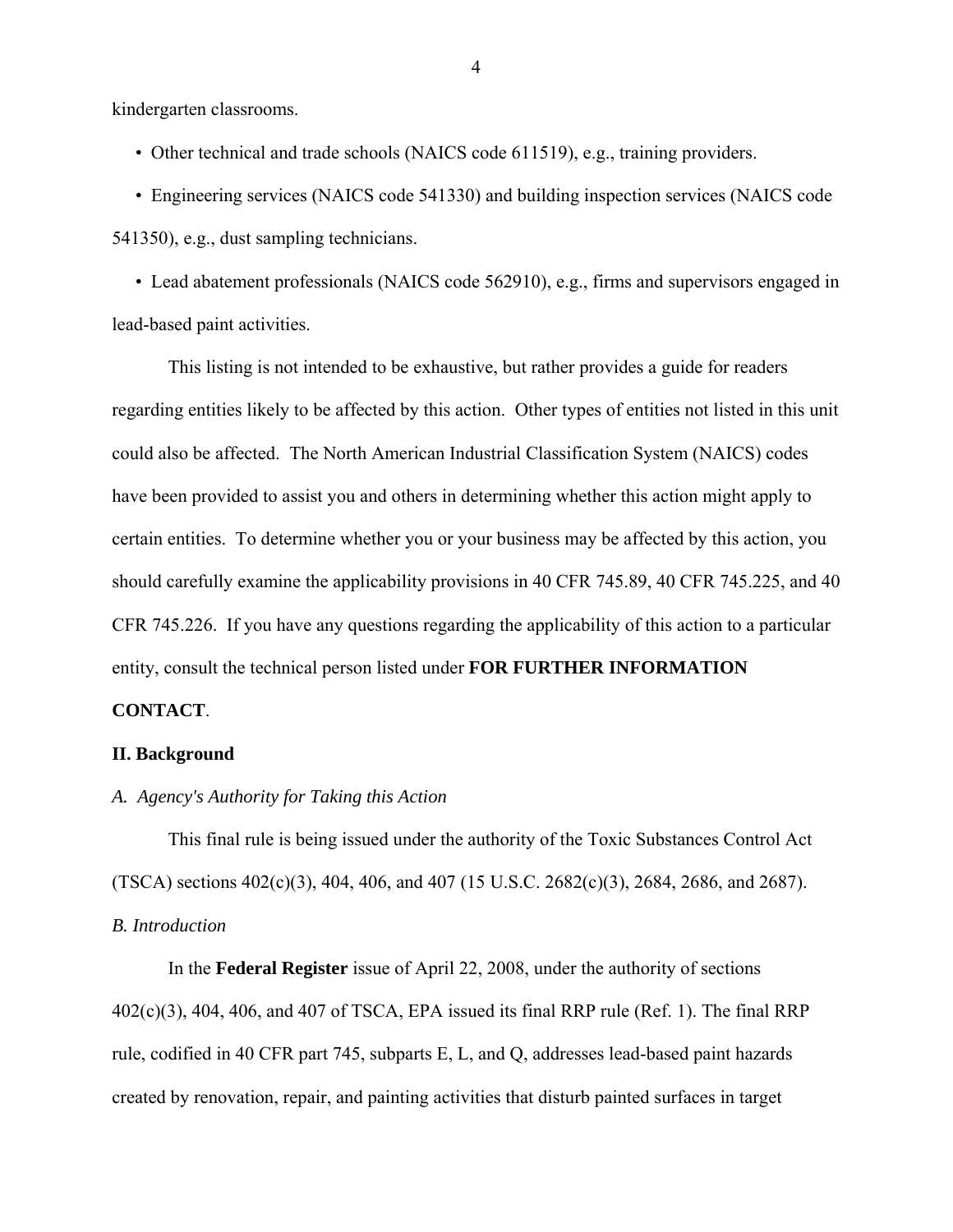housing and child-occupied facilities.

 Shortly after the RRP rule was published, several petitions were filed challenging the rule. These petitions were consolidated in the Circuit Court of Appeals for the District of Columbia Circuit. On August 24, 2009, EPA signed an agreement with the environmental and children's health advocacy groups in settlement of their petitions. In this agreement EPA committed to propose several changes to the RRP rule, including the changes discussed in this document regarding the opt-out provision and recordkeeping requirements.

 The RRP rule establishes requirements for training renovators, other renovation workers, and dust sampling technicians; for certifying renovators, dust sampling technicians, and renovation firms; for accrediting providers of renovation and dust sampling technician training; for renovation work practices; and for recordkeeping. Interested States, Territories, and Indian Tribes may apply for and receive authorization to administer and enforce all of the elements of the new renovation requirements. More information on the RRP rule may be found in the **Federal Register** document announcing the RRP rule or on EPA's website at *http://www.epa.gov/lead/pubs/renovation.htm*.

 Many provisions of the RRP rule were derived from the existing lead-based paint activities regulations at 40 CFR part 745, subpart L (Ref. 2). These existing regulations were promulgated in 1996 under TSCA section 402(a), which defines lead-based paint activities in target housing as inspections, risk assessments, and abatements. The 1996 regulations cover lead-based paint activities in target housing and child-occupied facilities, along with limited screening activities called lead hazard screens. These regulations established an accreditation program for training providers and a certification program for individuals and firms performing these activities. Training course accreditation and individual certification was made available in five disciplines: Inspector, risk assessor, project designer, abatement supervisor, and abatement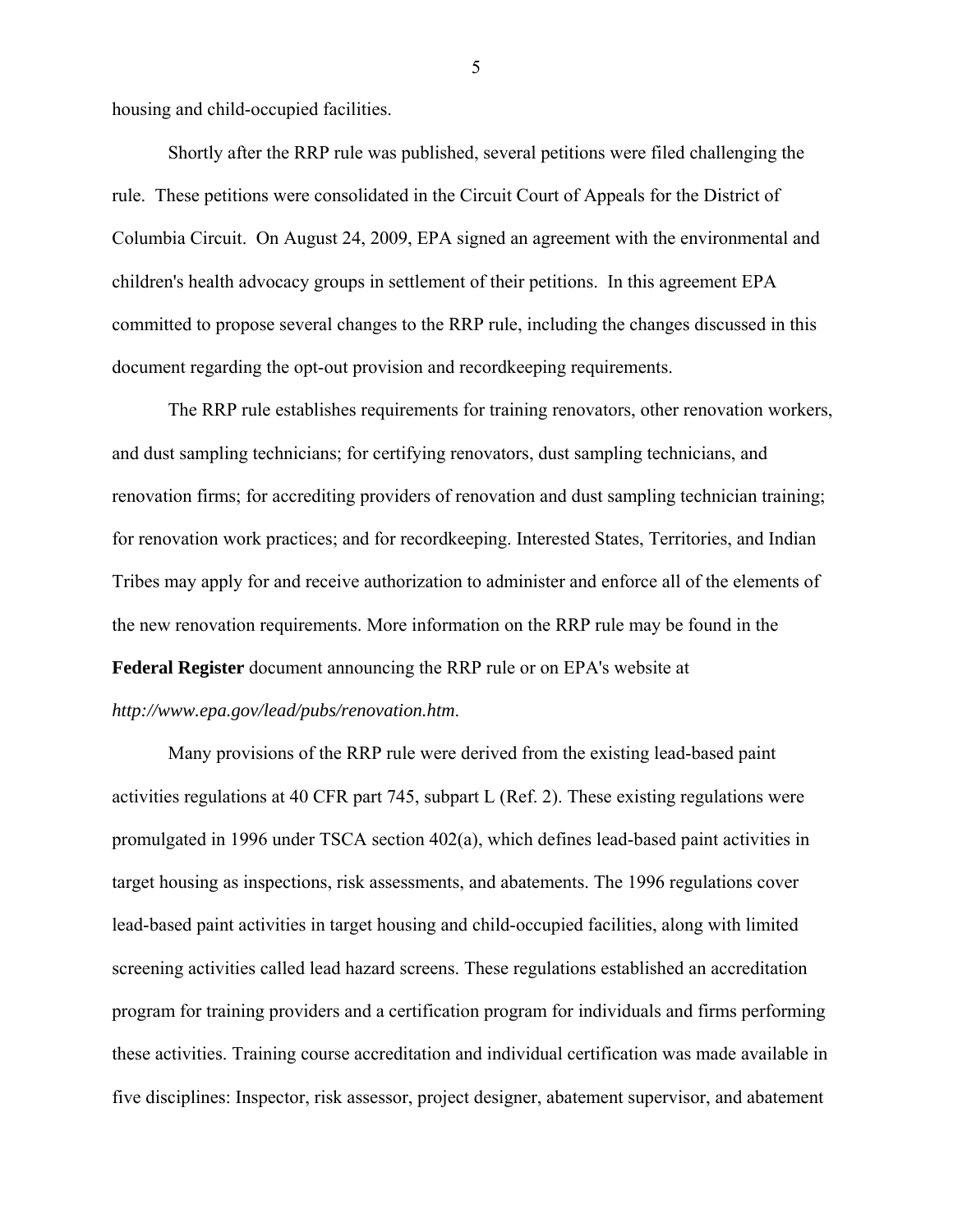worker. In addition, these lead-based paint activities regulations established work practice standards and recordkeeping requirements for lead-based paint activities in target housing and child-occupied facilities.

 The RRP rule created two new training disciplines in the field of lead-based paint: Renovator and dust sampling technician. Persons who successfully complete renovator training from an accredited training provider are certified renovators. Certified renovators are responsible for ensuring that renovations to which they are assigned are performed in compliance with the work practice requirements set out in 40 CFR 745.85. Persons who successfully complete dust sampling technician training from an accredited training provider are certified dust sampling technicians. Certified dust sampling technicians may be called upon to collect dust samples after renovation activities have been completed.

 The RRP rule contains a number of work practice requirements that must be followed for every covered renovation in target housing and child-occupied facilities. These requirements pertain to warning signs and work area containment, the restriction or prohibition of certain practices (e.g., high heat gun, torch, power sanding, power planing), waste handling, cleaning, and post-renovation cleaning verification. The firm must ensure compliance with these work practices. Although the certified renovator is not required to be on-site at all times, while the renovation project is ongoing, a certified renovator must nonetheless regularly direct the work being performed by other workers to ensure that the work practices are being followed.

## *C. Opt-out Provision*

 The RRP rule included a provision that exempts a renovation firm from the training and work practice requirements of the rule when the firm obtains a certification from the owner of a residence he or she occupies that no child under age 6 or pregnant women resides in the home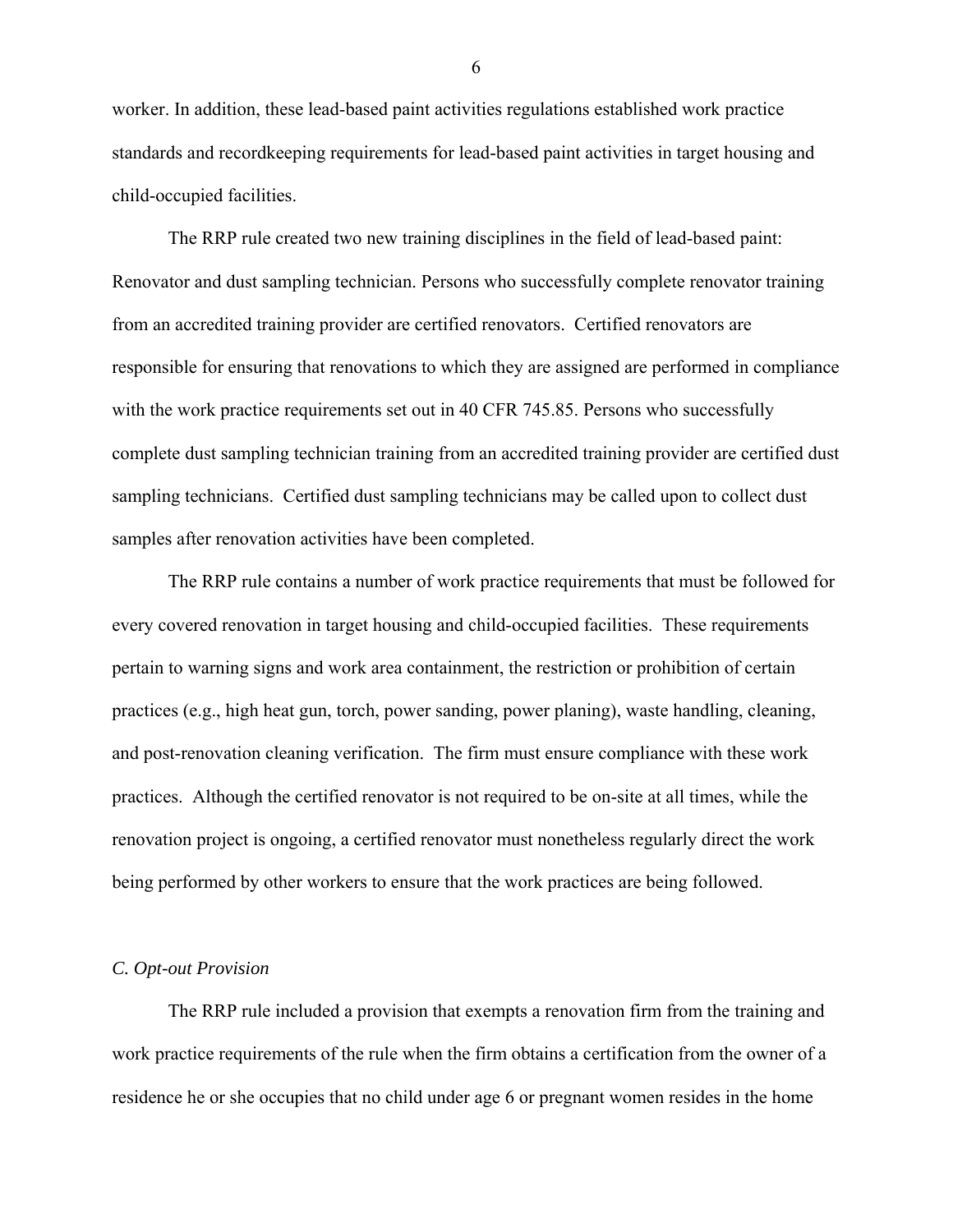and the home is not a child-occupied facility. Unless the target housing meets the definition of a child-occupied facility, if an owner-occupant signed a statement that no child under age 6 and no pregnant woman reside there and an acknowledgment that the renovation firm will not be required to use the lead-safe work practices contained in EPA's RRP rule, the renovation activity is not subject to the training, certification, and work practice requirements of the rule. Conversely, if the owner-occupant does not sign the certification and acknowledgement for any reason (even if no children under age 6 or no pregnant women reside there), the renovation is subject to the requirements of the RRP rule.

 Even though the Agency included the opt-out provision in the final RRP rule, EPA recognized that the opt-out presented concerns for exposure to children under age 6. Nonetheless, EPA explained that it believed it should focus the rule on scenarios with the greatest exposure to children under age 6, that concerns for new homeowners would be mitigated to some extent by the requirements of the "Disclosure Rule", and that older children and adults did not ingest lead-dust at as high a rate a toddlers and therefore high dust lead levels present a much greater risk to a young child than they do for an older child or adult. After promulgation, the rule, and specifically the opt-out provision, was challenged. As part of a settlement agreement, EPA agreed to propose removing the opt-out provision.

On October 28, 2009, EPA proposed to remove the opt-out provision. For the reasons discussed in this Unit, the Agency has now concluded that it is important to require the RRP work practices and training and certification requirements in target housing even if there is no child under age 6 or pregnant woman residing there. By removing the opt-out provision, the rule will go farther toward protecting children under age 6 and pregnant women, as well as older children and adult occupants of target housing where no child under age 6 or pregnant woman resides. Therefore, the opt-out provision will no longer be available to owner-occupants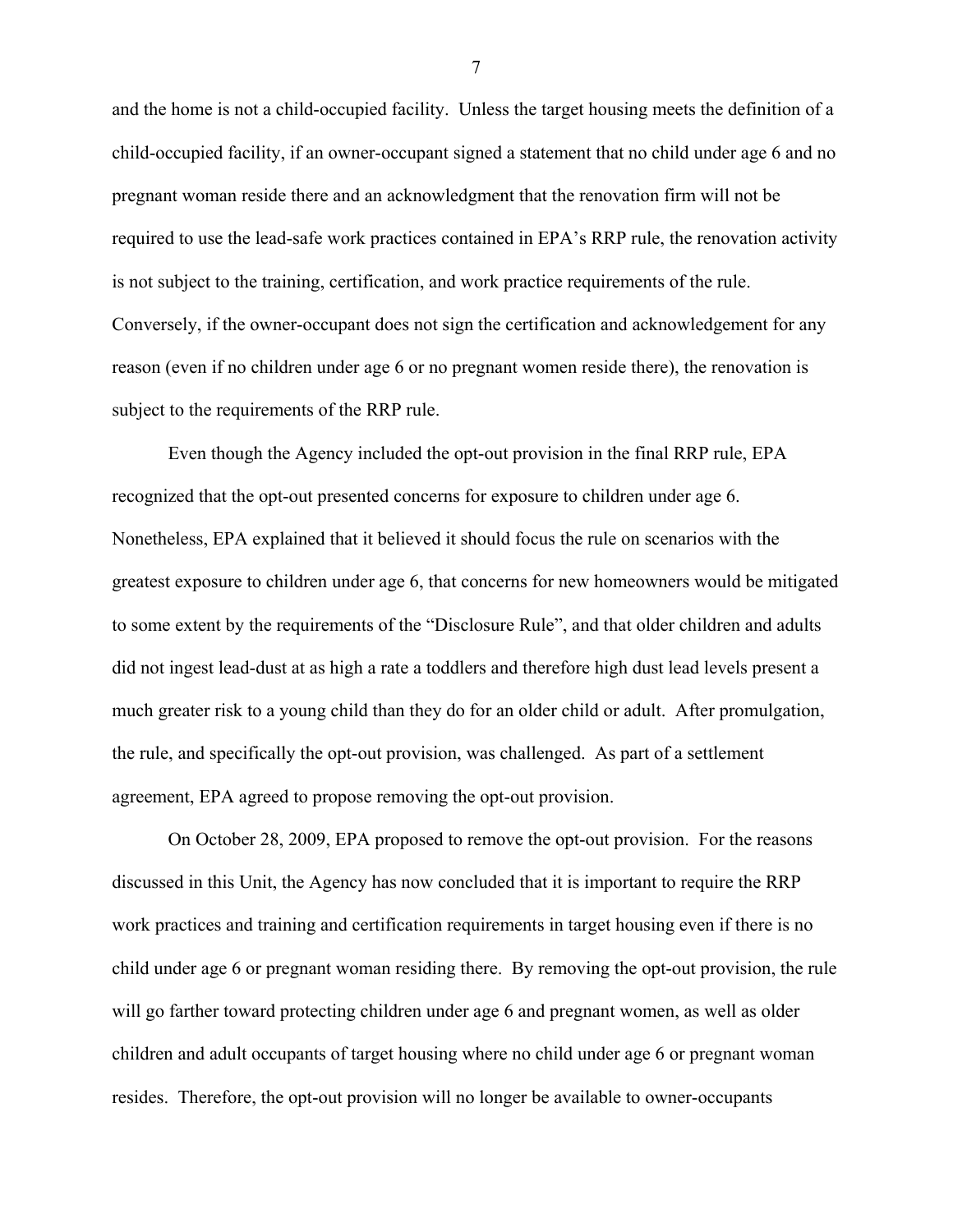beginning on the effective date of this final rule.

EPA believes the opt-out provision is not sufficiently protective for children under age 6 and pregnant women, the most vulnerable populations identified in the RRP rule. As pointed out by a number of commenters on the RRP rule, the opt-out provision does not protect families with young children who may purchase recently renovated target housing. Removal of the opt-out will result in fewer homes being purchased with lead hazards created by renovation, repair, and painting activities. Under the RRP rule, the opt-out provision was limited to owner-occupied target housing and did not extend to vacant rental housing because of the concern that future tenants could unknowingly move into a rental unit where dust-lead hazards created by the renovation are present. In the same way, dust-lead hazards created during renovations in an owner-occupied residence conducted prior to a sale will be present for the next occupants. It is common for home owners to hire contractors to perform activities that disturb paint before selling a house, thus increasing the likelihood of lead hazards being present for someone buying a home, which may include a family with a child under age 6 or a pregnant woman. There are other benefits to removing the opt-out provision, including protection for family pets, as lead poisonings resulting from renovations have been documented in both cats and dogs (Refs. 17 and 18).

In the preamble to the RRP rule, EPA explained that it believed the Disclosure Rule, 40 CFR part 745, subpart F (required by section 1018 of Title X of the Residential Lead-Based Paint Hazard Reduction Act of 1992 (Public Law 102–550), would help to address these concerns. The Disclosure Rule requires sellers of target housing to disclose known lead-based paint or lead-based paint hazard information to purchasers and provide them with a copy of the lead hazard information pamphlet entitled *Protect Your Family From Lead in Your Home* (Ref. 14). EPA explained the receipt of this information could prompt the family to inquire about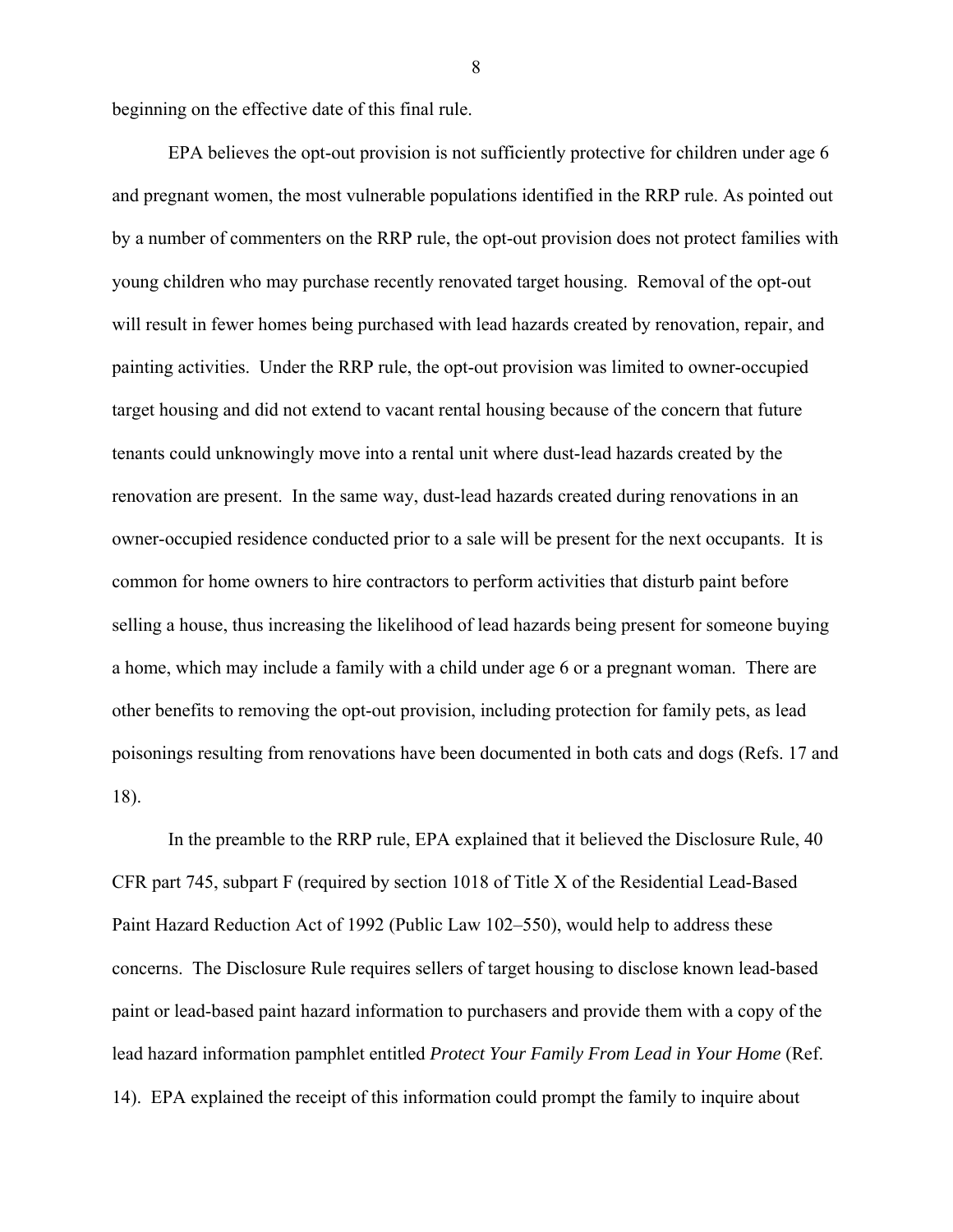potential lead-based paint hazards in the home. In addition, EPA recommended that purchasers take advantage of their statutory opportunity to have a lead-based paint inspection or risk assessment done while in the process of purchasing target housing.

In supporting the proposal to remove the opt-out provision, one commenter disagreed that the Disclosure Rule adequately addresses the risks to subsequent owners of target housing that undergo renovations under the opt-out provision. In particular, this commenter pointed out that there is nothing in the Disclosure Rule to alert homeowners to the fact that RRP work practice requirements were not followed before they purchased the home. Indeed, the Disclosure Rule only requires disclosure of known hazards. It would not require disclosure of renovation activities or that the owner opted out of the RRP rule requirements. The commenter further states that it is unreasonable to assume that a typical homeowner or someone renting a previously owner-occupied dwelling would know the detailed exemptions on the RRP rule.

The Agency continues to believe that the Disclosure Rule provides valuable information to homeowners and that this information may help homeowners become aware of lead hazards. However, EPA's study on the *Characterization of Dust Lead Levels after Renovation, Repair, and Painting Activities* (the "Dust Study", Ref. 11), demonstrated that renovation, repair, and painting activities produce large quantities of lead dust that create dust-lead hazards. The study also showed that the RRP work practices are effective at minimizing exposure to dust hazards that could result from renovation activities. As the commenter pointed out, the Disclosure Rule will not, in many cases, provide the type of renovation specific lead hazard information or provide recipients information that can be said to reliably or effectively result in minimizing exposure to lead-based paint hazards created by renovation activities. Thus, there is little evidence to suggest that the provisions of the Disclosure Rule are effective or reliable at minimizing exposure to lead-based paint hazards created by renovation activities in target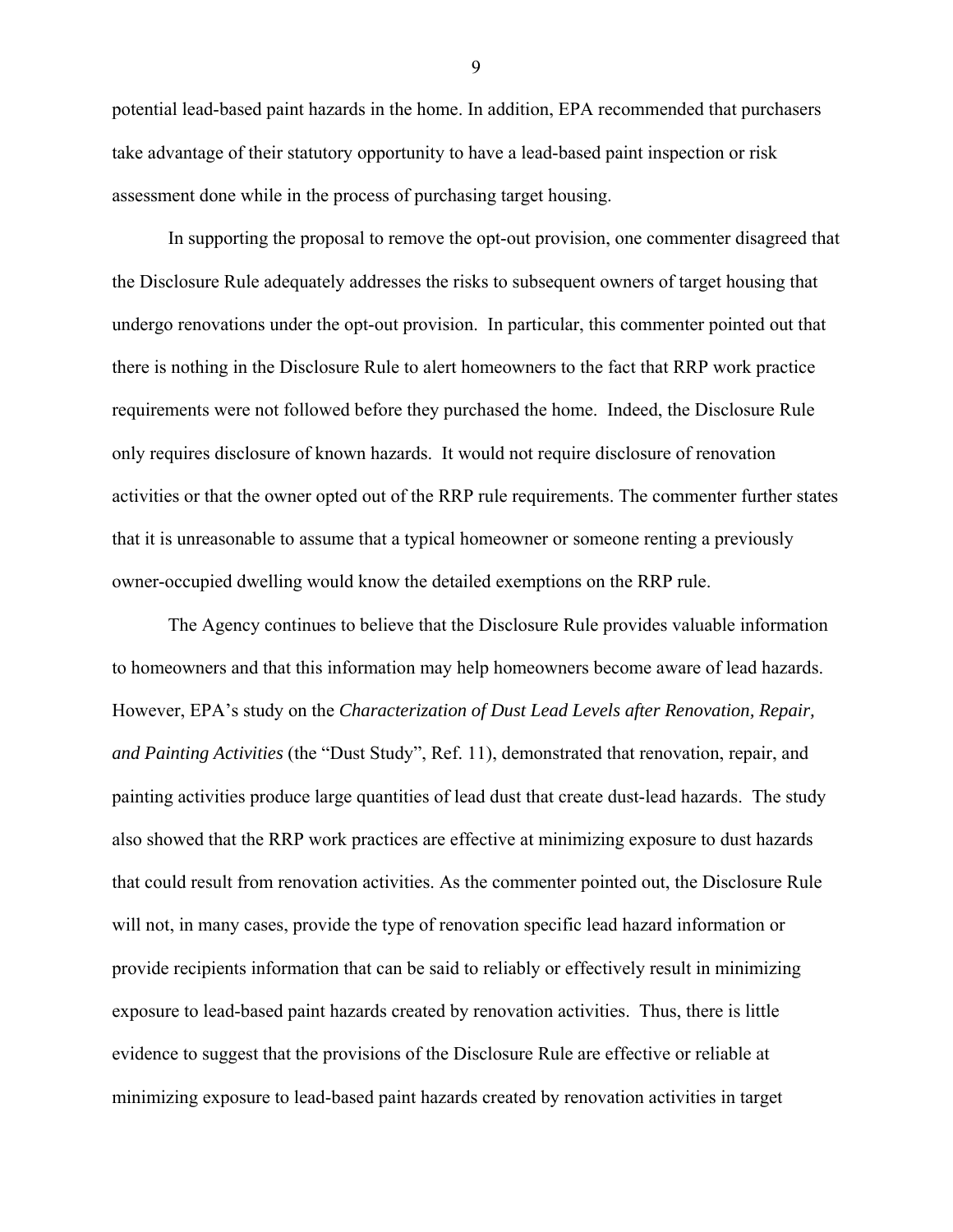housing. In addition, even if the Disclosure Rule reliably disclosed relevant information relating to earlier renovation activities, EPA does not believe this would be an adequate substitute for the work practice standards, which EPA has a record basis to conclude actually result in elimination – rather than simply disclosure -- of the hazards created by renovations.

Perhaps in recognition of this shortcoming, one commenter suggested that EPA should revise the Disclosure Rule, as opposed to making changes to the RRP rule. That would not, however, satisfy EPA's obligation under section 402 to put into place standards that take into account reliability, effectiveness, and safety to address lead-based paint hazards created by renovation activities in target housing. Moreover, the Disclosure Rule was jointly promulgated by EPA and the Department of Housing and Urban Development. Thus, changes would involve a joint rulemaking effort and are not wholly within EPA's control. Furthermore, changes to the Disclosure Rule would need to be analyzed in the context of the underlying statute—not just because it might be helpful in the context of actions taken by EPA under a different statutory provision. In short, while this is a suggestion that may be worth pursuing, it does not address the present issue; that of reliably and effectively minimizing exposure to lead-based paint hazards created by renovation activities.

 Furthermore, EPA is concerned about the effectiveness of disclosure with respect to populations with the highest risk of exposure to harmful lead levels. Children in minority populations and children whose families are poor have an increased risk of exposure to harmful lead level s(Ref. 3, at e376). Analysis of the National Health and Nutrition Examination Surveys (NHANES) data from 1988 through 2004 shows that the prevalence of blood lead levels equal to or exceeding 10 µg/dL in children aged 1 to 5 years has decreased from 8.6% in 1988-1991 to 1.4% in 1999-2004, which is an 84% decline (Ref. 3, at e377). However, the NHANES data from 1999-2004 indicates that non-Hispanic black children aged 1 to 5 years had higher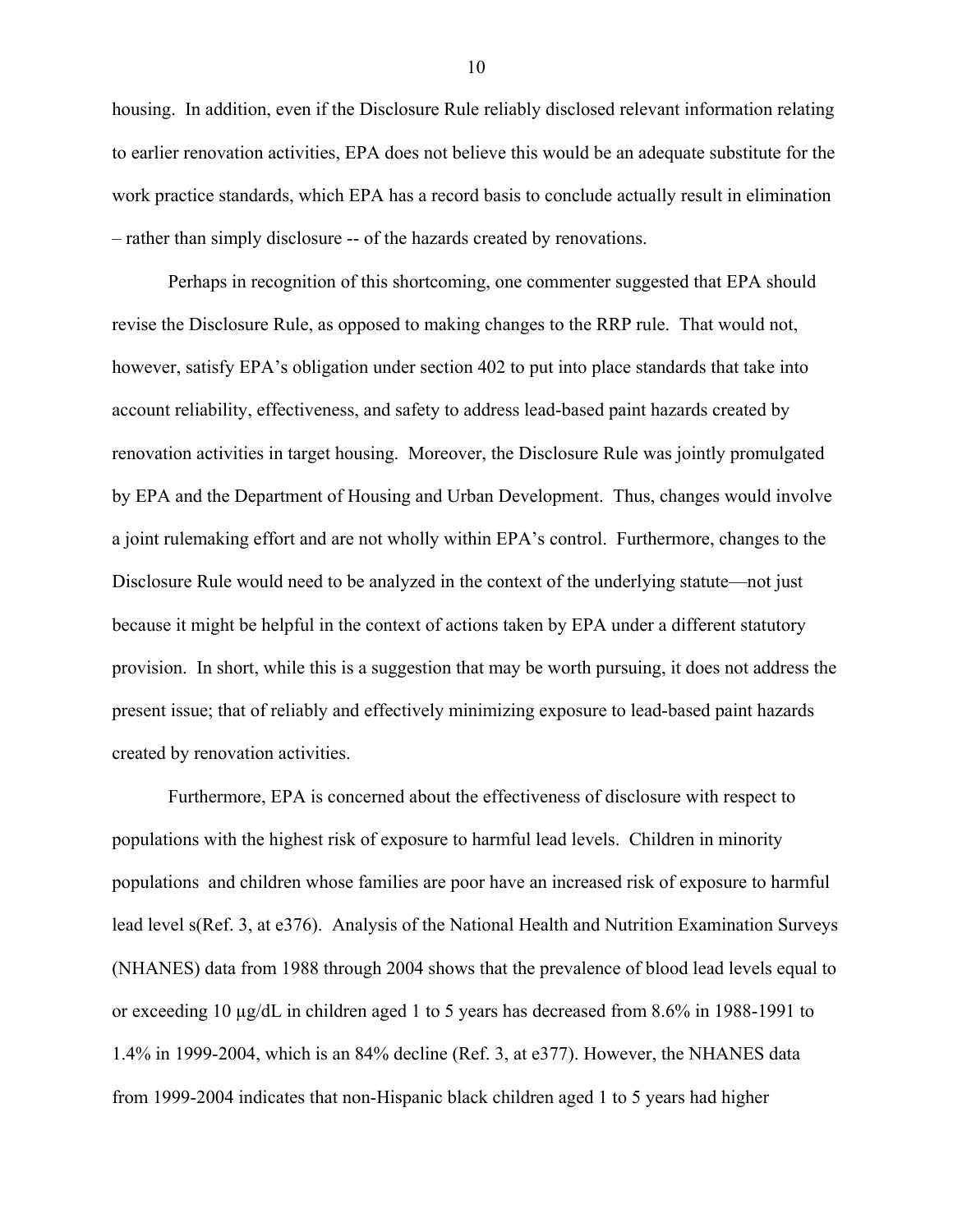percentages of blood lead levels equal to or exceeding 10 µg/dL (3.4%) than white children in the same age group (1.2%) (Ref. 3). , In addition, among children aged 1 to 5 years over the same period, the geometric mean blood lead level was significantly higher for non-Hispanic blacks (2.8  $\mu$ g/dL), compared with Mexican Americans (1.9  $\mu$ g/dL) and non-Hispanic whites (1.7 µg/dL) (Ref. 3, at e377). For children aged 1 to 5 years from families with low income, the geometric mean blood lead level was 2.4 µg/dL (Ref. 3, at e377). Further, the incidences of blood-lead levels greater than 10 ug/dL and greater than or equal to 5ug/dL were higher for non-Hispanic blacks (14% and 3.4% respectively) than for Mexican Americans (4.7% and 1.2%, respectively) and non-Hispanic whites (4.4% and 1.2%, respectively) (Ref. 3, at e377). The "analysis indicates that residence in older housing, poverty, age, and being non-Hispanic black are still major risk factors for higher lead levels" (Ref. 3, at e376). EPA is concerned that disclosure may be ineffective with respect to these populations already at higher risk of having elevated blood lead levels because the effectiveness of disclosure depends on the recipient's understanding the significance of the disclosure and having the means and ability to act upon the information.

 This also relates to practical issues that have implications for the RRP rule in general, and for high risk, low-income, minority populations in particular. The opt-out is a relatively complicated overlay to the applicability provisions of the rule. EPA believes there are practical benefits to removing the opt-out and simplifying the applicability of the rule—both for renovators and homeowners. The opt-out provision complicates the outreach and education about lead hazards and makes the rule more complicated for renovators to apply and consumers to understand. Furthermore, it not only assumes literacy but also a working knowledge of what the rule would otherwise require and an ability to provide informed consent. Accordingly, EPA believes that populations that already have the highest risk factors for lead exposure may be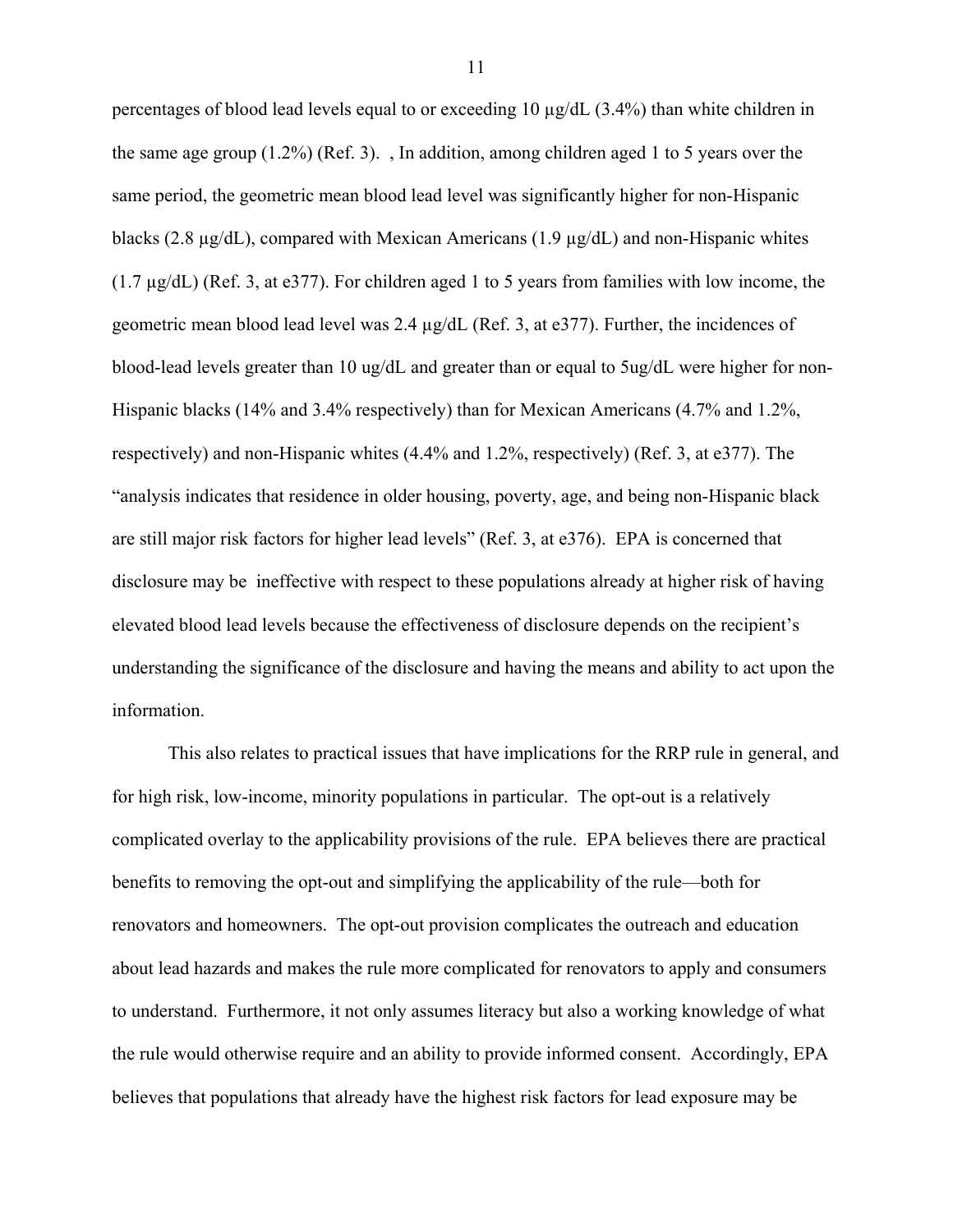disproportionately adversely affected by the complexity of a rule that contains the opt-out provision. More generally, EPA believes that the more uniform the application of the rule work practices in target housing is, the more effective and reliable they will be at minimizing exposure to lead-based paint hazards. Contractors who have a single set of work practices that are to be applied in most pre-1978 housing and child-occupied facilities will be more likely to apply them consistently and correctly.

Renovations performed under the opt-out provision are also likely to result in exposures for vulnerable populations in other ways. Visiting children who do not spend enough time in the housing to render it a child-occupied facility may nevertheless be exposed to lead from playing in dust-lead hazards created by renovations. For example, children may spend time in the homes of grandparents, but those homes may be eligible for the opt-out provision of the RRP rule. A homeowner who signs an opt-out statement may not realize that she is pregnant. For example, "A Case Report of Lead Paint Poisoning during Renovation of a Victorian Farmhouse" describes four cases of childhood lead poisoning and two cases of adult lead toxicity resulting from a renovation. One of the adults was a woman who did not realize she was pregnant until after the exposure occurred. (Ref. 16)

Eliminating the opt-out provision will also protect families with young children residing near or adjacent to homes undergoing renovations. Under the RRP rule, an owner occupant can take advantage of the opt-out provision even if a child under age 6 or a pregnant woman lives in an adjacent home. Renovations on the exterior of a residence can spread leaded dust and debris some distance from the renovation activity, which is why, for regulated renovations, EPA requires renovation firms to cover the ground with plastic sheeting or other impermeable material a distance of 10 feet from the renovation and take extra precautions when in certain situations to ensure that dust and debris does not contaminate other buildings or other areas of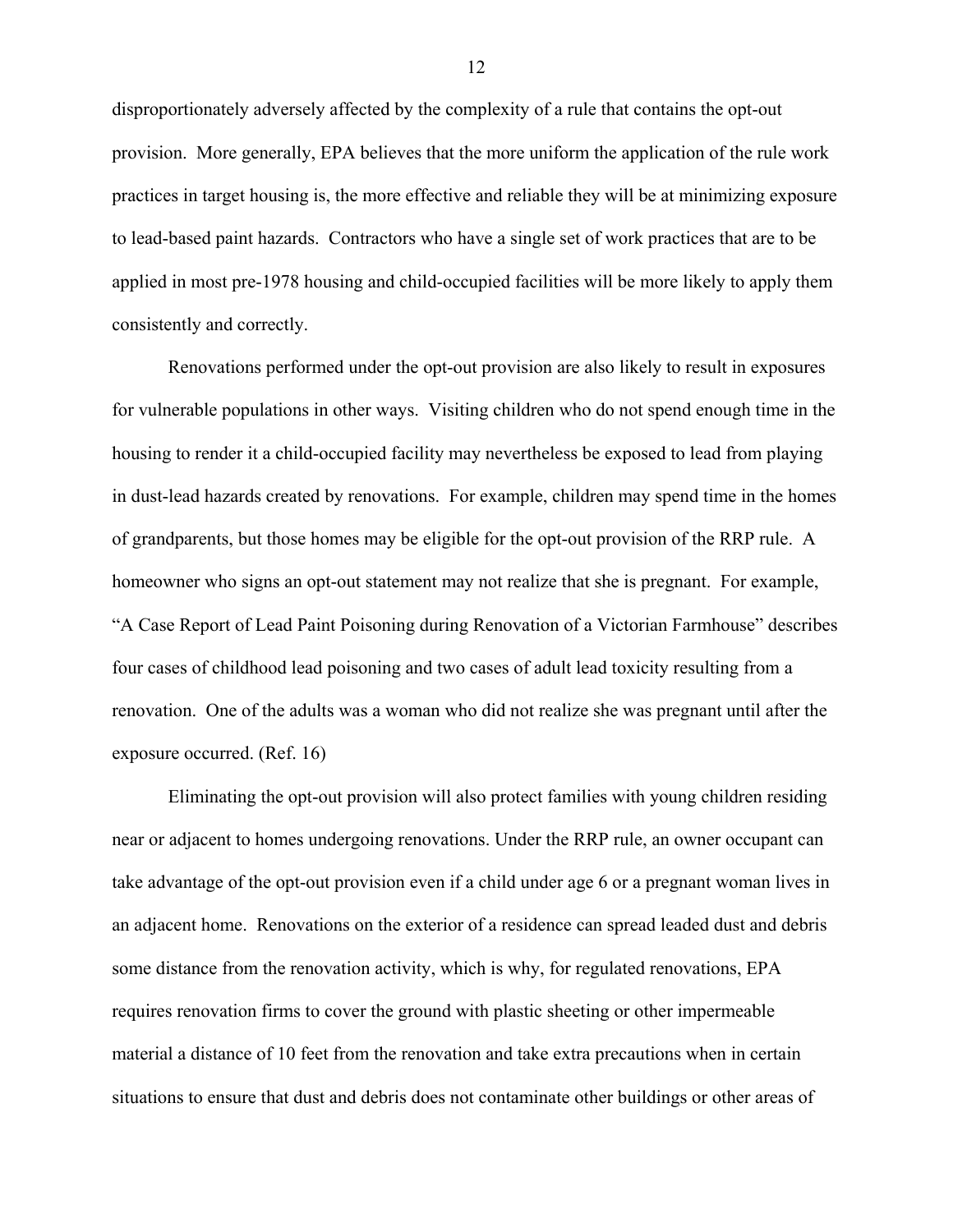the property or migrate to adjacent properties. One commenter cited a study that shows housing in urban areas, such as Chicago, tend to be only three to five meters apart, highlighting the likelihood of lead contamination of adjacent prosperities in urban neighborhoods. Similarly, another commenter stated that in urban communities, many if not most of the homes are side by side. There are approximately 2 million owner-occupied, single-family attached homes (e.g., townhomes, semi-detached or duplex homes) built before 1978. Renovations on the exteriors of these homes are likely to contaminate neighboring yards and porches resulting in exposure outside the house as well as inside because dust can be tracked into the home. Many more owner-occupied, single-family detached homes are located in close proximity to each other, and renovations performed under the opt-out provision present a similar risk for these homes. Another factor that EPA did not fully consider in promulgating the original RRP rule, but that weighs heavily against the opt-out provision, is that the risks posed by the opt-out with respect to exterior work will disproportionally affect children that are already at the highest risk for higher blood lead levels—low income, non-Hispanic black children living in older housing in urban areas, which is likely to be comprised of attached, or closely constructed detached, homes.

While the RRP rule focused principally on protecting children under age 6, it is well known that older children and adults can also suffer adverse effects from lead exposure. Adults are susceptible to lead effects at lower blood lead levels than previously understood (e.g*.*, Ref. 13, p. 8– 25). Epidemiologic studies have consistently demonstrated associations between lead exposure and enhanced risk of deleterious cardiovascular outcomes, including increased blood pressure and incidence of hypertension. A meta-analysis of numerous studies estimates that a doubling of blood-Lead level (e.g., from 5 to 10  $\mu$ g/dL) is associated with ~1.0 mm Hg increase in systolic blood pressure and ~0.6 mm Hg increase in diastolic pressure. The evidence for an association of lead with cardiovascular morbidity and mortality is limited but supportive. (Ref.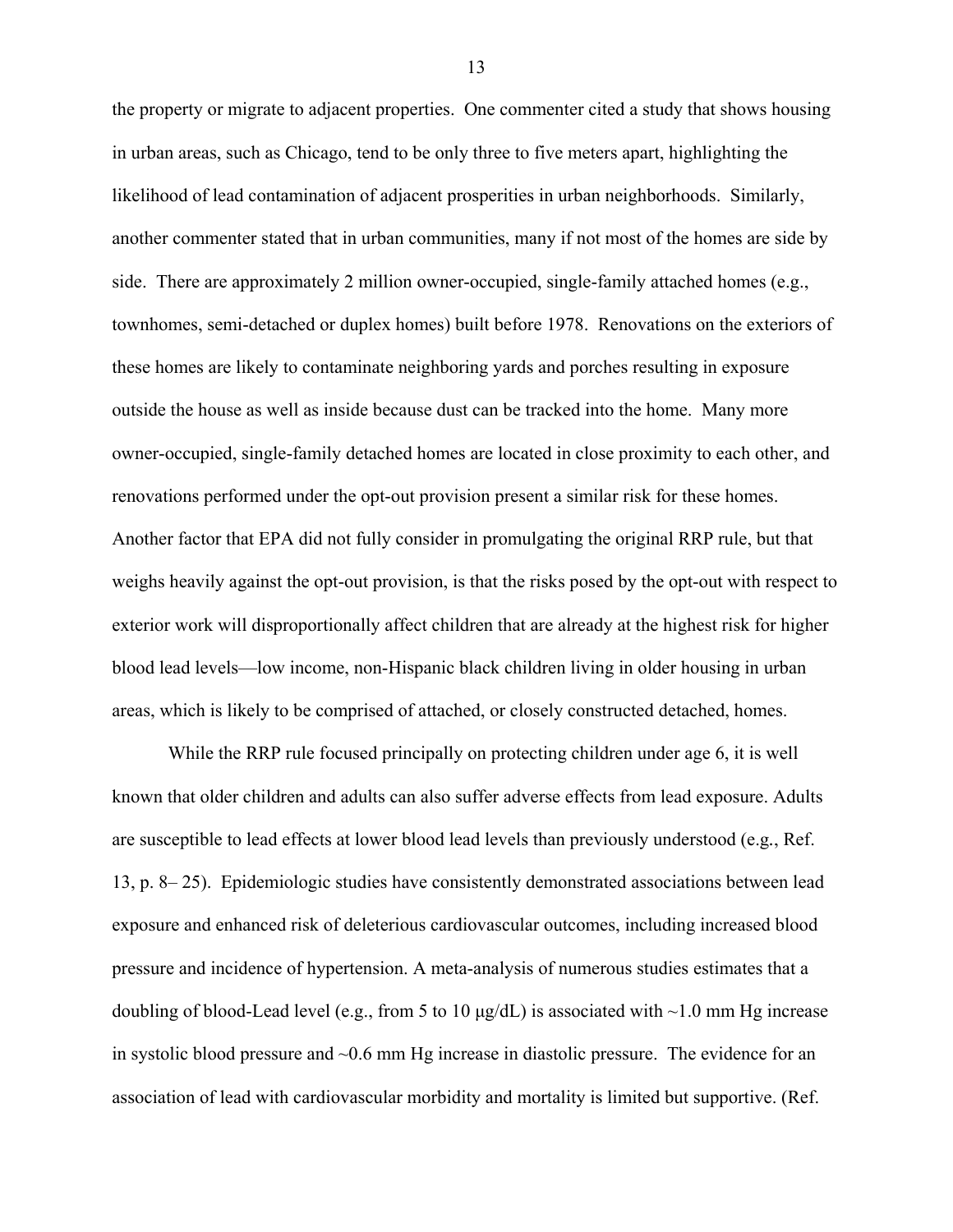13, p E-10). As evident from the discussions in chapters 5, 6 and 8 of EPA's Air Quality Criteria Document for Lead (Ref. 13), "neurotoxic effects in children and cardiovascular effects in adults are among those best substantiated as occurring at blood lead concentrations as low as 5 to 10 μg/dL (or possibly lower); and these categories are currently clearly of greatest public health concern'' (Ref. 13, p. 8–60). With regard to blood lead levels in individual children associated with particular neurological effects, the Criteria Document states "Collectively, the prospective cohort and cross-sectional studies offer evidence that exposure to lead affects the intellectual attainment of preschool and school age children at blood lead levels <10 μg/dL (most clearly in the 5 to 10 μg/dL range, but, less definitively, possibly lower)." (Ref. 13, p. 6–269). Epidemiological studies have consistently demonstrated associations between lead exposure and enhanced risk of deleterious cardiovascular outcomes, including increased blood pressure and incidence of hypertension. As one commenter pointed out, the half-life of lead in bone is approximately 20 years. Thus, women of child-bearing age exposed to lead will retain higher levels of lead in their bodies throughout their child-bearing years. When pregnancy occurs, lead can be transferred to the fetus causing an array of adverse effects. EPA now believes the opt-out provision does not sufficiently account for the importance of the health effects of lead exposure to adults and children age 6 and older by allowing renovations to be performed without following the RRP rule requirements in housing that qualified for the opt-out. In supporting the final RRP rule, EPA stated that older children and adults do not ingest dust at the same high rate that a toddler does. This is corroborated by a 2007 meta-analysis of studies of children's handto-mouth behavior. (Ref. 4). However, as this analysis indicates, this does not mean that handto-mouth behavior is not a potential concern for older children. According to the meta-analysis, the average indoor hand-to-mouth behavior ranged from 6.7 to 28.0 contacts/hour, with the lowest value corresponding to the 6 to *<* 11 year olds and the highest value corresponding to the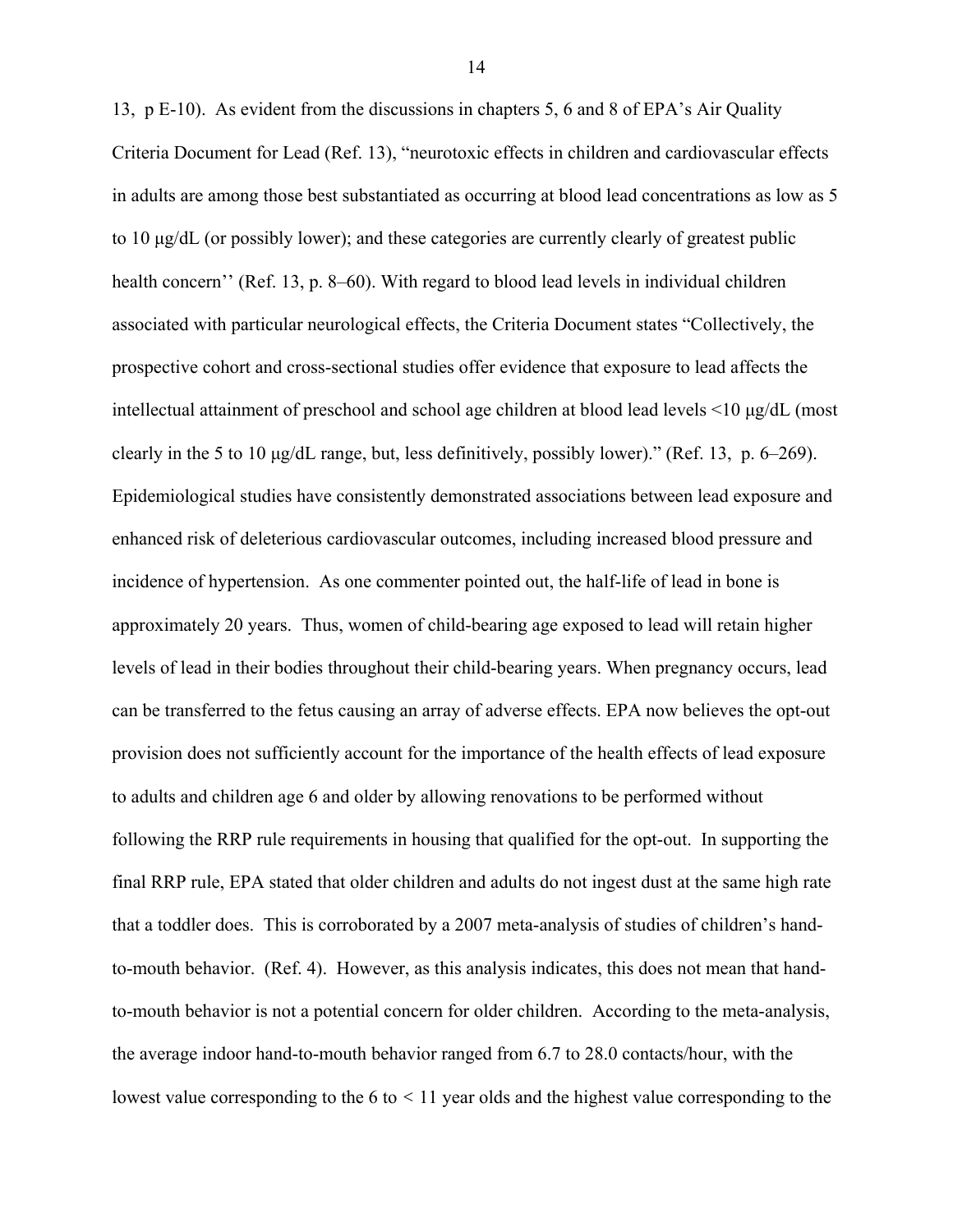3 to *<* 6 month olds. Average outdoor hand-to-mouth frequency ranged from 2.9 to 14.5 contacts/hour, with the lowest value corresponding to the 6 to *<*11 year olds and the highest value corresponding to the  $6$  to  $\leq 12$  month olds. Although toddlers have a higher incidence of hand-to-mouth behavior than 6 to < 11 year olds, the latter group still *averages* more than 6 contacts/hour. Further elevated blood lead levels do occur in children older than 6 and adults (Ref. 15). The Dust Study shows that when the RRP requirements are not followed, renovation activities result in dust lead levels that can be orders of magnitude above the hazard standard and that can be orders of magnitude higher than if the RRP requirements are followed. EPA believes the information from this meta-analysis provides corroborating support for EPA's concern for children 6 and older and its decision to eliminate the opt-out provision.

The Agency believes that it should only allow provisions such as the opt-out for situations where the information available to EPA indicates that the RRP rule work practices are not necessary to minimize exposure of occupants to lead paint hazards. Because lead paint dust exposure can cause adverse health effects for populations other than just children under age 6 and renovations can result in lead dust levels many times higher than the hazard standard, EPA believes the work practices should be followed in target housing without regard to the age of the occupants.

 Moreover, EPA believes that implementing the regulations without the opt-out provision promotes, to a greater extent, the statutory directive to promulgate regulations covering renovation activities in target housing. Among other things, TSCA section 402(c)(3), directs EPA to promulgate regulations that apply to renovation activities that create lead-based paint hazards in target housing. Section 401(17) of TSCA defines target housing as "any housing constructed prior to 1978, except housing for the elderly or persons with disabilities (unless any child who is less than 6 years of age resides or is expected to reside in such housing for the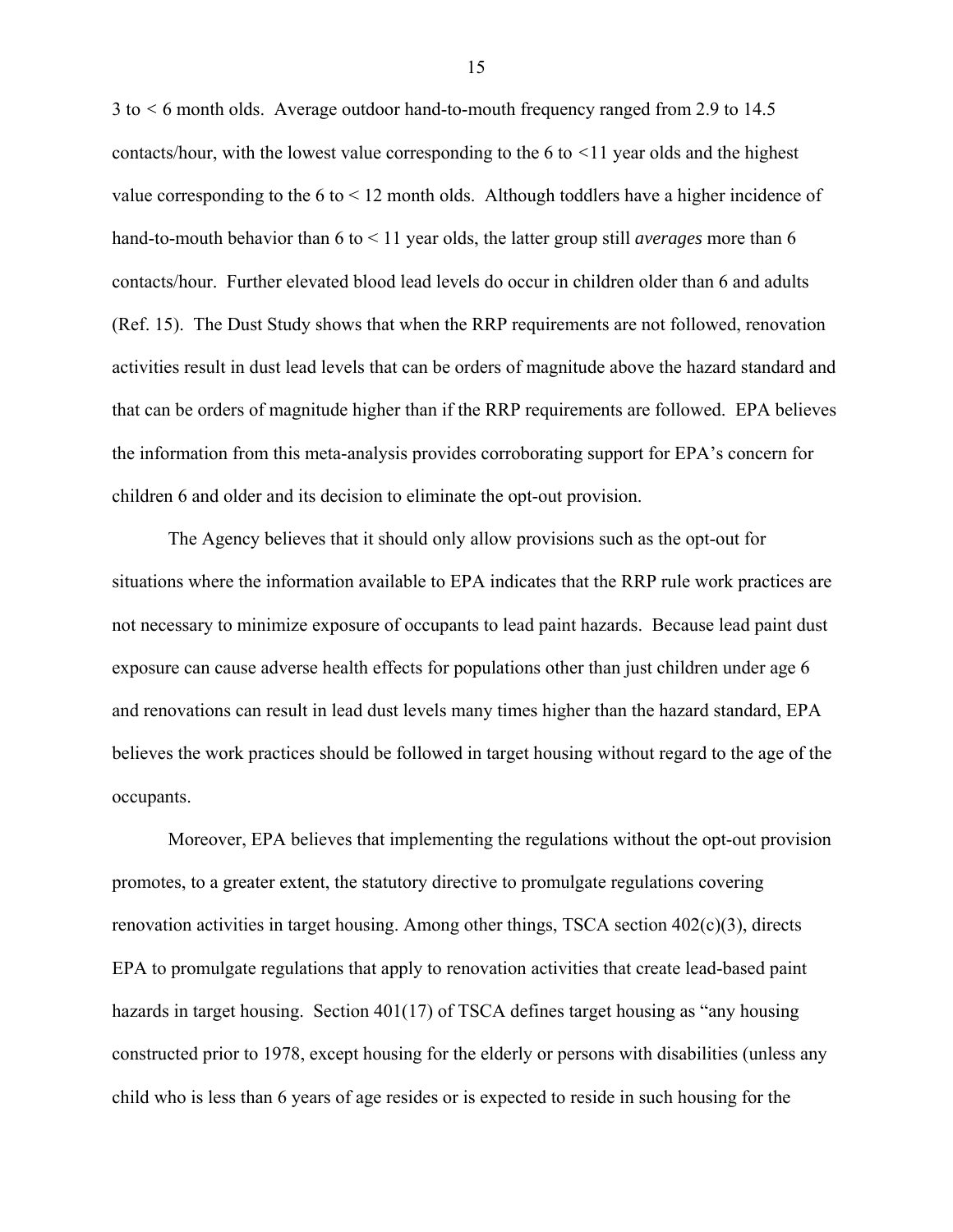elderly or persons with disabilities) or any 0-bedroom dwelling." Pursuant to section 403 of TSCA, EPA has identified dust-lead hazards in target housing and child-occupied facilities as surface dust that contains a mass-per-area concentration of lead equal to or exceeding 40  $\mu$ g/ft<sup>2</sup> on floors or 250  $\mu$ g/ft<sup>2</sup> on windowsills. In the RRP rule, EPA found that renovation, repair, and painting activities that disturb lead-based paint create lead-based paint hazards. Thus, renovations in target housing that create lead-based paint hazards should be covered unless there is a record basis to conclude that coverage is unnecessary.

Shortly after promulgating the RRP rule, the RRP rule, and specifically the opt-out provision, was challenged. EPA decided to settle the lawsuit. As part of the settlement, EPA agreed to issue a proposed rule removing the opt-out. In turn, as part of this rulemaking, EPA requested information or data that would shed any light on the reliability, effectiveness, or safety of the opt-out or any variation thereof in relation to EPA's lead hazard standards. EPA did not receive any information in response to its request.

EPA's Dust Study demonstrated and EPA found that renovation, repair, and painting activities produce lead dust above the regulatory hazard standards. In fact many renovation activities create large quantities of lead dust. The Dust Study shows that renovation activities result in lead levels many times greater than the hazard standard when the RRP rule containment and cleanup procedures are not followed. It also demonstrated that work practices other than those restricted or prohibited by the RRP rule can leave behind lead dust well above the hazard standards when the RRP rule requirements are not followed. The Dust Study also showed that alternative practices (broom cleaning, not using containment) were not effective or safe in relation to EPA's lead hazard standards. Under the opt-out, contractors performing renovations would have no obligation to minimize or clean up any dust-lead hazards created by the renovation. Indeed, contractors would not be prevented from using practices that EPA has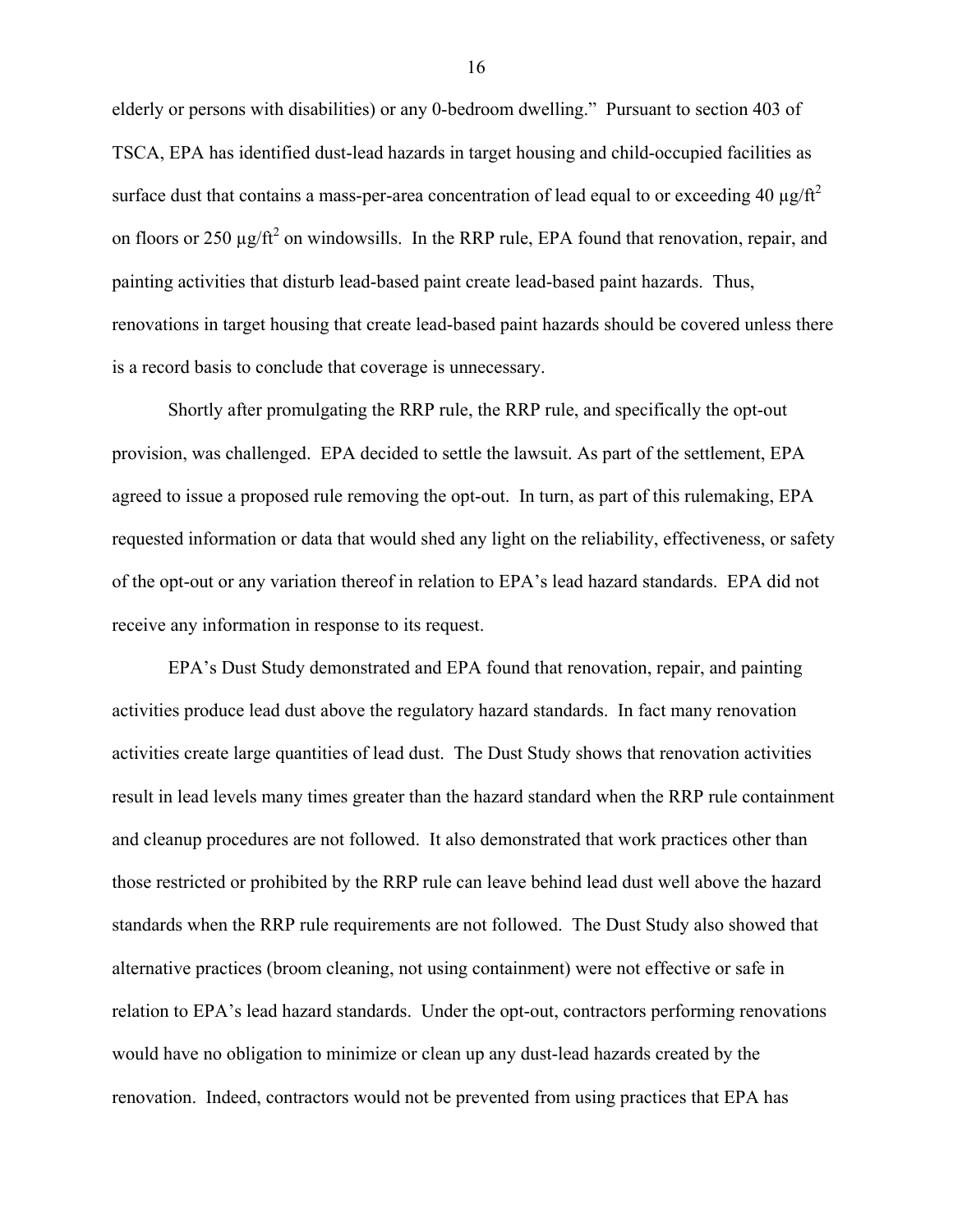determined create hazards that cannot be adequately contained or cleaned up even when following the RRP rule requirements. The Agency also took these factors into consideration in its decision to remove the opt-out provision in this final rule.

 In development of the proposed rule, EPA considered and requested comment on certain alternative approaches or work practice requirements for owner-occupied target housing that is not a child-occupied facility and where no children younger than 6 or pregnant women reside. EPA also requested comment on possible alternate approaches that would meet EPA's statutory obligation to apply work practice standards in target housing that take into account reliability, effectiveness, and safety.

One alternative for which EPA requested comment would have required the RRP work practices only for exterior renovations. Under this option, unless the target housing meets the definition of a child-occupied facility, if an owner-occupant signed a statement that no child under 6 and no pregnant woman reside there and an acknowledgment that the renovation firm will only be required to use the lead-safe work practices contained in EPA's RRP rule when renovating exteriors then the renovation firm would only be required to follow the RRP work practices when doing exterior renovations, but not when doing interior renovations. This option would have addressed exposures to lead dust from exterior renovations for people living in neighboring homes, particularly attached homes or homes in close physical proximity. Individuals residing in homes in close physical proximity could be exposed during the entire renovation and post-renovation phase, and their exposure would not necessarily be considered by an owner-occupant in choosing not to require lead-safe work practices. However, this option did not address lead hazards created during renovations of the interiors of home which could lead to lead exposure to occupants, and EPA received no comments mitigating this concern or supporting the protectiveness of this option.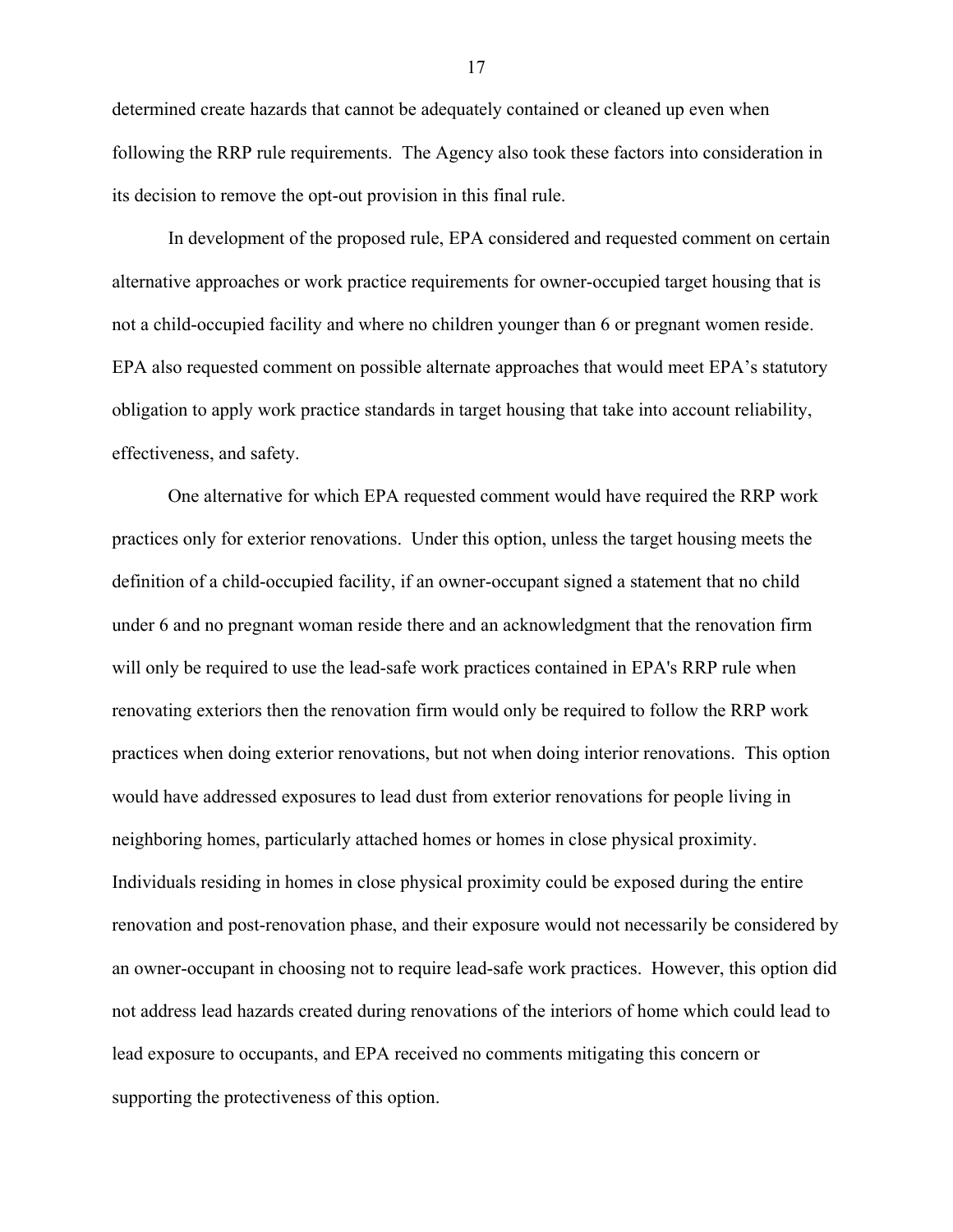EPA requested comment on an alternative option under which the only work practices applicable to housing that is not a child-occupied facility and where no children or pregnant women reside would be the restriction or prohibition on certain work practice found at 40 CFR 745.85(a)(3). These include:

1. Open-flame burning or torching of lead-based paint is prohibited.

 2. The use of machines that remove lead-based paint through high speed operation such as sanding, grinding, power planing, needle gun, abrasive blasting, or sandblasting, is prohibited unless such machines are used with HEPA exhaust control.

 3. Operating a heat gun on lead-based paint is permitted only at temperatures below 1,100 degrees Fahrenheit.

All the other work practice requirements in 40 CFR 745.85 would not be required in target housing that is not a child-occupied facility and where no children under age 6 or pregnant women reside. This option would have prohibited or restricted the highest dust generating practices but would not have required the other practices under 40 CFR 745.85. While the prohibited work practices create high amounts of lead dust, the other work practices also create lead dust above the hazard standard. The Dust Study shows that common work practices result in lead levels many times greater than the hazard standard when the RRP rule containment and cleanup procedures are not followed.

EPA requested comment on a third option under which a subset of target housing would not be subject to the RRP work practices but instead would have been subject to dust wipe testing to be performed after the renovation. Under this option, unless the target housing meets the definition of a child-occupied facility, if an owner-occupant signed a statement that no child under 6 and no pregnant woman reside there and an acknowledgment that the renovation activity is only subject to dust wipe testing after the renovation and providing the results to the owner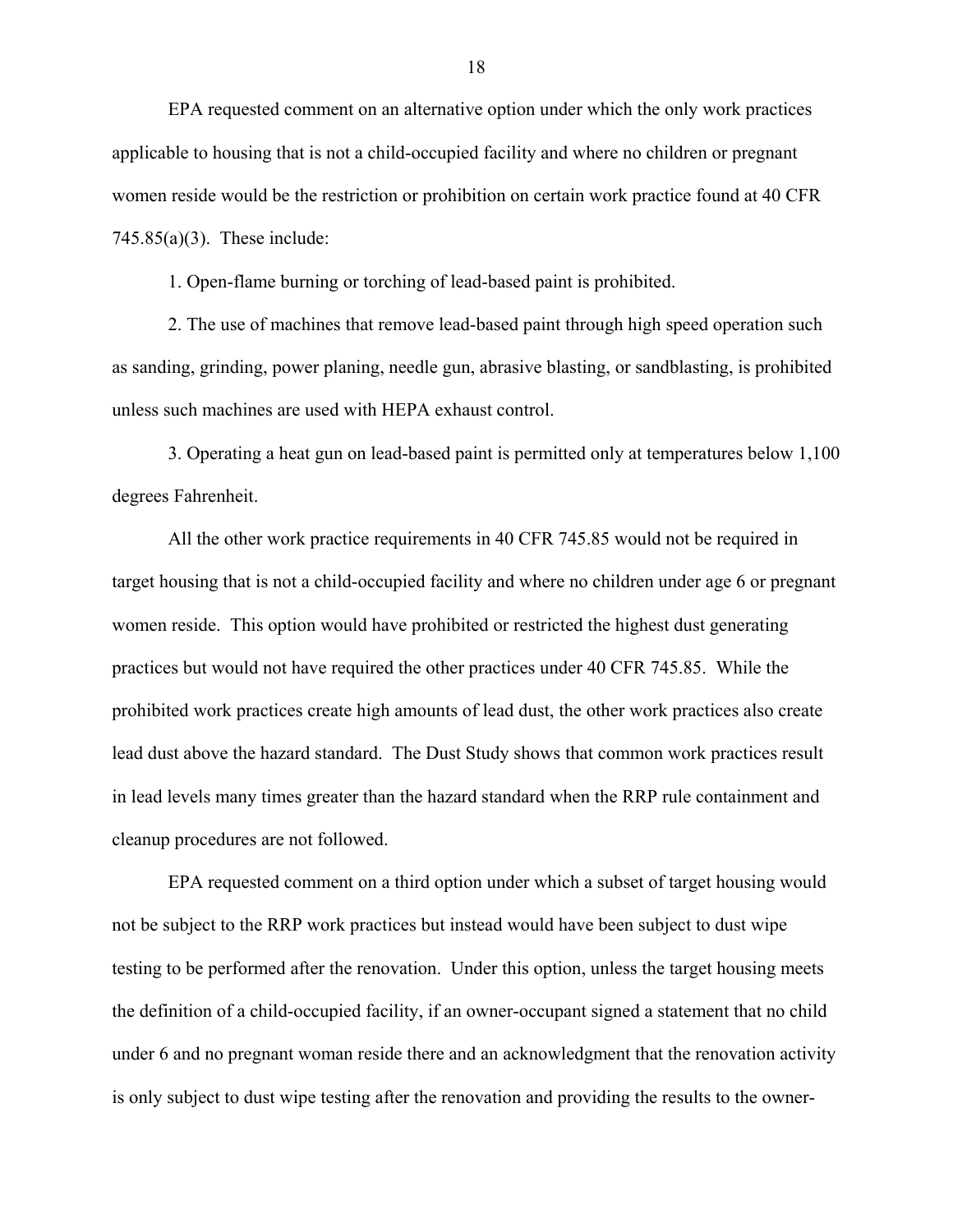occupant, then the renovation firm would not be required to conduct the training, certification, and work practice requirements of the rule. The testing results would become part of the record for that house that must be disclosed under the Disclosure Rule (40 CFR part 745, subpart F) required by section 1018 of Title X of the Residential Lead-Based Paint Hazard Reduction Act of 1992 (Public Law 102–550). This option would provide information that could protect potential buyers of a home where renovation was completed prior to the sale, because they would be notified of the results of the dust wipe tests before purchase and could take appropriate action (e.g., thorough cleaning and retesting of the home, or selecting a different home) if the lead results were at a level that raised concerns for them. While this alternative may provide helpful information to home owners and occupants, as discussed above it would not address lead-based paint hazards created by renovations because it does not require any of the work practices required by the RRP rule.

After considering these alternatives as well as keeping the opt-out provision, the Agency has decided to eliminate the Opt-out provision and not to adopt any of the alternatives. One concern with the opt-out provision or the alternatives is that they do not adequately address the risks of lead-based paint hazards to children older than five years old or adults. The opt-out and each of these alternatives can also result in exposures to children under the age of 6 and pregnant women to lead-based paint hazards. In the same way as for the opt-out provision itself, EPA also has concerns that populations that are already at a higher risk for elevated blood lead levels may be disproportionately and adversely affected by the alternatives.

Another concern with the opt-out as well the alternatives is that they can create confusion among both contractors and consumers. Several commenters stated that the opt-out provision or the alternatives could cause confusion that could potentially result in non-compliance by renovation firms. EPA agrees and believes that simplifying the applicability of the work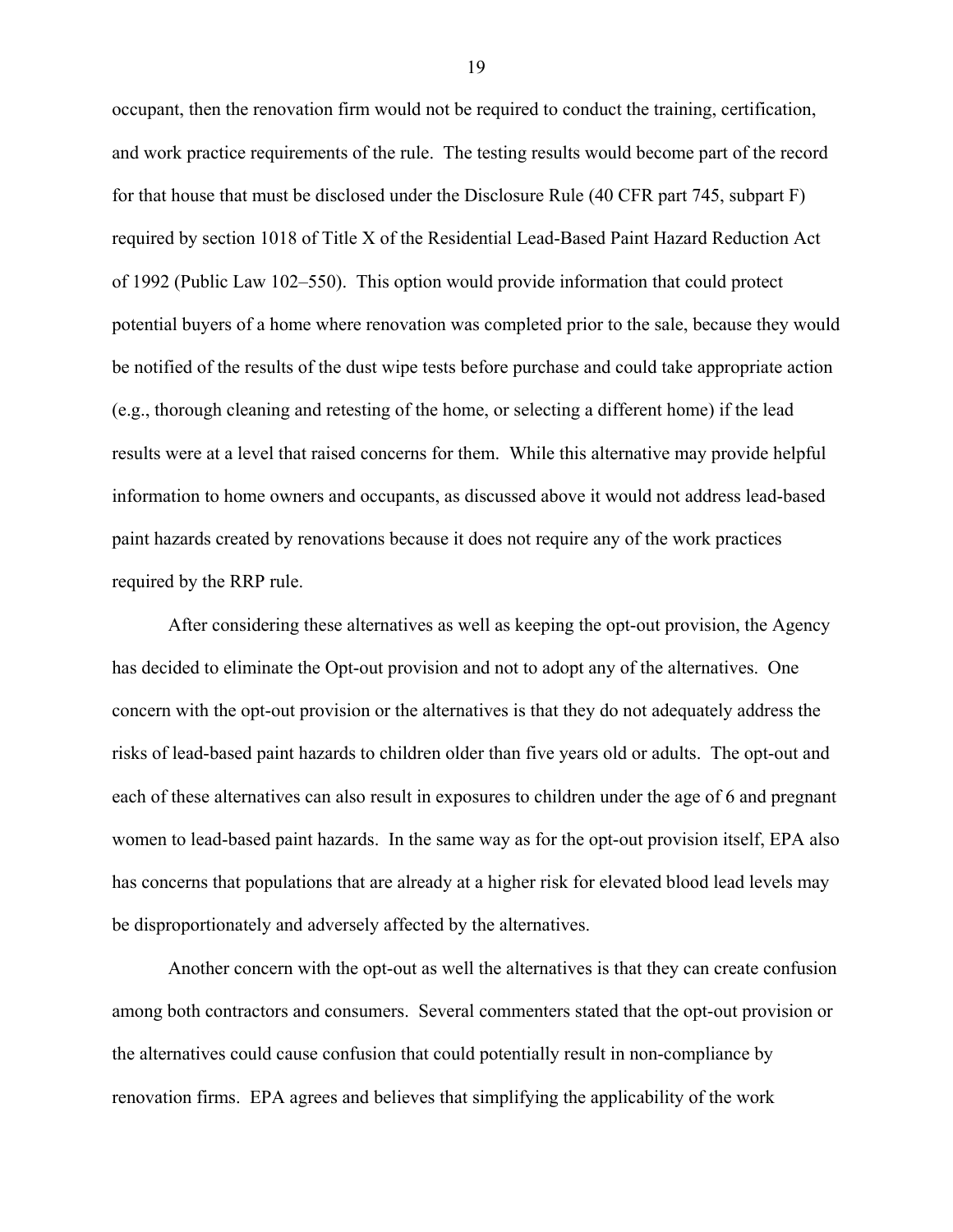practices will enhance the effectiveness and reliability of the rule.

Based on the data available to EPA (e.g., the Dust Study), the Agency cannot now conclude that the opt-out nor that the alternative approaches are safe, reliable or effective because none of these would sufficiently minimize exposure to lead-based paint hazards. In sum, when the RRP work practices are not used, residents and visitors are exposed to the lead hazards created by the renovation, and therefore these approaches would not protect older children, women of childbearing age, or other adults currently residing in the home and can result in exposure to children under the age of 6 and pregnant women to lead-based paint hazards. Again, although EPA specifically requested information or data that would shed any light on the reliability, effectiveness, or safety of these options in relation to EPA's lead hazard standards, the Agency did not receive any. The Agency took these factors into consideration in deciding not to adopt these alternatives.

## *D. Recordkeeping and Reporting*

 EPA's stated purposes in promulgating the recordkeeping requirements were two-fold. "The first is to allow EPA or an authorized State to review a renovation firm's compliance with the substantive requirements of the regulation through reviewing the records maintained for all of the renovation jobs the firm has done. The second is to remind a renovation firm what it must do to comply. EPA envisioned that renovation firms would use the recordkeeping requirements and checklist as an aid to make sure that they have done everything that they are required to do for a particular renovation" (Ref. 1, p. 21745). Several commenters on the RRP rule suggested that the recordkeeping requirements could also be used to provide valuable information about the renovation to the owners and occupants of buildings being renovated. EPA responded to these comments by stating that some of the information identified by these commenters was included in the "Renovate Right" pamphlet and that the pamphlet was the best way to get that information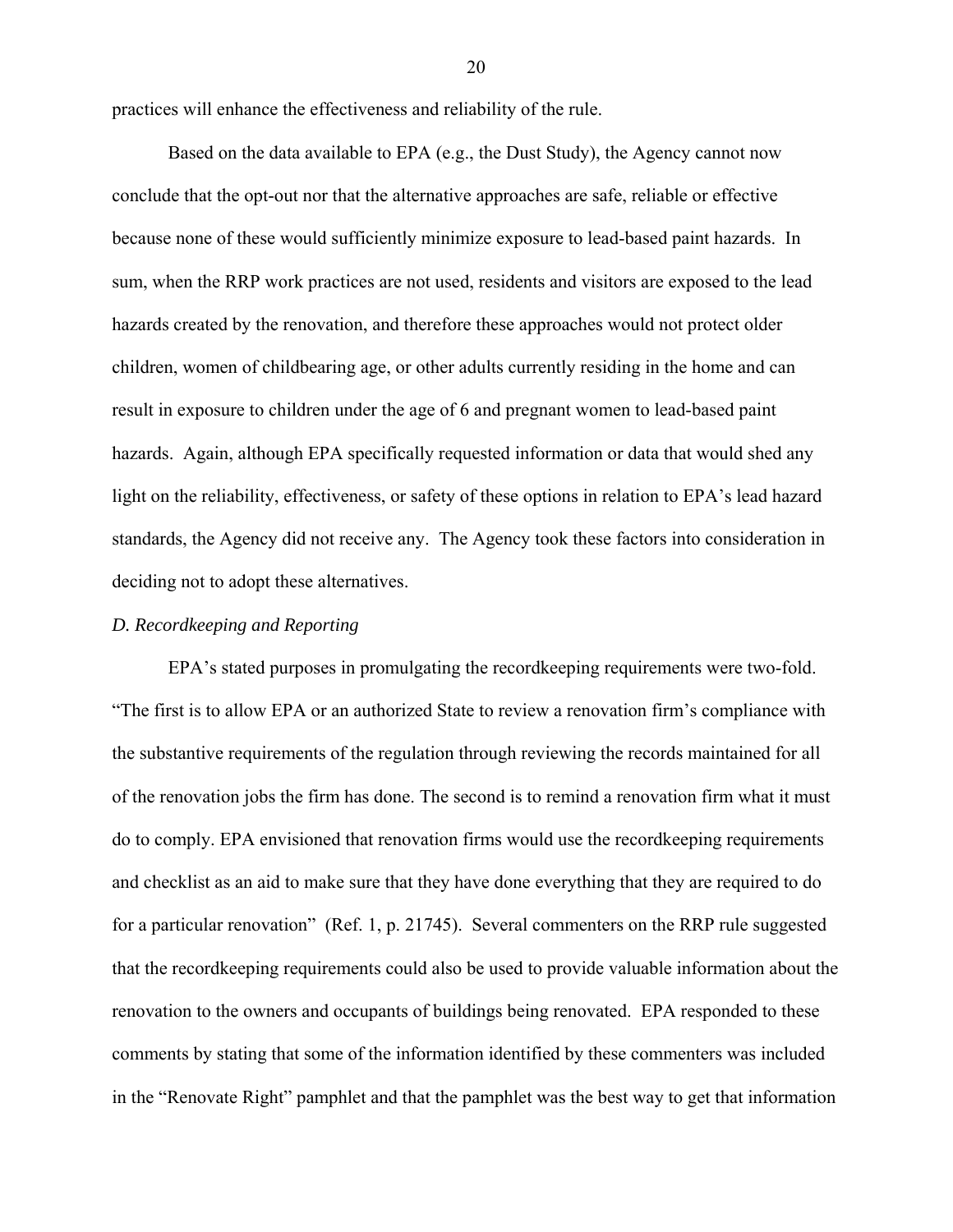to the owners and occupants. With respect to the other items identified by these commenters, EPA stated its belief that the renovation firms were already providing much of this information (Ref. 1, p. 21718).

 As part of EPA's preparations to administer the RRP program, EPA has been developing an education and outreach campaign aimed at consumers. In promulgating the RRP rule, EPA recognized the importance of education and outreach to consumers, to teach them about lead-safe work practices and to encourage them to hire certified renovation firms (Ref. 1, p. 21702). EPA's work on the education and outreach campaign has continued to highlight the importance of an informed public to the success of the RRP program at minimizing exposures to lead-based paint hazards that may be created by renovations. As a result, EPA has determined that copies of the records required to be maintained by renovation firms to document compliance with the work practice requirements, if provided to the owners and occupants of the renovated buildings, would serve to reinforce the information provided by the "Renovate Right" pamphlet on the potential hazards of renovations and on the RRP rule requirements. While the "Renovate Right" pamphlet provides valuable information about the requirements of the RRP rule, the records that a firm would give to owners and occupants would provide useful information regarding rule compliance that is not found in the pamphlet. In covering the significant training and work practice provisions of the RRP rule, these records would enable building owners and occupants to better understand what the renovation firm did to comply with the RRP rule and how the RRP rule's provisions affected their specific renovation. Several commenters stated that educating homeowners would help them monitor compliance by the renovation firm. One commenter stated that the checklist would help the public understand the RRP rule and that a better informed public would choose to have renovation performed by profession remodelers who would provide safe and quality work. Other commenters believe that the distribution of the checklist is needed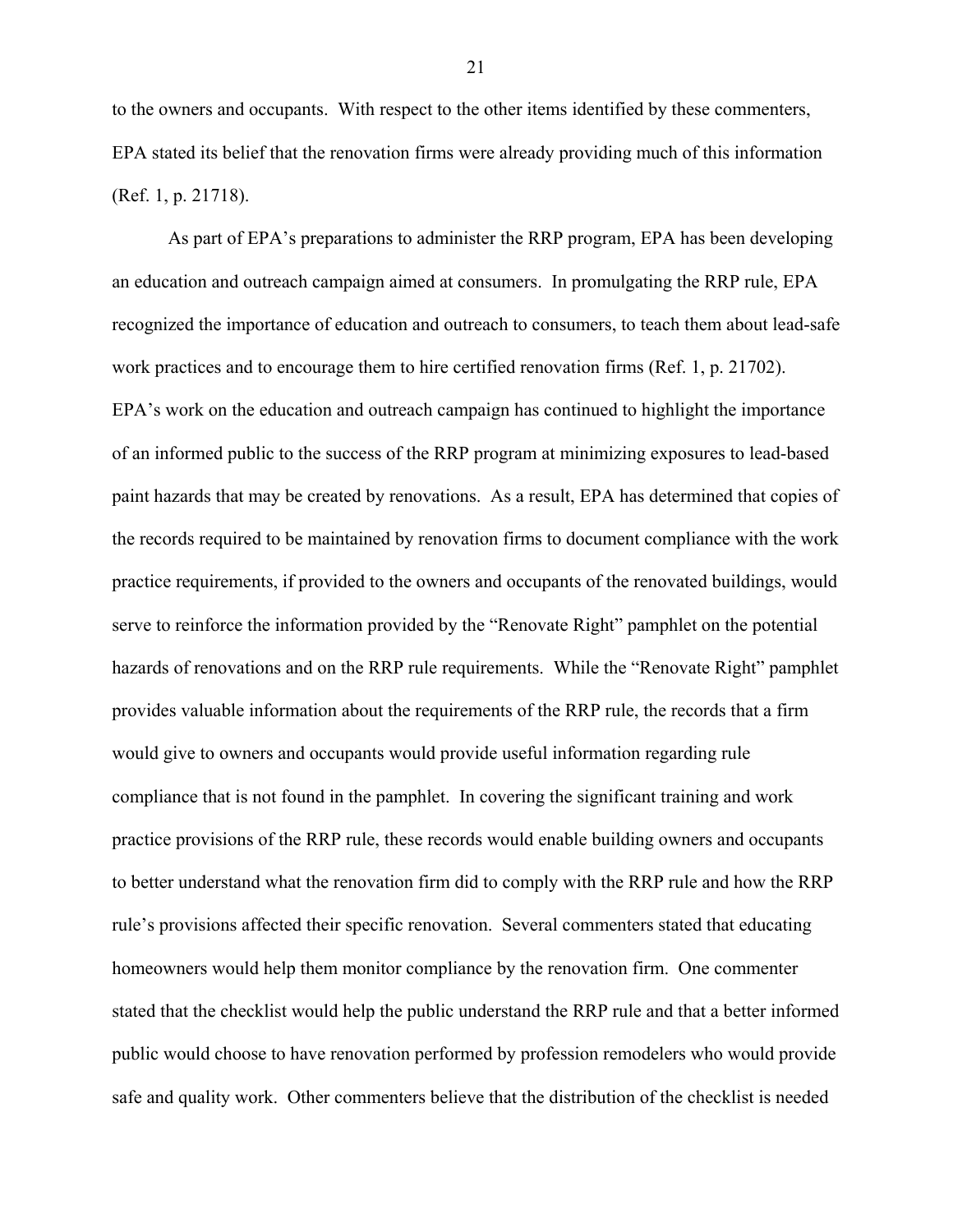to address a lack of accountability of renovation firms to owners and occupants. EPA agrees that educating the owners and occupants in this way is likely to improve their ability to assist the EPA in monitoring compliance with the RRP rule and contribute to the effectiveness and reliability of the rule.

 After considering public comments, EPA decided to finalize the rule as proposed. This final rules requires that, when the final invoice for the renovation is delivered, or within 30 days of the completion of the renovation, whichever is earlier, the renovation firm provide information demonstrating compliance with the training and work practice requirements of the RRP rule to the owner of the building being renovated and, if different, to the occupants of the renovated housing or the operator of the child-occupied facility. For renovations in common areas of target housing, the renovation firm must provide the occupants of the affected housing units instructions on how to review or obtain this information from the renovation firm at no charge to the occupant. These instructions must be included in the notice provided to each affected unit under 40 CFR 745.84(b)(2)(i) or on the signs posted in the common areas under 40 CFR 745.84(b)(2)(ii). EPA is finalizing similar requirements for renovations in child-occupied facilities. Under this final rule, the renovation firm is required to provide interested parents or guardians of children using the child-occupied facility instructions on how to review or obtain a copy of these records at no cost to the parents or guardians. This could be accomplished by mailing or hand delivering these instructions, or by including them on the signs posted under 40 CFR 745.84(c)(2)(ii).

 Under this new requirement, renovation firms must provide training and work practice information to owners and occupants. The information should be provided in a short, easily read checklist or other form. EPA's "Sample Renovation Recordkeeping Checklist" may be used for this purpose, but firms may develop their own forms or checklists so long as they include all of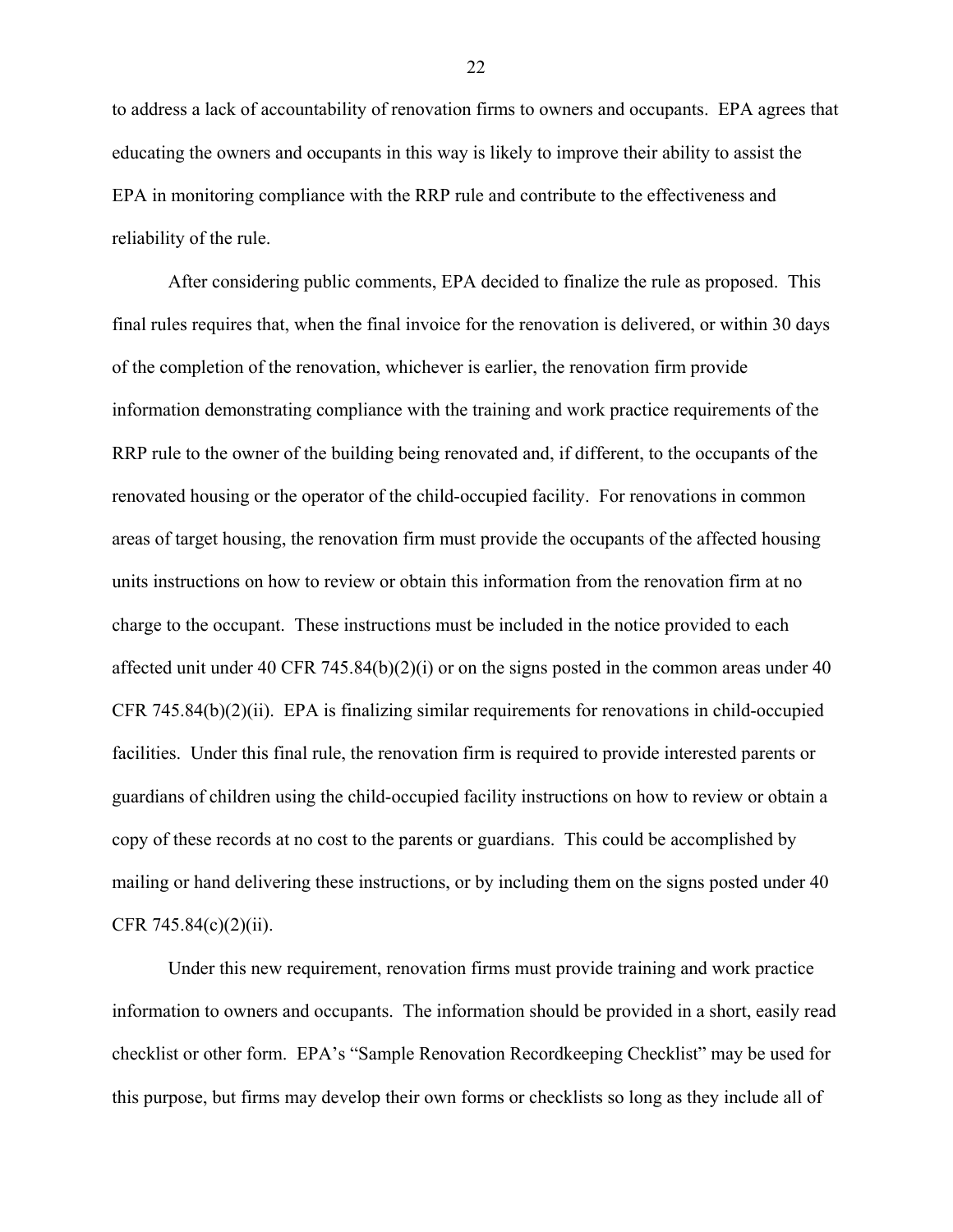the required information. The specific information that is required to be provided are the training and work practice compliance information required to be maintained by 40 CFR 745.86(b)(7), as well as identifying information on the manufacturer and model of the test kits used, if any, a description of the components that were tested including their locations, and the test kit results. The checklist or form must include documentation that a certified renovator was assigned to the project, that the certified renovator provided on-the-job training for workers used on the project, that the certified renovator performed or directed workers who performed the tasks required by the RRP rule, and that the certified renovator performed the post-renovation cleaning verification. This documentation must include a certification by the certified renovator that the work practices were followed, with narration as applicable. However, EPA is not requiring that the renovation firm automatically provide a copy of the certified renovator's training certificate, which must be maintained in the firm's records pursuant to 40 CFR 745.86(b)(7), as an attachment to the checklist or other form.

One commenter believes that the text of the form should be included in the regulations. EPA disagrees with this comment. The Agency wants to give renovation firms flexibility with regard to the format of the information given to owners and occupants. Renovation firms must list the information specified in the regulations and they can use EPA's sample checklist if they choose. However, the final rule allows firms to use their own version of the checklist as long as it includes the required information.

With respect to the option for dust clearance in lieu of cleaning verification under 40 CFR 745.85(c), the RRP rule requires the renovation firm to provide the associated results from dust wipe sampling to the person who contracted for the renovation. This requirement was promulgated in response to public comments on the applicability of the Lead Disclosure Rule, 40 CFR part 745, subpart F, to dust lead testing reports. These commenters stated that a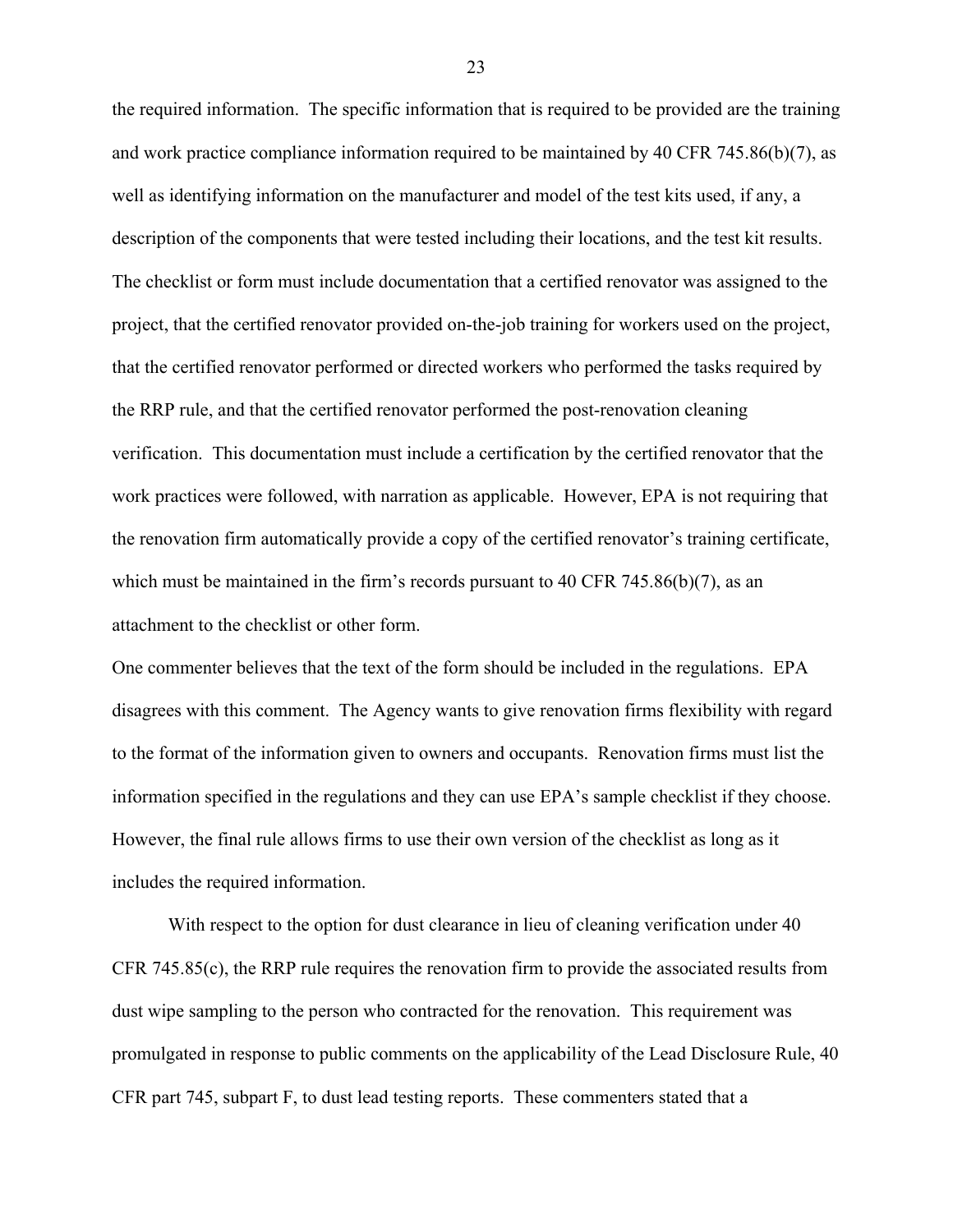requirement for the information to be provided to the owner of the property was necessary in order to make sure that the information would be available to be disclosed in the future (Ref. 1, p. 21718). However, in agreeing with these commenters and acknowledging the importance of having the dust sampling reports available to disclose to future purchasers and tenants, EPA neglected to consider the importance of making dust sampling information available to the current occupants of renovated rental target housing or child-occupied facilities. While 40 CFR 745.107 would require renovation-related dust sampling reports to be disclosed to target housing tenants at the next lease renewal, this may be months or years after the renovation was completed. In addition, the Lead Disclosure Rule does not apply to child-occupied facilities in public or commercial buildings, so those tenants may never receive this information.

 Therefore, this final rule requires that, if dust clearance is performed in lieu of cleaning verification, the renovation firm provide a copy of the dust wipe sampling report(s) to the owner of the building that was renovated as well as to the occupants, if different. With respect to renovations in common areas of target housing or in child-occupied facilities, EPA is also requiring that these records be made available to the tenants of the affected housing units or the parents and guardians of children under age 6 using the child-occupied facilities. Dust sampling reports may be made available to these groups in the same way as training and work practice records, by providing information on how to review or obtain copies in individual notifications or on posted signs.

## *E. Effective Date*

 During the development of the proposed rule, EPA considered a delay in the effective date of this final rule. EPA estimated that eliminating the opt-out provision could increase the number of renovators that need to be certified by 50%. A delayed effective date would have allowed more time for additional renovators to get their certification. The Agency asked for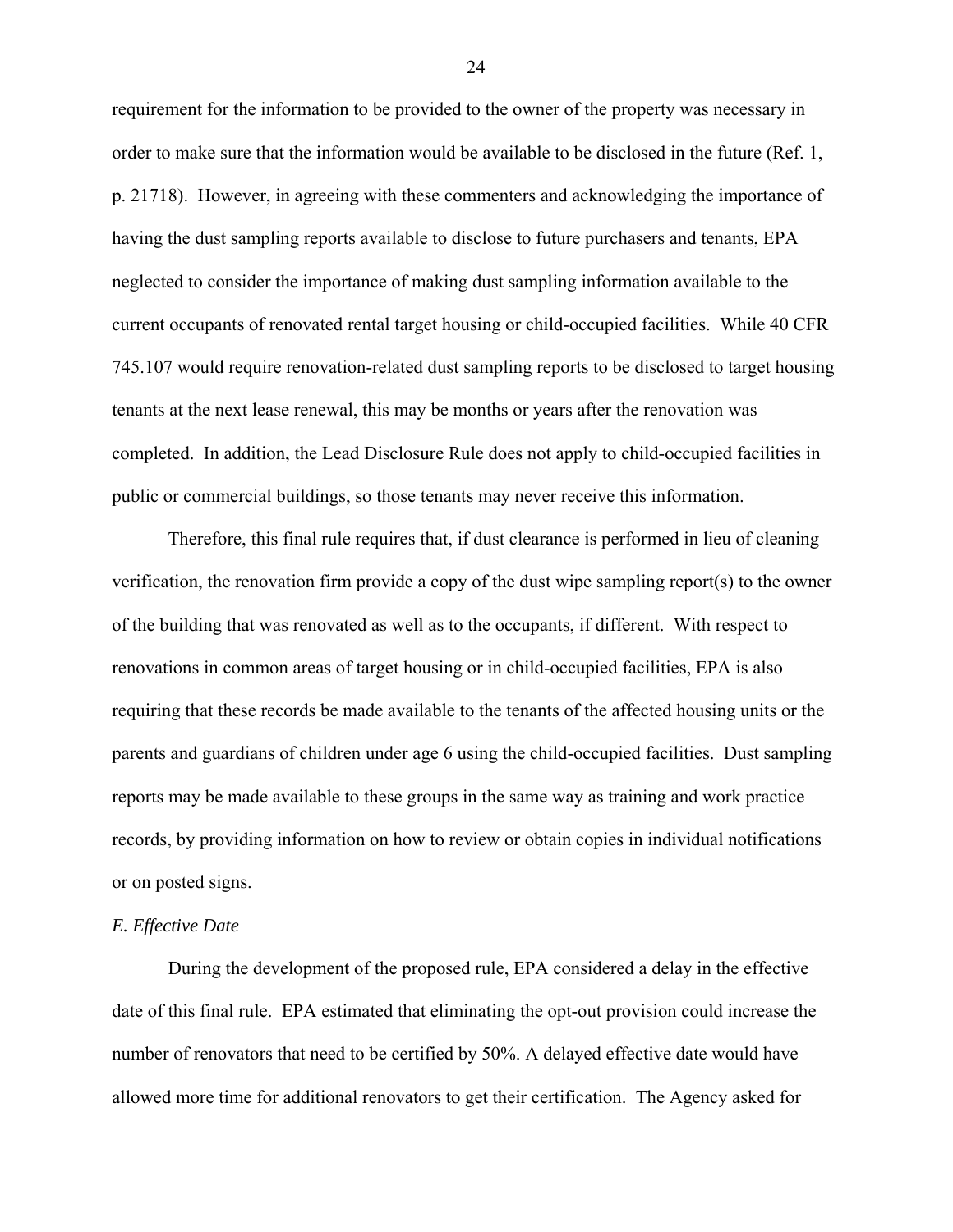comment on whether a 6-month or 1-year delay in the effective date is appropriate. In addition, EPA asked for comment on whether a delay in effective date of this rule would be confusing for the regulated community or the certified personnel.

Comments regarding the delay were mixed. Several commenters opposing the delay believe that EPA has enough training capacity to train additional renovators that may need certification because of this rule. Several commenters pointed out that delaying the effective date would result in more people being exposed to lead hazards that could be avoided if the RRP rule work practices were in place for renovations previously eligible for the opt-out. Another commenter believes that phasing in the work practice requirements by delaying the effective of this rule would lead to confusion for the public and renovation firms.

Some commenters were in favor of delaying the effective date. Several commenters said that many contractors were not aware of the requirements and there is not sufficient time for them to understand and comply with the regulations without a delayed effective date. Other commenters stated that EPA should delay the effective date to allow enough time for additional renovators to take the training. One commenter asserts that EPA should delay the effective date rather than create a shortfall of renovators.

Another factor EPA considered with regard to extending the effective date is whether firms specialize in housing that is eligible for the opt-out. The cost estimates for the rule assume that renovation firms are somewhat specialized in terms of whether they work in housing where the RRP rule is applicable. However, there may be many instances where firms working in optout housing will already have become certified, and their staff been trained, because they also work in regulated facilities ineligible for the opt-out provision. If firms are less specialized than the analysis assumed, there may be little to no incremental training and certification costs due to the proposed rule. Furthermore, to the extent that some eligible homeowners would have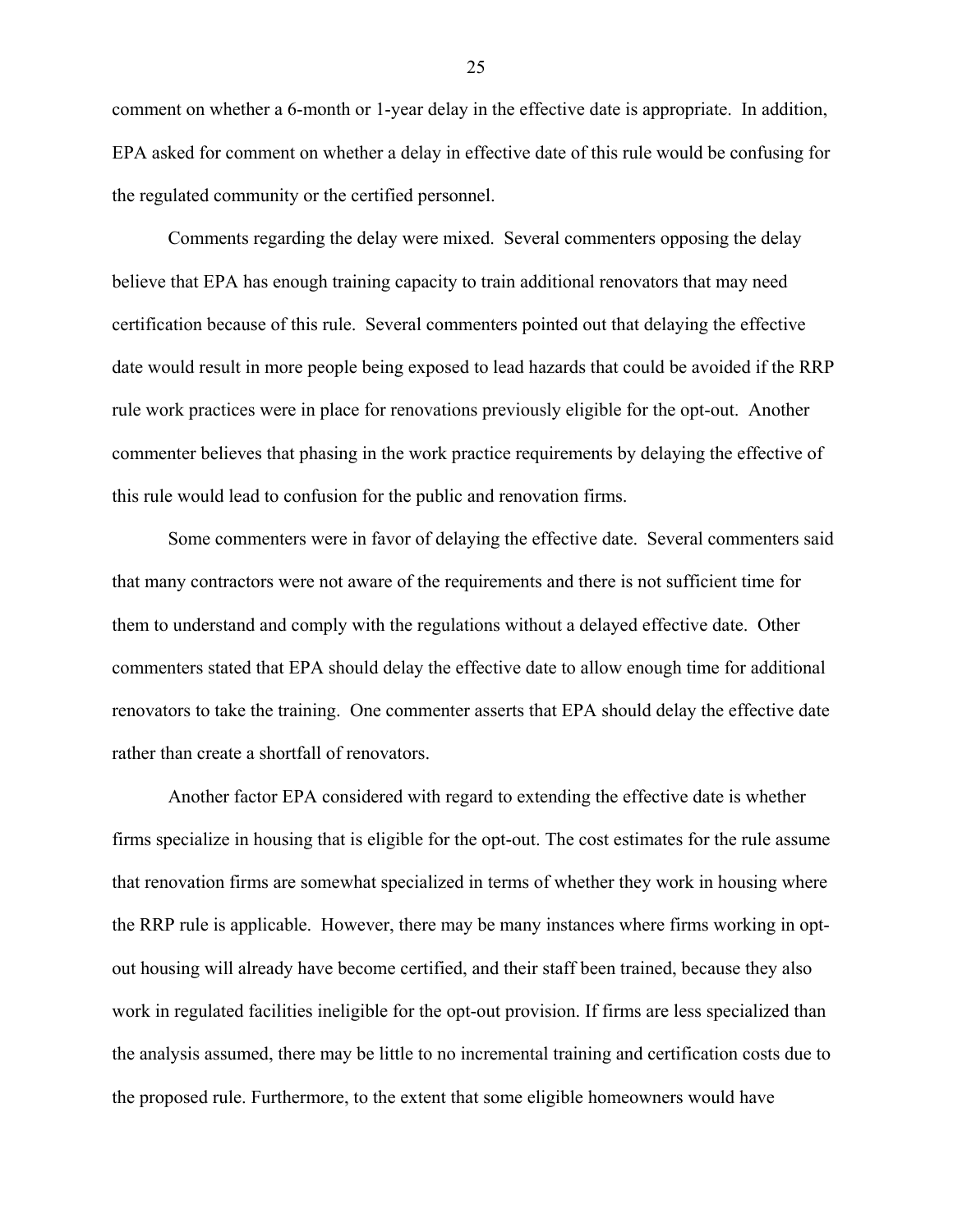declined to opt out, the work practice costs for removing the opt-out provision will be less than estimated. EPA requested comment in the proposal on the degree to which the same firms and renovators are likely to work both in opt-out housing and in child-occupied facilities and target housing that are ineligible for the opt-out provision.

Several commenters stated that they do not believe firms specialize in housing based on occupancy. One commenter reviewed advertisements and the market place, and did not find renovators that work only in owner-occupied housing without children or pregnant women. According to the commenter, because firms do not appear to specialize in this manner, the additional costs of eliminating the opt-out are only the costs associated with the materials and time for a particular job as contractors would be required to get certification regardless of whether the opt-out provision is removed. EPA agrees with these comments. While the Agency has not done analysis to determine how many firms may specialize based on occupancy, EPA believes it is likely that most firms will not specialize in owner-occupied housing without children or pregnant women. Commenters did not provide information indicating that firms specialize in this way. If that is the case then many of the approximately 110,000 firms and renovators estimated to seek certification because of this rule would need certification regardless of whether the opt-out provision is removed. If the majority of the 110,000 firms and renovators have already been required to get certification then there is less of an argument to extend the effective date of this rule because many fewer firms and renovators will need certification between publication of the rule and the effective date.

Accordingly, the Agency decided not to delay the effective date of this final rule. As such, the rule will become effective 60 days after publication in the **Federal Register**. EPA believes that it is important to eliminate the opt-out exemption without delay in order to avoid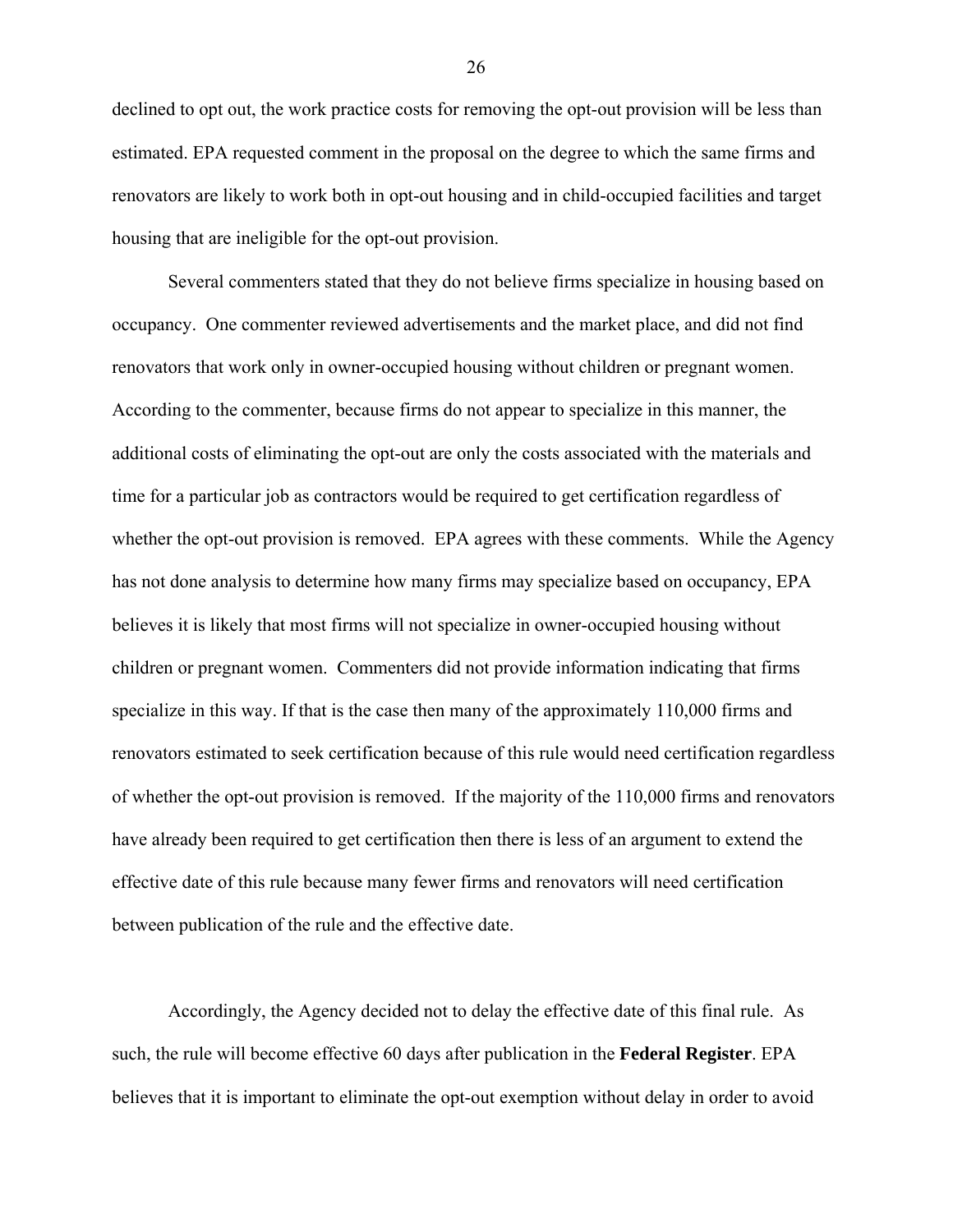further lead exposures in housing previously eligible for the opt-out. Further, based on the number of training provides accredited to date, the Agency believes that there is sufficient training capacity available to train any additional renovators that would need to get certification because of this rule.

#### *F. State Authorization*

 As part of the authorization process, States and Indian Tribes must demonstrate to EPA that they meet the requirements of the RRP rule. A State or Indian Tribe would have to indicate that it meets the requirements of the renovation program in its application for approval or the first report it submits under 40 CFR 745.324(h). The Agency proposed to give States and Indian Tribes 1 year to demonstrate that their programs include any new requirements the EPA may promulgate, such as the requirements in this final rule. EPA received two comments regarding this requirement. One comment, from the Iowa Department of Public Health, explained that Iowa's legislature only meets once a year for 4 months. Depending on the when EPA publishes amendments to the RRP, it could be very difficult for states in similar situations to meet this requirement. The commenter requested that EPA give States and Indian Tribes two years instead of one to demonstrate compliance. EPA believes that the concern raised by the commenter has merit, and not just for Iowa. Therefore, the Agency decided to allow States and Indian Tribes up to two years to demonstrate to EPA that they meet the requirements of the RRP rule in its application for approval or the first report it submits under 40 CFR 745.324(h).

#### *G. Renovator Certification Requirements*

 EPA was made aware by stakeholders that some renovators want to take the training course closer to April 2010 in order to maximize their 5–year certification which is not required until the RRP rule becomes effective on April 22, 2010. Under the RRP rule, the 5–year certification begins when the renovator completes the training. The Agency is concerned that if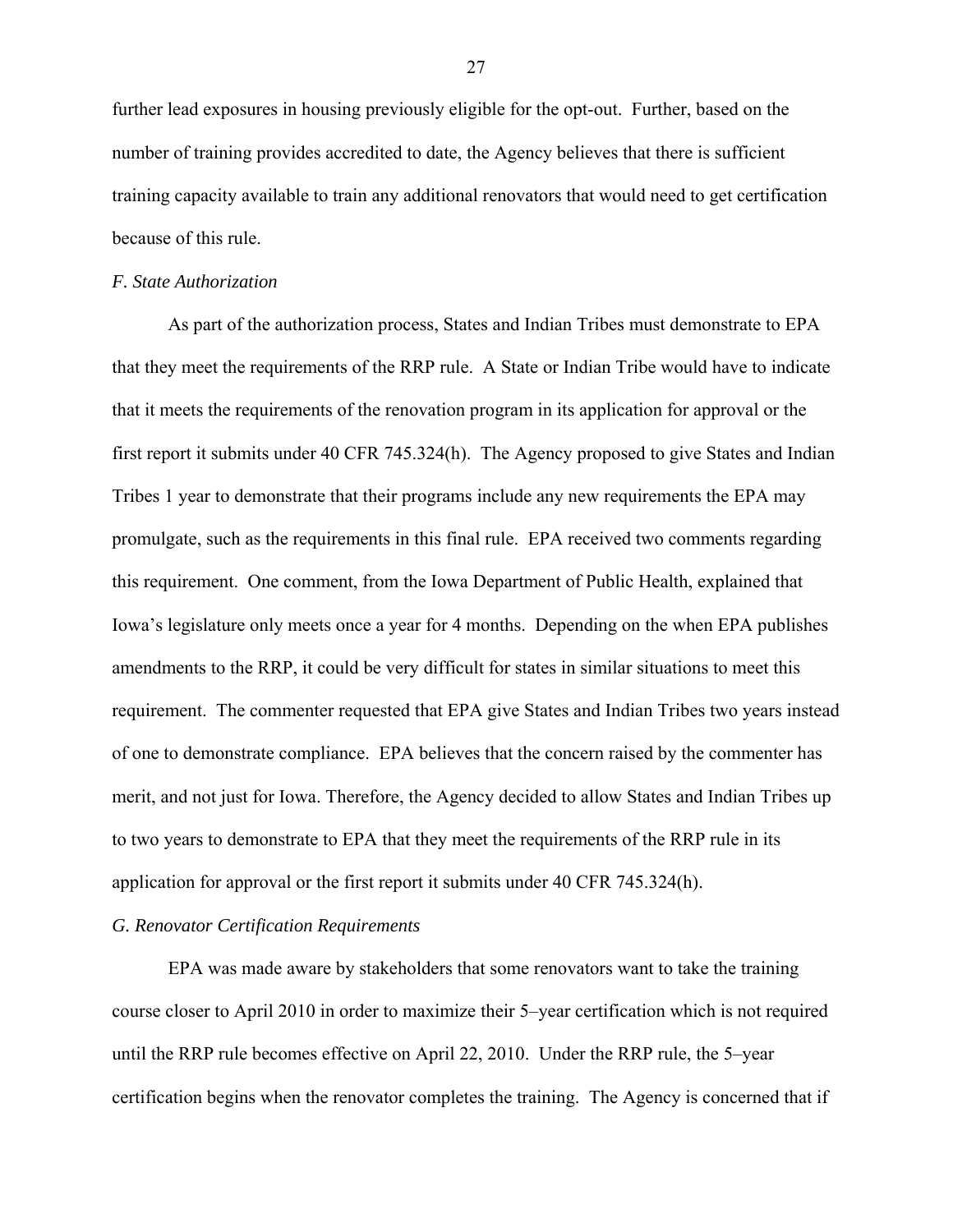enough renovators wait until April 2010 to take the training it may cause training courses to fill up resulting in a lack of available courses near the effective date. In order to give renovators incentive to take the course well in advance of the April 2010 effective date, the Agency considered a change to the requirements that would allow renovator certifications issued on or before the effective date of the RRP rule to last until July 1, 2015. The Agency requested comment on whether it should extend the certification for renovators that get their certification by April 22, 2010.

EPA received several comments in favor of extending the renovator certification to July 1, 2015. Several commenters believe this would give renovators incentive to take the training early. One commenter supported the extension so those who took the training in advance of the April 22, 2010 implementation date would not be penalized. Another commenter stated that an extension of the certification would prevent logistical problems like waiting lists for trainings during the final days before the effective date.

The Agency decided to finalize an extension of the 5-year certification for renovators who take the training before April 22, 2010. EPA agrees that renovators who take the training early should not be penalized and therefore will extend those certifications until July 1, 2015.

## *H. Principle Instructor Requirements*

 As discussed in the preamble to the proposed rule, EPA considered modifying the requirements for training providers. Under the original requirements for the accreditation of training providers, Principle Instructors were required to take a 16–hour lead-paint course taught by EPA or an authorized State, Tribe, or Territory. EPA became aware that 16–hours courses are not available in every state, making it difficult for some instructors to get the required training. To address this problem, EPA considered reducing the hourly requirement to 8 hours. EPA received several comments on the Principal Instructor requirement, mostly in support of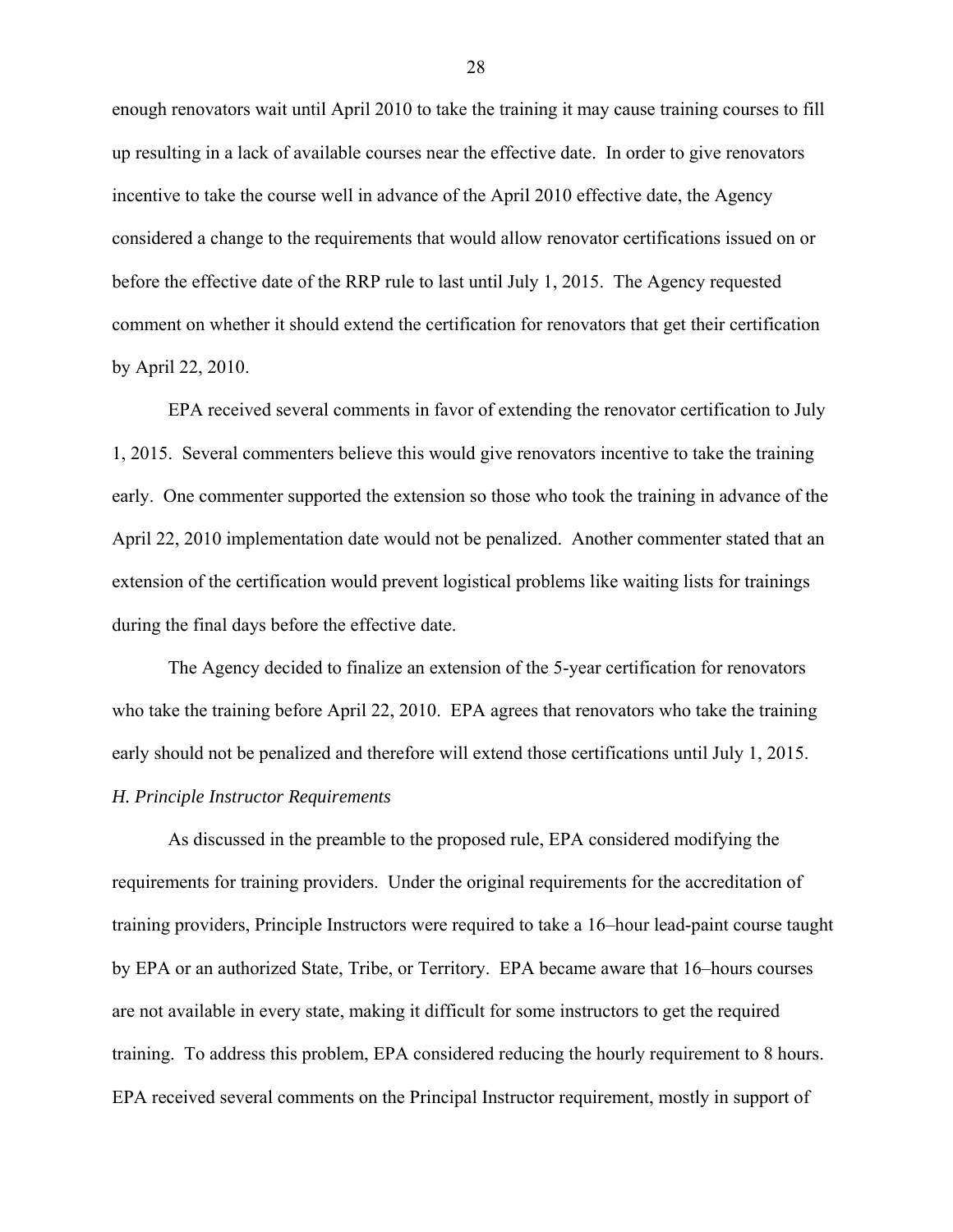reducing the hourly requirement to 8 hours. One commenter stated that there is no significant benefit to requiring 16 hours instead of 8 hours and that the 8-hour requirement will fit more closely to available training courses. Similarly, another commenter stated that the 16-hour training shares little content with what the Principal Instructors are going to teach in the renovator course. The commenter also explained that there is no 16-hour lead training course in Mississippi which led to difficulties with a local organization's ability to offer the renovator course. One commenter opposed to reducing the hourly requirement stated that 8 hours of lead training is not sufficient for an instructor to know enough about lead paint, lead hazards and federal regulations. Another commenter stated that there is enough training capacity negating the need to reduce the hourly requirement.

EPA agrees that the 8-hour renovator course, instead of a longer abatement course, is more closely related to what Principal Instructors must know in order to teach the renovator training. In addition to the training requirement, Principal Instructors must meet education and work experience requirements in order to teach lead-based paint training courses. The Agency believes that taking this course would be sufficient training for future instructors of the renovator course and therefore has reduced the requirement from 16 to 8 hours. By reducing the required hours, future instructors can take the 8–hour renovator or dust sampling technician trainings instead of a 16–hour or longer abatement course.

## **III. References**

As indicated under **ADDRESSES**, a docket has been established for this rulemaking under docket ID number EPA-HQ-OPPT-2005-0049. The following is a listing of the documents that are specifically referenced in this document. The docket includes these documents and other information considered by EPA, including documents that are referenced within the documents that are included in the docket, even if the referenced document is not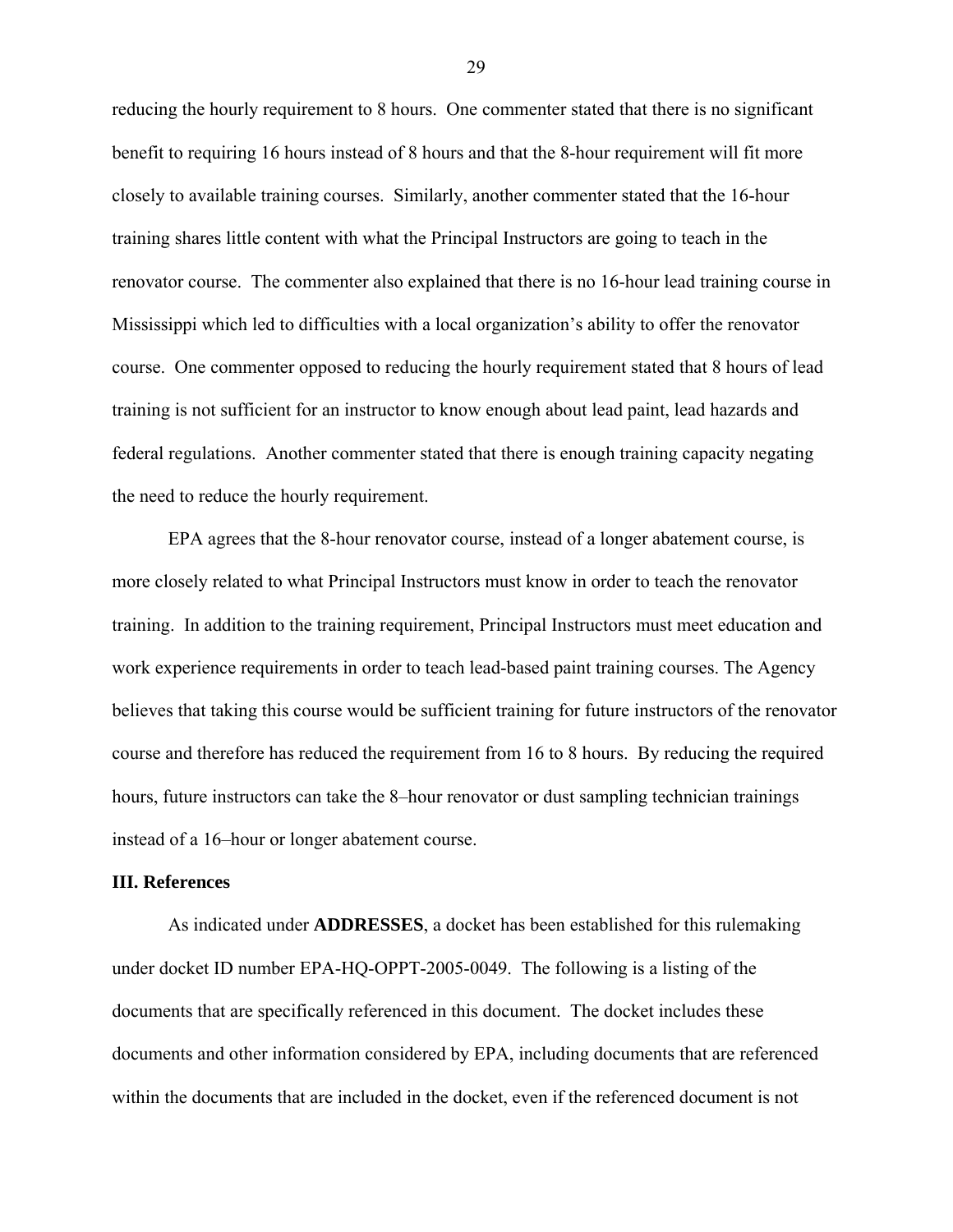physically located in the docket. For assistance in locating these other documents, please consult the technical contact listed under **FOR FURTHER INFORMATION CONTACT**.

 1. EPA. Lead; Renovation, Repair, and Painting Program; Final Rule. **Federal Register** (73 FR 21692, April 22, 2008) (FRL–8355–7). Available on-line at:

*http://www.gpoaccess.gov/fr*.

 2. EPA. Lead; Requirements for Lead-Based Paint Activities in Target Housing and Child-Occupied Facilities; Final Rule. **Federal Register** (61 FR 45778, August 29, 1996) (FRL– 5389–9). Available on-line at: *http://www.gpoaccess.gov/fr*.

 3. Jones, Robert L., David M. Homa, Pamela A. Meyer, Debra J. Brody, Kathleen L. Caldwell, James L. Pirkle, and Mary Jean Brown. "Trends in Blood Lead Levels and Blood Lead Testing Among U.S. Children Aged 1 to 5 Years, 1988-2004." Pediatrics: Official Journal of the American Academy of Pediatrics. Vol. 123, No. 3, pp. e376-385, March 2009.

 4. Xue J, Zartarian V, Moya J, Freeman N, Beamer P, Black K, Tulve N, Shalat S: A meta-analysis of children's hand-to-mouth frequency data for estimating nondietary ingestion exposure. Risk Anal. 2007 Apr.; 27(2): 411-20.

 5. EPA. Office of Pollution Prevention and Toxics (OPPT). Economic Analysis for the TSCA Lead Renovation, Repair, and Painting Program Opt-out and Recordkeeping Final Rule for Target Housing and Child-Occupied Facilities. April 2010.

 6. U.S. Department of Commerce, Bureau of Economic Analysis. Table 1.1.9. Implicit Price Deflators for Gross Domestic Product. August 17, 2009.

 7. EPA. Opt-out and Recordkeeping Final Rule ICR Addendum for the rulemaking entitled Lead: Elimination of the Opt-Out Provision and Other Amendments to the Renovation, Repair, and Painting Program; Proposed Rule. April 2010.

8. EPA. Final Regulatory Flexibility Analysis for the Elimination of the Opt-Out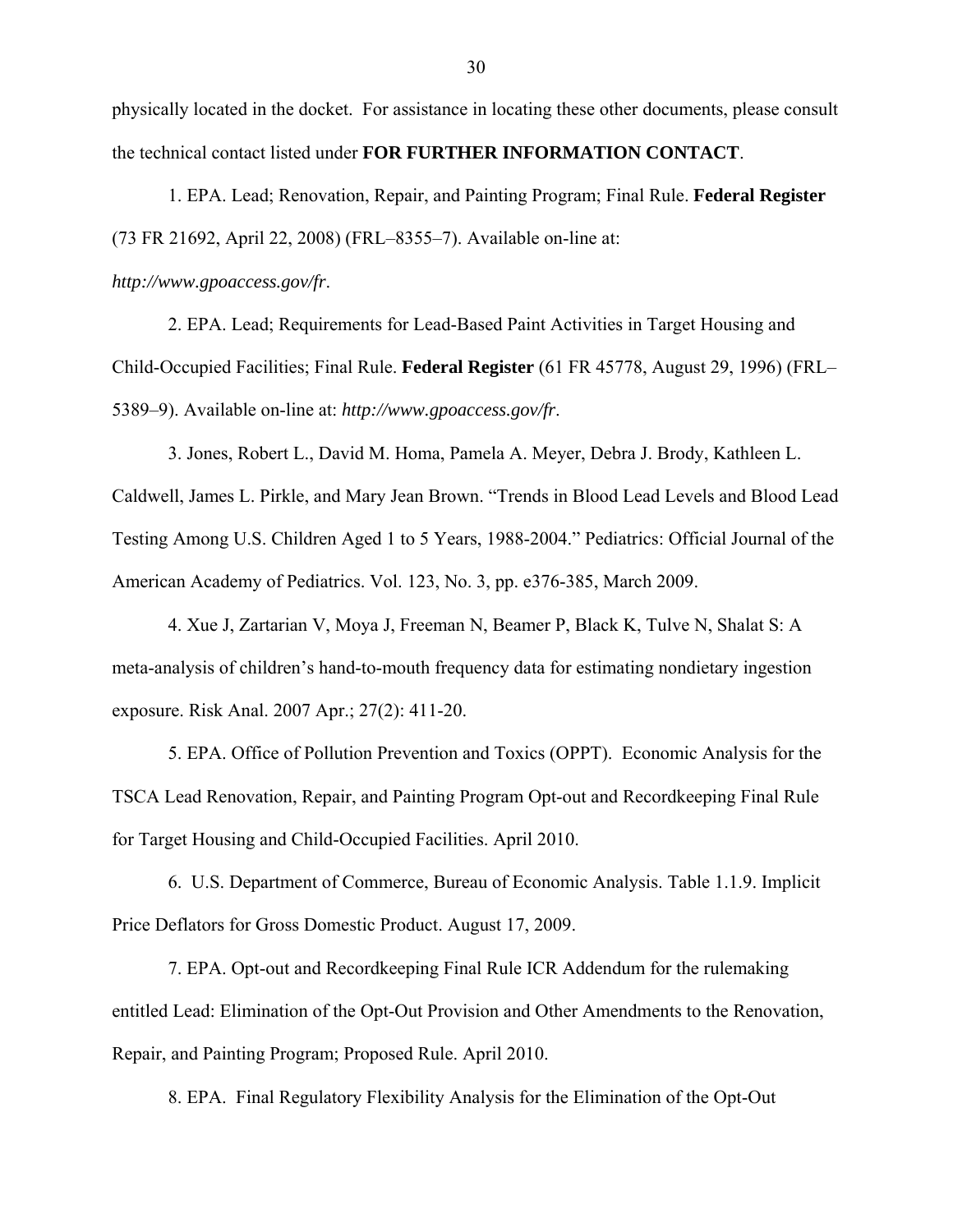Provision and Other Amendments to the Lead Renovation, Repair, and Painting Program; Final Rule. April 2010.

 9. EPA. Report of the Small Business Advocacy Review Panel on the Lead-based Paint Certification and Training; Renovation and Remodeling Requirements. March 3, 2000.

 10. EPA. Lead; Renovation, Repair, and Painting Program; Proposed Rule. **Federal Register** (71 FR 1588, January 10, 2006) (FRL–7755–5). Available on-line at:

*http://www.gpoaccess.gov/fr*.

 11. EPA. Characterization of Dust Lead Levels after Renovation, Repair, and Painting Activities. November 13, 2007.

 12. EPA. Unfunded Mandates Reform Act Statement; Lead: Elimination of the Opt-Out Provision and Other Amendments to the Renovation, Repair, and Painting Program; Final Rule. April 2010.

13. EPA. Air Quality Criteria for Lead. October 2006.

 14. EPA, Consumer Product Safety Commission (CPSC), U.S. Department of Housing and Urban Development (HUD). Protect Your Family From Lead in Your Home (EPA 747-K-99-001, June 2003).

 15. CDC. Morbidity and Mortality Weekly Report. vol 54, no. 20, pp 513-516, May 27, 2005.

 16. Marino, Phyllis E. et al "A Case Report of Lead Paint Poisoning during Renovation of a Victorian Farmhouse." *American Journal of Public Health*, 80 (10) pp. 1183 -1185. October 1990.

17. Kowalczyk DF. "Lead poisoning in dogs at the University of Pennsylvania Veterinary Hospital." Journal of American Veterinary Medical Association. 1976 Mar 1;168(5):428-32.

18. Knight TE, Kumar MS. "Lead toxicosis in cats-a review." Journal of Feline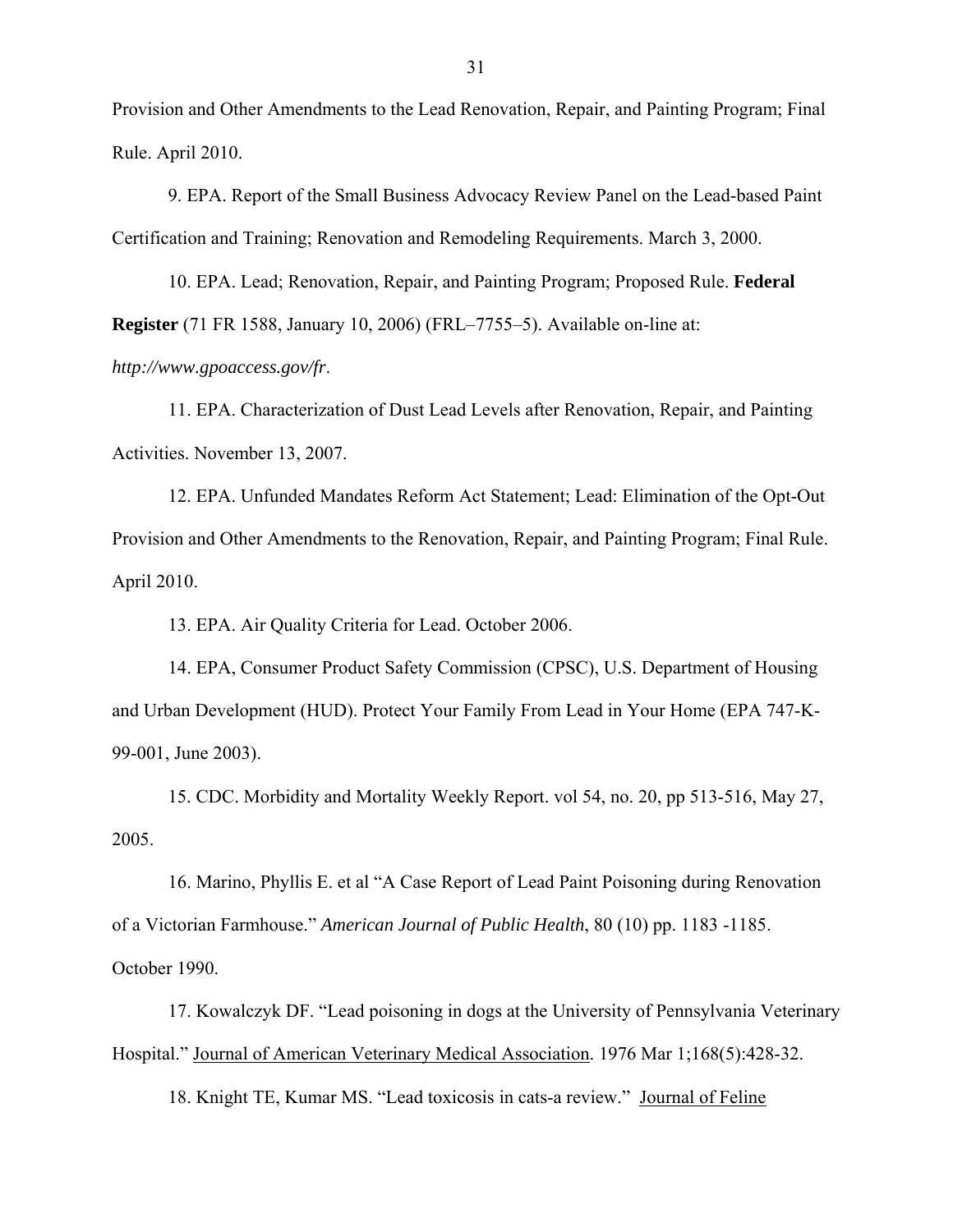## Medicine and Surgery. 2003 Oct;5(5):249-55.

## **IV. Statutory and Executive Order Reviews**

EPA has prepared an analysis of the potential costs and benefits associated with this

rulemaking. This analysis is contained in the Economic Analysis for the TSCA Lead Renovation,

Repair, and Painting Program Opt-out and Recordkeeping Final Rule for Target Housing and

Child-Occupied Facilities (Economic Analysis, Ref. 5), which is available in the docket for this

action and is briefly summarized here, and in more detail later in this Unit.

| Category        | <b>Description</b>                                                               |
|-----------------|----------------------------------------------------------------------------------|
| <b>Benefits</b> | \$866 million - \$3,061 million annualized (3% discount rate)                    |
|                 | \$920 million - \$3,258 million annualized (7% discount rate)                    |
|                 |                                                                                  |
|                 | Due to avoided IQ loss in children under age 6 and cardiovascular effects in     |
|                 | adults. EPA does not have sufficient information to fully quantify benefits      |
|                 | due to avoided health effects to individuals not present in target housing and   |
|                 | child-occupied facilities subject to this rule or benefits due to avoided health |
|                 | effects other than IQ loss and cardiovascular effects.                           |
| Costs           | \$295 million annualized (3% discount rate)                                      |
|                 | \$320 million annualized (7% discount rate)                                      |

## *A. Executive Order 12866*

 Under Executive Order 12866, entitled "Regulatory Planning and Review" (58 FR 51735, October 4, 1993), it has been determined that this rule is a "significant regulatory action" under section  $3(f)(1)$  of the Executive Order because EPA estimates that it is likely to have an annual effect on the economy of \$100 million or more. Accordingly, this action was submitted to the Office of Management and Budget (OMB) for review under Executive Order 12866 and any changes made based on OMB recommendations have been documented in the public docket for this rulemaking as required by section  $6(a)(3)(E)$  of the Executive Order.

 The following is a summary of the Economic Analysis (Ref. 5), which is available in the docket for this action.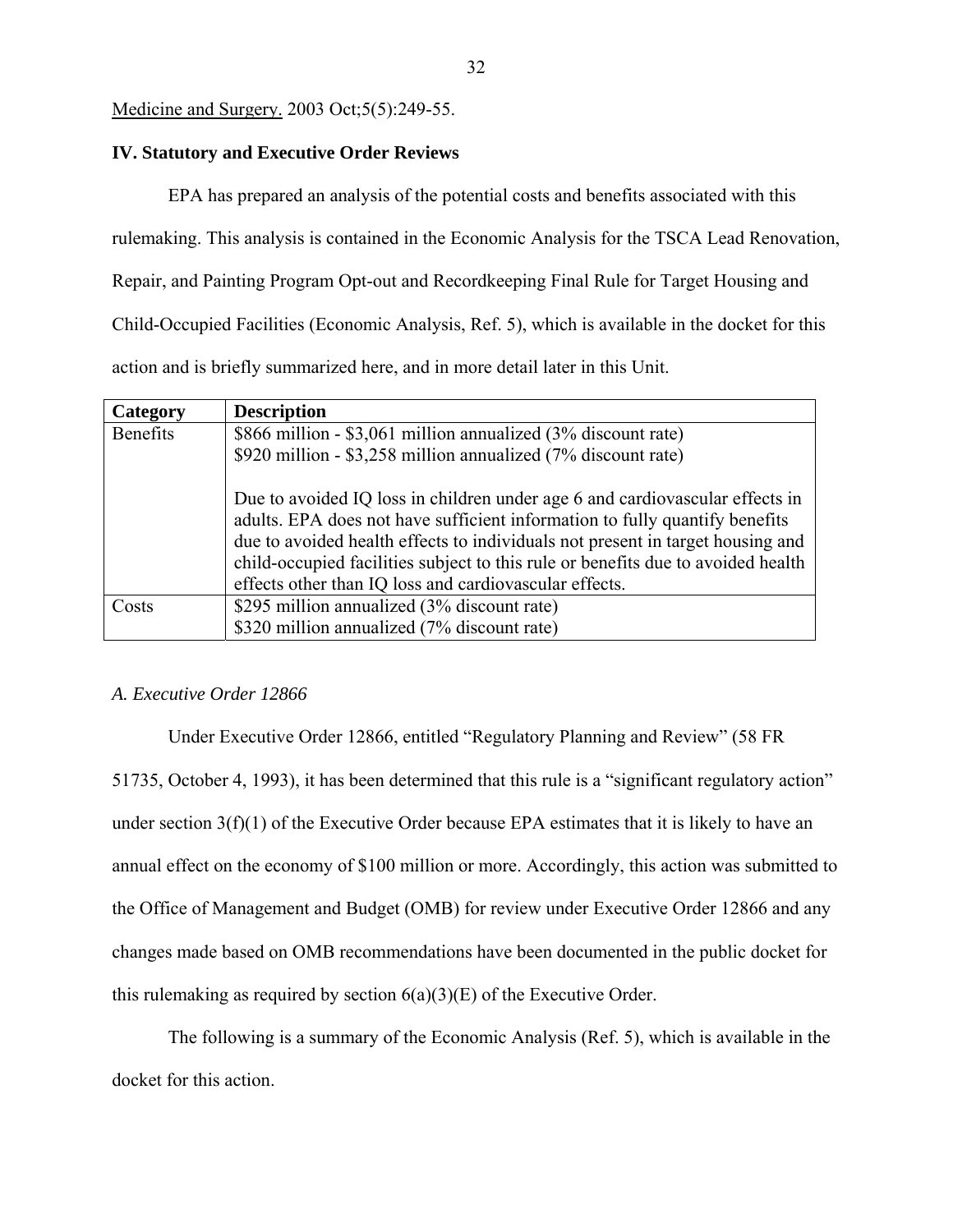1. *Number of facilities and renovations*. This rule applies to 78 million target housing units and child-occupied facilities in pre-1978 facilities. There are approximately 40 million target housing units potentially affected by the removal of the opt-out provision (i.e., owner occupied housing units where no child under age 6 or pregnant woman resides and that do not meet the definition of a child-occupied facility). There are an additional 38 million facilities potentially affected by the requirement that renovators provide owners and occupants with copies of the records required to be maintained by the renovator to document compliance with the training and work practice requirements. Approximately 100,000 of these facilities are childoccupied facilities located in public or commercial buildings, and the remainder are located in target housing (either in rental housing, owner-occupied housing where a child under age 6 or pregnant woman resides, or owner-occupied housing that meets the definition of a childoccupied facility).

 The removal of the opt-out provision will affect approximately 7.2 million renovation events per year in the 40 million housing units previously eligible to use the opt-out provision. In the first year, there will be an estimated 5.4 million renovation, repair, and painting events in these housing units where the rule will cause lead-safe work practices to be used. (In the remaining 1.8 million renovation events, test kits for determining whether a surface contains lead-based paint will indicate that lead-based paint is not present.) EPA expects test kits that more accurately determine whether a painted surface qualifies as lead-based paint will become available in late 2010. Once the improved test kits are available, the number of renovation, repair, and painting events using lead-safe work practices due to the rule in housing previously eligible for the opt-out provision is expected to drop to 3.0 million events per year.

 The requirement for renovators to provide owners and occupants with records demonstrating compliance with the training and work practice requirements will affect all of the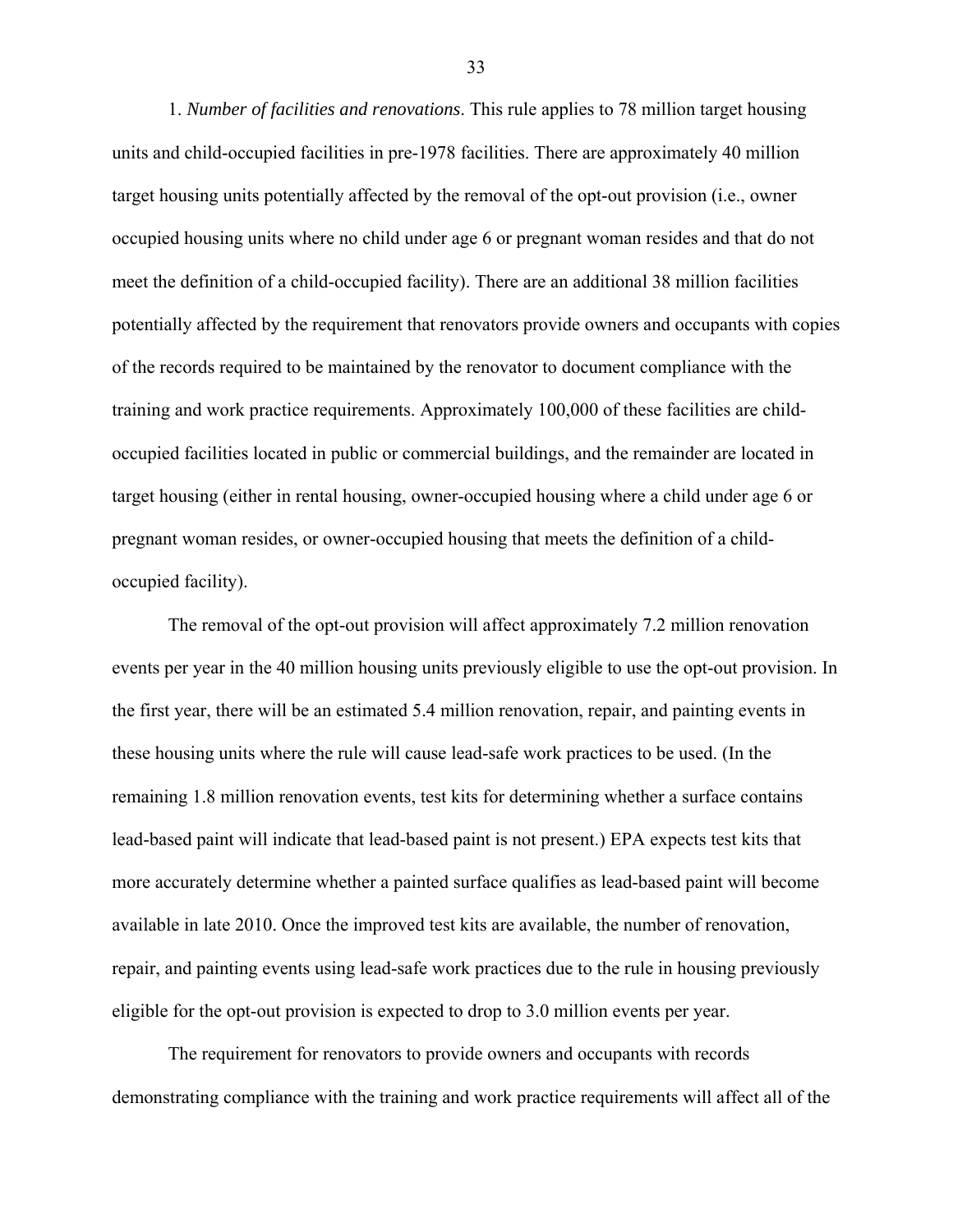7.2 million renovation events per year in housing units previously eligible for the opt-out provision. This new recordkeeping requirement will also affect an additional 11.4 million renovation events per year in the 38 million facilities ineligible for the opt-out provision.

 EPA's estimates are based on the assumption that owners of housing eligible for the optout provision would always choose to exercise that provision. To the extent that some eligible homeowners would decline to opt out, the number of renovation events affected by the removal of the opt-out would be lower than EPA has estimated, as would the costs of this action and the estimated number of people protected by this action, since they would choose to be protected by the requirements of the RRP rule.

 2. *Options evaluated*. EPA considered a variety of options for addressing the risks created by renovation, repair, and painting activities disturbing lead-based paint in housing previously eligible for the opt-out provision. The Economic Analysis analyzed several options, including different options for the effective date of the final rule when published; an option phasing out the opt-out provision depending on when the facility was built (pre-1960 or pre-1978); and different options for the work practices (such as containment, cleaning, and cleaning verification) required in housing previously eligible for the opt-out provision.

 All options evaluated in the Economic Analysis would also require renovation firms to provide owners and occupants of the buildings with a copy of the records demonstrating compliance with the training and work practice requirements of the RRP rule. This additional recordkeeping requirement would apply to renovation, repair, and painting activities in all 78 million target housing units and child-occupied facilities.

 3. *Benefits*. The benefits of the rule result from the prevention of adverse health effects attributable to lead exposure from renovations in pre-1978 buildings. These health effects include impaired cognitive function in children and several illnesses in children and adults, such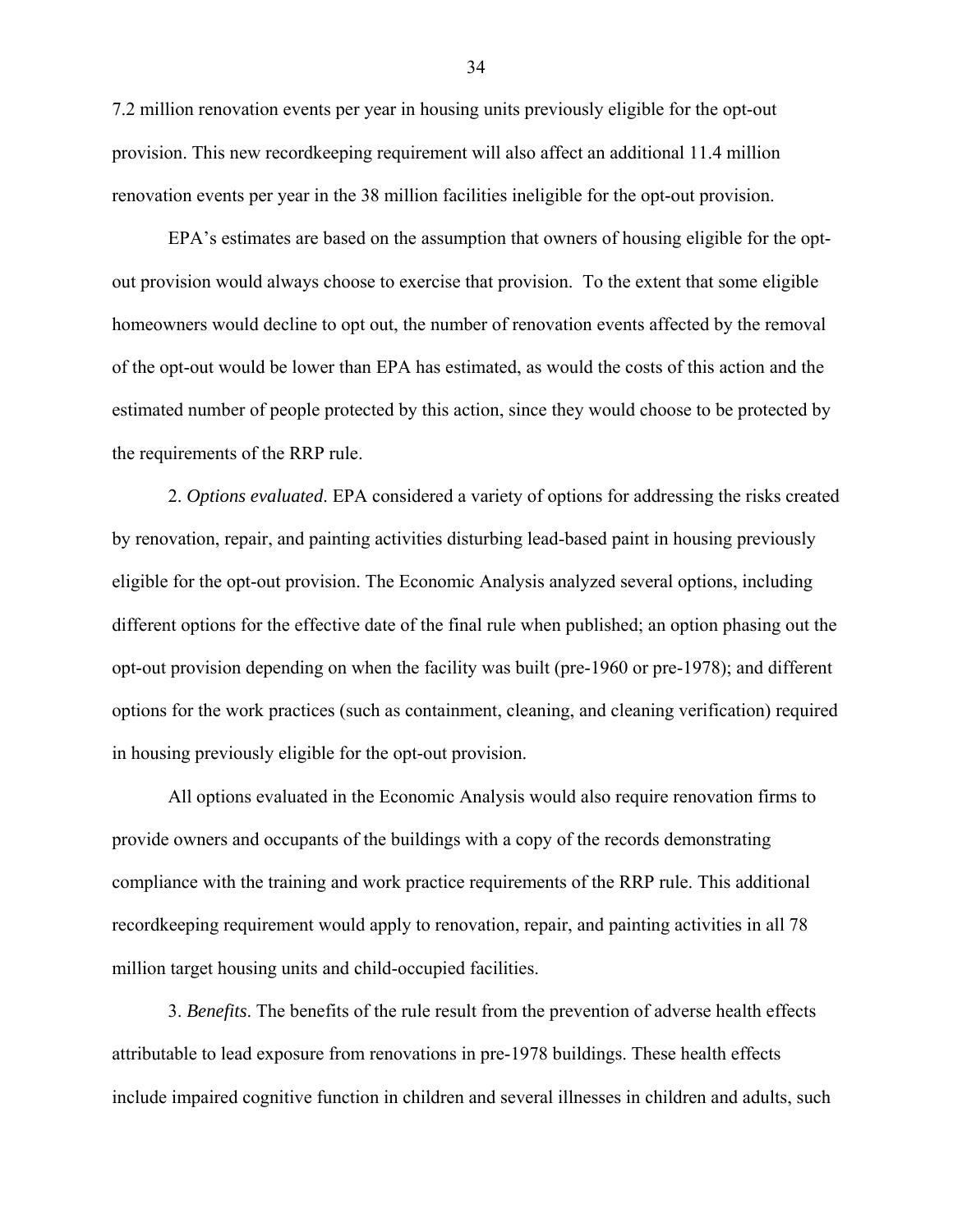as increased adverse cardiovascular outcomes (including increased blood pressure, increased incidence of hypertension, cardiovascular morbidity, and mortality) and decreased kidney function.

 Removing the opt-out provision will protect children under the age of 6 who visit a friend, relative, or caregiver's house where a renovation would have been performed under the opt-out provision; children who move into such housing when their family purchases it after such a renovation would have been performed; and children who live in a property adjacent to housing where renovation would have been performed under the opt-out provision. Removing the opt-out provision will also protect individuals age 6 and older who live in houses that would have been renovated under the opt-out provision; who move into such housing; and who live in adjacent properties.

 EPA has estimated some of the benefits of the rule by performing calculations based on estimates of the number of individuals in each of these situations and the average benefit per individual in similar situations from previous RRP rule analyses with some simple adjustments. The resulting calculations provide a sense of the magnitude of benefits from this action but should not be interpreted as strict upper or lower bound estimates of total benefits. Based on two scenarios for each of the situations described in the previous paragraph, annualized benefits for the rule may range from approximately \$870 million to \$3.2 billion assuming a discount rate of 3%, and \$920 million to \$3.3 billion assuming a discount rate of 7%. Within these scenarios, 10% of these benefits are attributable to avoided losses in expected earnings due to IQ drop in children under 6, and 90% to avoided medical costs (or other proxies for willingness to pay) for hypertension, coronary heart disease, stroke, and the resulting incidence of deaths in older individuals. For children under 6, the largest proportion of these benefits derive from moving into recently renovated housing; for older individuals, the largest proportion derives from on-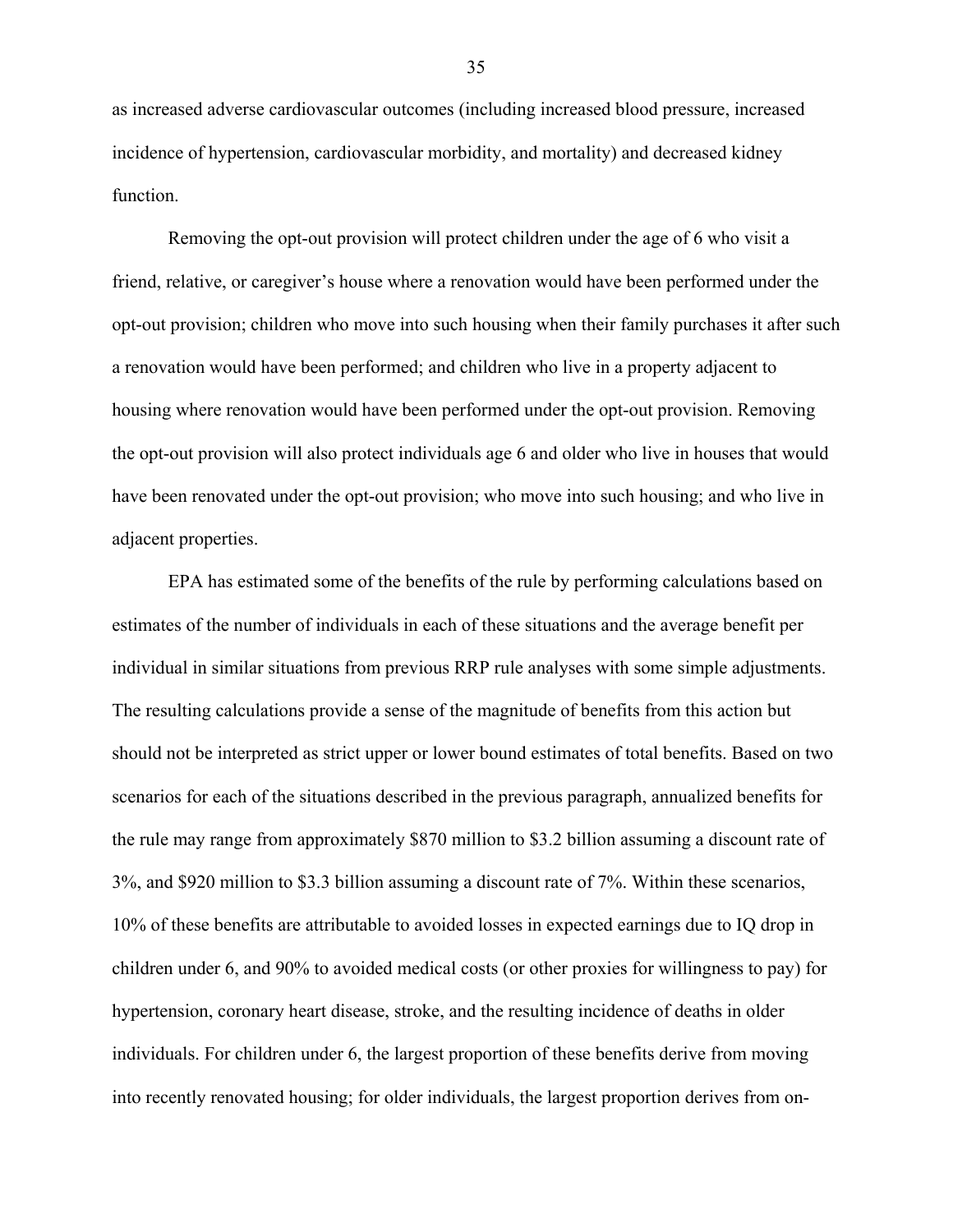going residence in houses that would have been renovated under the opt-out provision.

 EPA did not estimate benefits for those who live near a house renovated under the optout provision unless in a contiguous attached home; those who spend time in a friend's or relative's house renovated under the opt-out provision; and for health effects other than IQ loss in children under 6 and blood pressure effects in older individuals.

 To the extent that some eligible homeowners would have declined to opt out, the benefits of this action will be lower than estimated, since exposed persons will already be protected by the requirements of the RRP program.

 4. *Costs*. Removing the opt-out provision will require firms performing renovation, repair, and painting work for compensation in housing previously eligible for the opt-out provision to follow the training, certification, and work practice requirements of the RRP rule. This may result in additional costs for these firms. Furthermore, the additional recordkeeping requirements in this rule will increase costs of renovations in all target housing and childoccupied facilities. Costs may be incurred by contractors that work in these buildings, landlords that use their own staff to work in buildings they lease out; and child-occupied facilities that use their own staff to work in buildings they occupy.

 The rule is estimated to cost approximately \$500 million in the first year. The cost is estimated to drop to approximately \$300 million per year starting with the second year, when improved test kits for detecting the presence of lead-based paint are assumed to become available. Over \$200 million per year of the cost in subsequent years is due to the work practice requirements in housing previously covered by the opt-out provision. Training for renovators and workers and certification for firms working in housing previously covered by the opt-out provision is estimated to add approximately \$50 million per year to the cost. Requiring renovators to provide owners and occupants with copies of the recordkeeping required to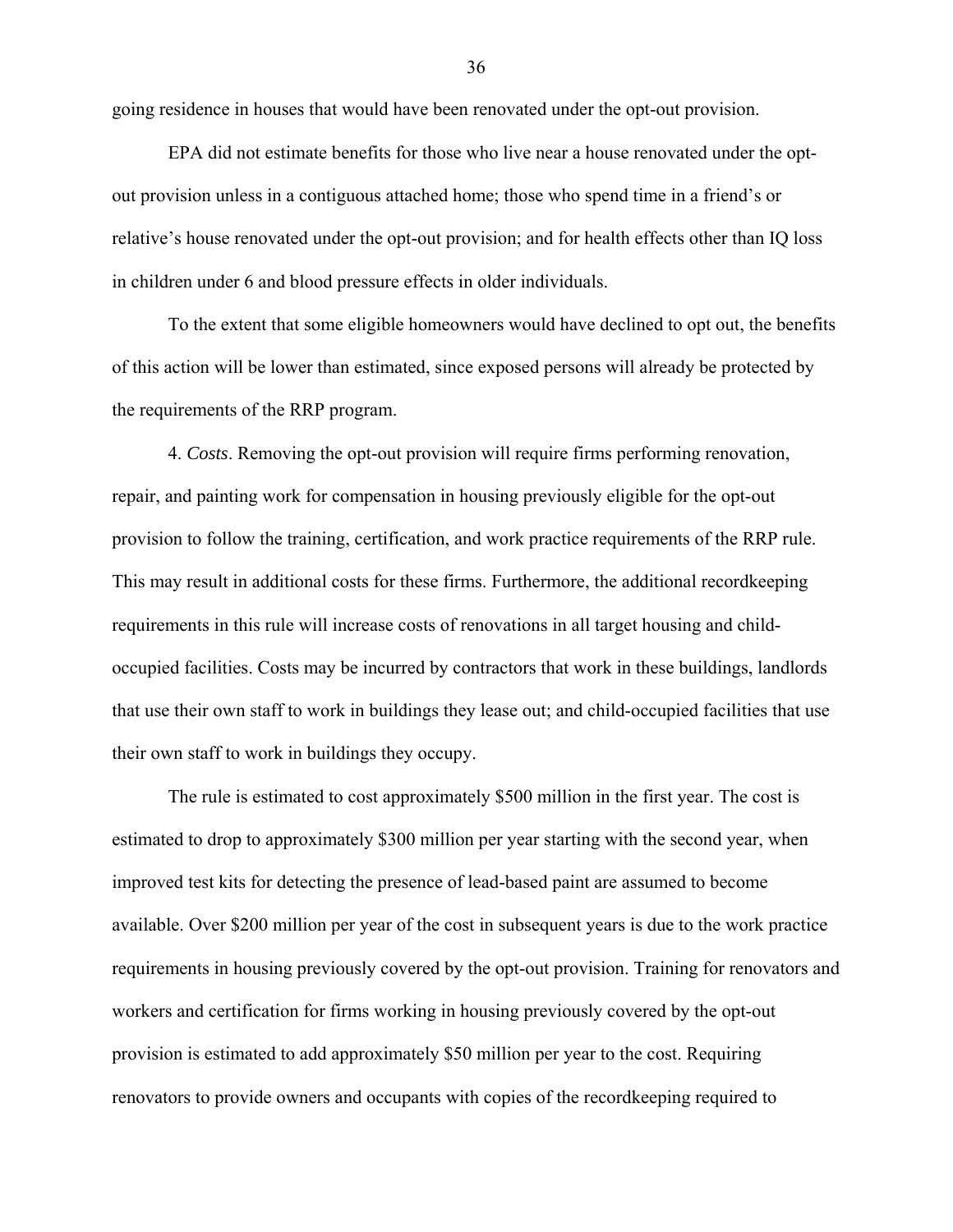document compliance with the RRP rule training and work practice requirements costs approximately \$30 million per year, with about two thirds of this incurred in housing that was previously eligible for the opt-out provision.

 Note that the costs of this rule as estimated in the Economic Analysis are expressed in 2005 dollars. To express values in terms of current dollars, the Implicit Price Deflator for Gross Domestic Product as determined by the Bureau of Economic Analysis can be consulted for an indication of how nominal prices for goods and services produced in the economy have changed over time. From 2005 to the second quarter of 2009, the implicit price deflator increased from 100 to 109.753, a difference of approximately 10% (Ref. 6).

 The cost estimates for training and certification assume that renovation firms are somewhat specialized in terms of whether they work in facilities where the RRP rule is applicable. However, there may be many instances where firms working in opt-out housing will already have become certified, and their staff been trained, because they also work in regulated facilities ineligible for the opt-out provision. If firms are less specialized than the analysis assumed, there may be little to no incremental training and certification costs due to the rule. Furthermore, to the extent that some eligible homeowners would have declined to opt out, the work practice costs for removing the opt-out provision will be less than estimated.

 The options EPA analyzed with a phase in or a delayed effective date for removing the opt-out provision have a lower cost in the first 2 years but have identical costs to the final rule beginning in the third year. Options with different work practice requirements for the housing previously eligible for the opt-out provision would cost 1% to 17% less than the final rule. This difference would all be due to lower work practice costs, as the training, certification, and recordkeeping costs would be the same for these options as for this rule.

## *B. Paperwork Reduction Act*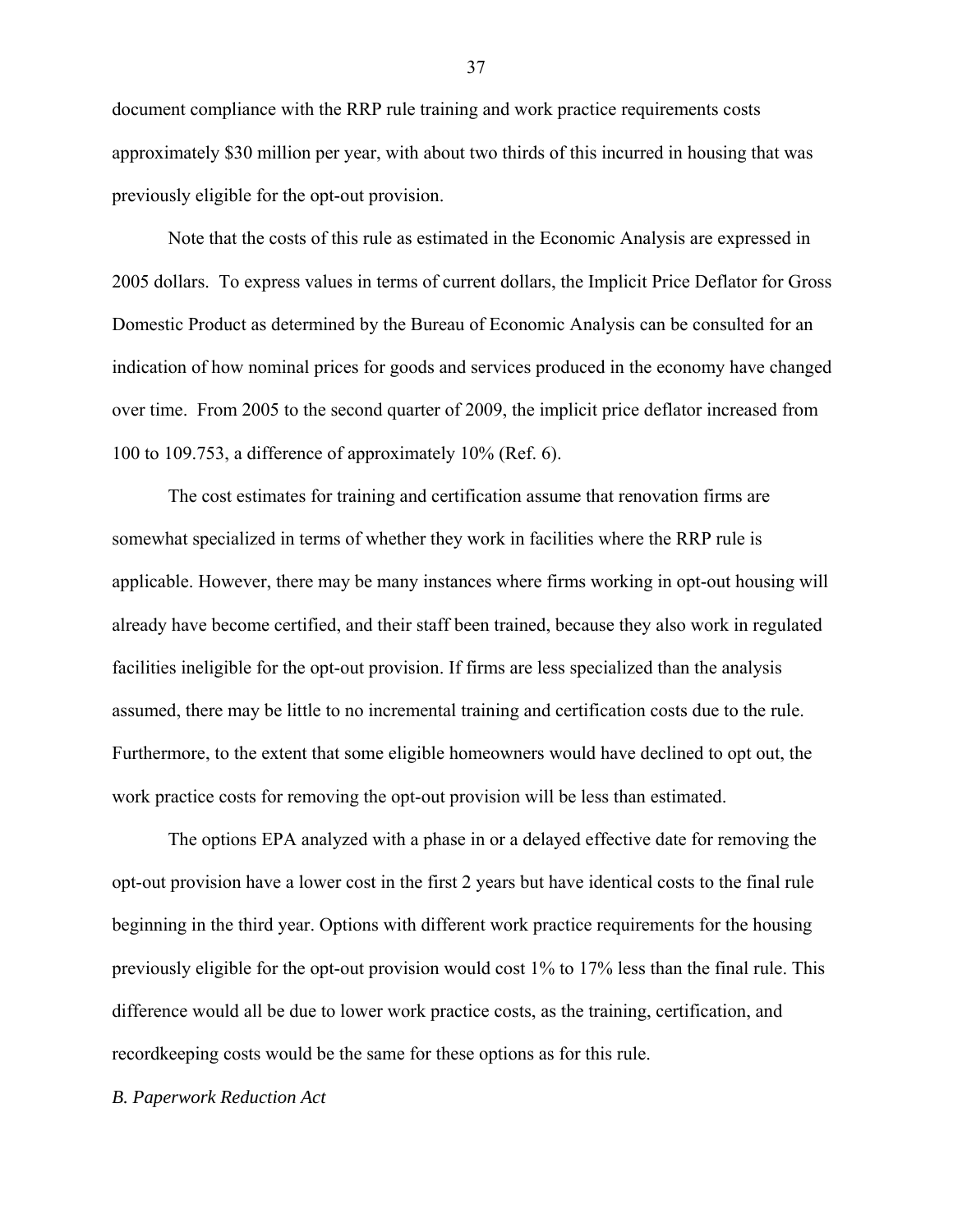The information collection requirements contained in this rule have been submitted for approval to the Office of Management and Budget (OMB) under the Paperwork Reduction Act (PRA), 44 U.S.C. 3501 *et seq*. EPA has prepared an Information Collection Request (ICR) document to amend an existing approved ICR. The ICR document, referred to as the Opt-out and Recordkeeping Final Rule ICR Addendum and identified under EPA ICR No. 1715.12 and OMB Control Number 2070–0155, has been placed in the docket for this rule (Ref. 7). The information collection requirements are not enforceable until OMB approves them.

 Burden under the PRA means the total time, effort, or financial resources expended by persons to generate, maintain, retain, disclose, or provide information to or for a Federal agency. This includes the time needed to review instructions; develop, acquire, install, and utilize technology and systems for the purposes of collecting, validating, and verifying information, processing and maintaining information, and disclosing and providing information; adjust the existing ways to comply with any previously applicable instructions and requirements; train personnel to be able to respond to a collection of information; search data sources; complete and review the collection of information; and transmit or otherwise disclose the information.

 The information collection activities contained in this rule are designed to assist the Agency in meeting the core objectives of TSCA section 402. EPA has carefully tailored the recordkeeping requirements so they will permit the Agency to achieve statutory objectives without imposing an undue burden on those firms that choose to be involved in renovation, repair, and painting activities.

 The information collection requirements under this rule may affect training providers as well as firms that perform renovation, repair, or painting for compensation. Removing the optout provision may cause additional renovators to become trained and firms to become certified, and there are paperwork requirements for both of these activities. Removing the opt-out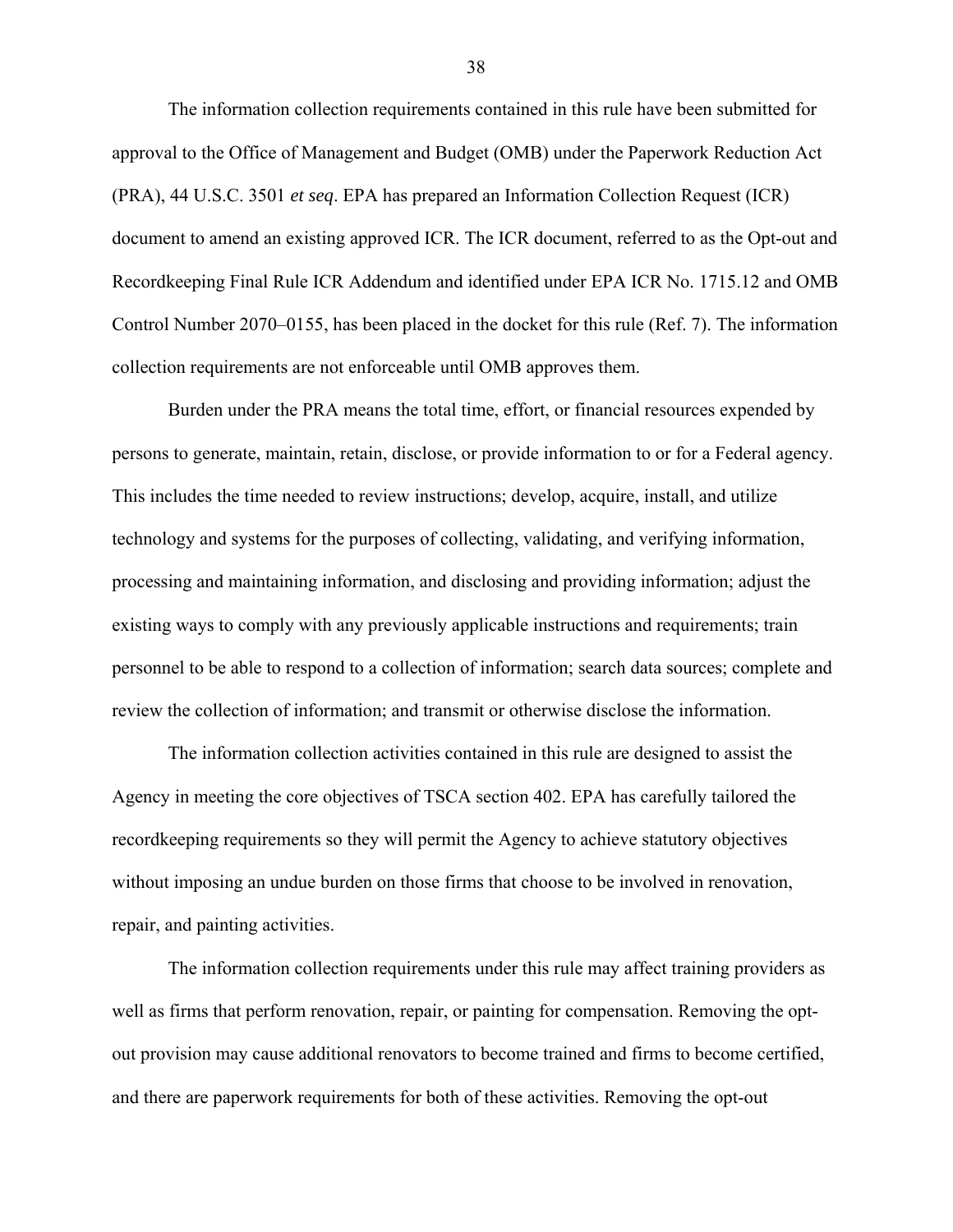provision will also create paperwork due to the requirement to maintain records documenting compliance with the training and work practice requirements. This rule also requires renovation firms to provide owners and occupants with these records. Although firms have the option of choosing to engage in the covered activities, once a firm chooses to do so, the information collection activities become mandatory for that firm.

 The ICR document provides a detailed presentation of the estimated paperwork burden and costs resulting from this rule. The burden to training providers and firms engaged in renovation, repair, and painting activities is summarized in this unit.

 Because this analysis assumes that renovation firms are somewhat specialized in terms of whether they work in facilities where the RRP rule requirements are applicable, removing the opt-out provision is estimated to result in additional renovators becoming trained and additional renovation firms becoming certified. Training additional renovators will increase the paperwork burden for training providers, since they must submit records to EPA (or an authorizing State, Tribe, or Territory) pertaining to each student attending a training course. Approximately 170 training providers are estimated to incur an average burden of about 40 hours each for additional notifications, resulting in an increase in training provider burden averaging 7,000 hours per year as a result of the removal of the opt-out provision.

 Removing the opt-out provision is estimated to result in up to 110,000 additional firms becoming certified to engage in renovation, repair, or painting activities. The average certification burden is estimated to be 3.5 hours per firm in the year a firm is initially certified, and 0.5 hours in years that it is re-certified (which occurs every 5 years). Firms must keep records of the work they perform; this recordkeeping is estimated to average approximately 5 hours per year per firm. And under this rule, firms must also provide a copy of the records demonstrating compliance with the training and work practice requirements of the RRP rule to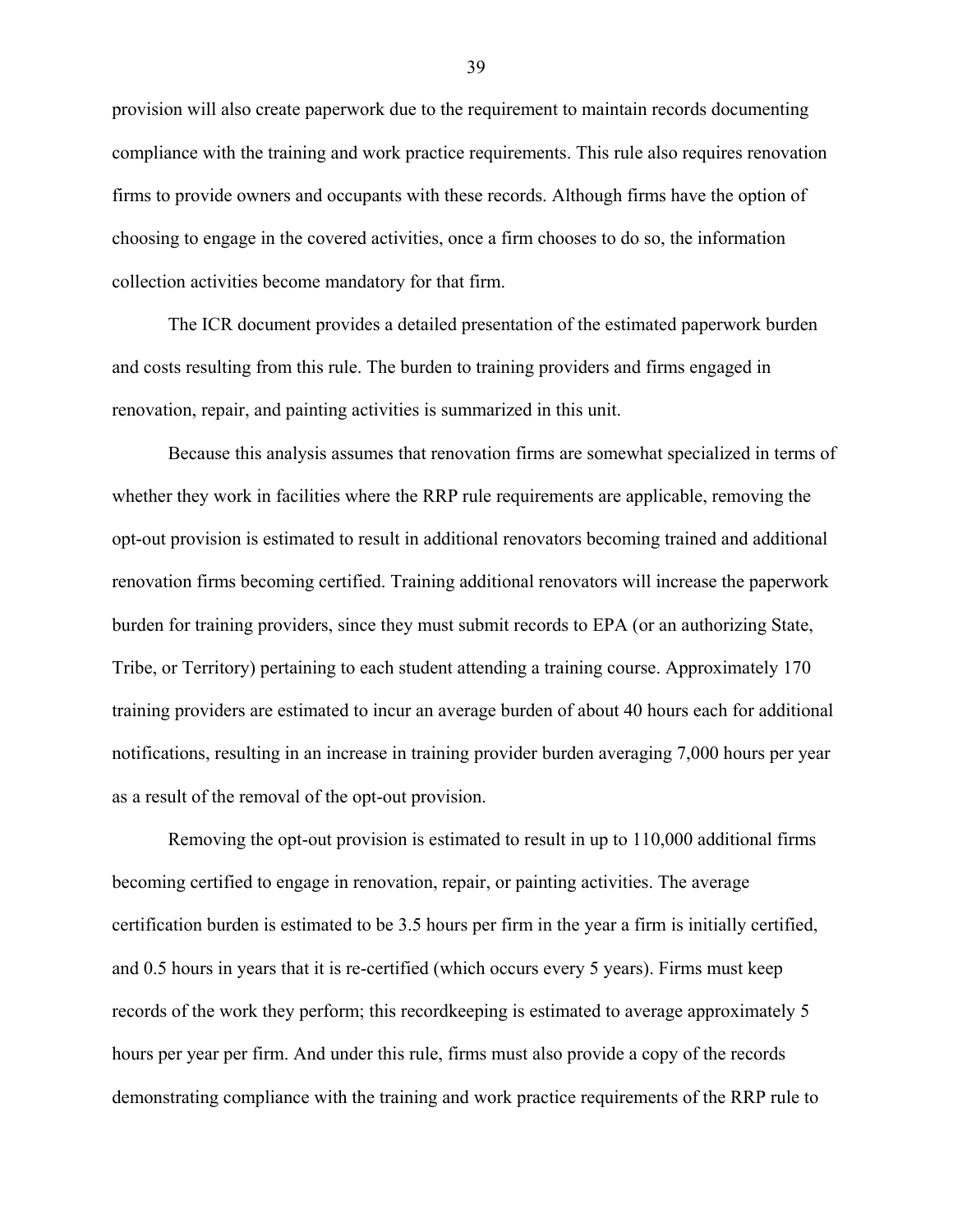the owners and occupants of buildings being renovated. This additional recordkeeping requirement is estimated to average approximately 3.3 hours per year per firm. The total annual burden for these 110,000 firms is estimated to average 1,072,000 hours, of which 362,000 hours is due to the recordkeeping requirement to provide owners and occupants with documentation of the training and work practices used.

 To the extent that firms working in housing eligible for the opt-out provision will already have incurred the training and certification burdens because they also work in regulated facilities ineligible for the opt-out provision, the training and certification burden for this action will be lower than estimated.

 The requirement that firms provide owners and occupants with a copy of the records demonstrating compliance with the training and work practice requirements of the RRP rule also applies to firms working in buildings that were not eligible for the opt-out provision. Under an assumption that firms work in either buildings that are eligible for the opt-out provision or buildings that are ineligible (but not in both types of buildings), EPA estimated that 211,000 firms work in buildings that are not eligible for the opt-out provision. EPA estimated that these 211,000 firms will incur an average annual burden of approximately 2.7 hours per firm due to the new recordkeeping requirements, resulting in a total burden of 568,000 hours per year for these firms. To the extent that firms work in both types of buildings, the number of firms and the total burden in this category would be higher than estimated. But this would be offset by a corresponding decrease in the 110,000 firms and 362,000 burden hours estimated for the firms that were assumed to work only in buildings previously eligible for the opt-out provision.

 Total respondent burden for training providers and certified firms from removing the optout provision and requiring additional recordkeeping is estimated to average approximately 1,647,000 hours per year during the 3 year period covered by the ICR.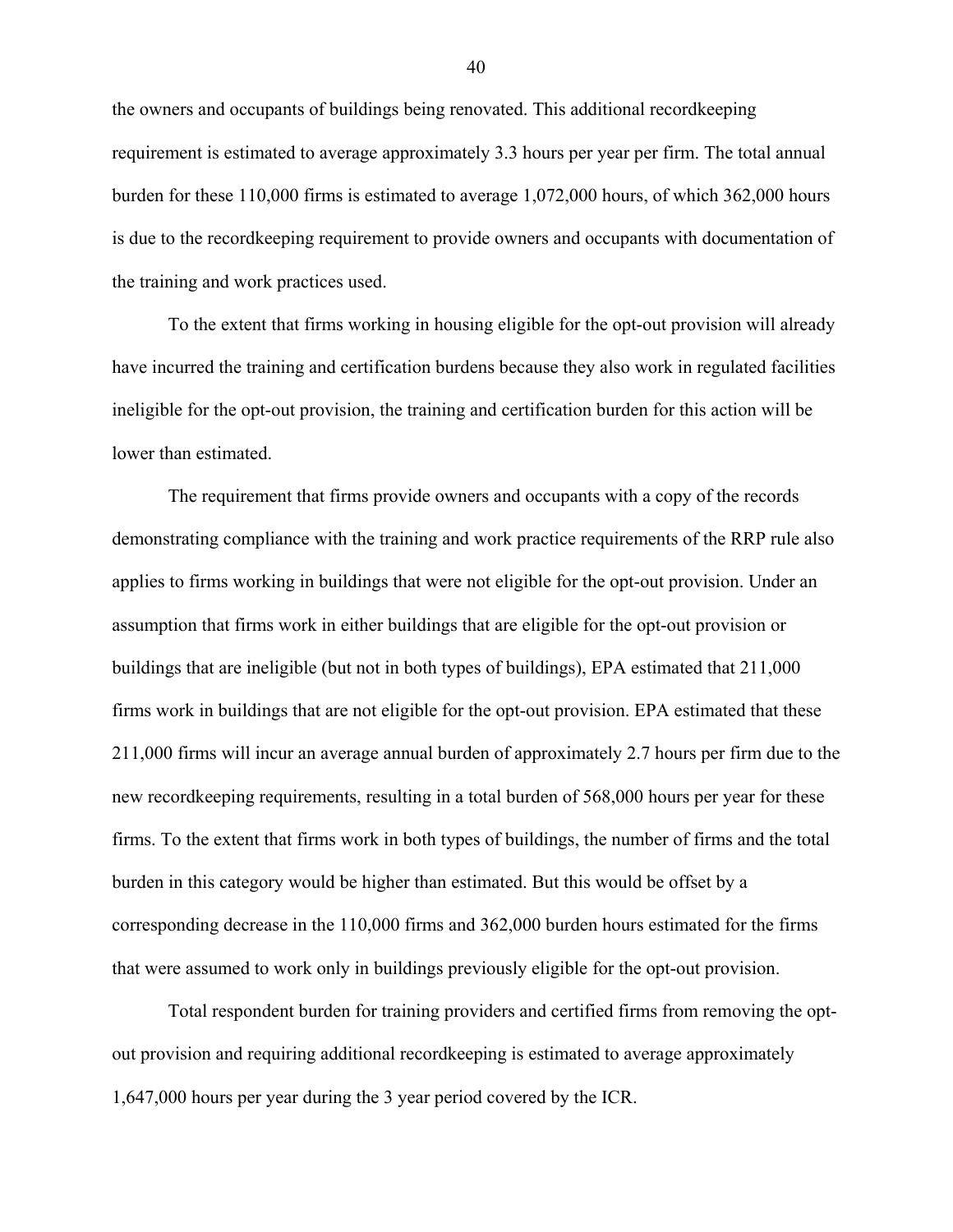The rule may also result in additional government costs to administer the program (to process the additional training provider notifications and to administer and enforce the program for firms working in housing previously eligible for the opt-out provision). States, Tribes, and Territories are allowed, but are under no obligation, to apply for and receive authorization to administer these requirements. EPA will directly administer programs for States, Tribes, and Territories that do not become authorized. Because the number of States, Tribes, and Territories that will become authorized is not known, administrative costs are estimated assuming that EPA will administer the program everywhere. To the extent that other government entities become authorized, EPA's administrative costs will be lower.

 An agency may not conduct or sponsor, and a person is not required to respond to a collection of information unless it displays a currently valid OMB control number. The OMB control numbers for EPA's regulations codified in chapter I of title 40 of the CFR, after appearing in the preamble of the final rule, are listed in 40 CFR part 9, are displayed either by publication in the **Federal Register** or by other appropriate means, such as on the related collection instrument or form, if applicable. When the ICR is approved by OMB, the Agency will publish a technical amendment to 40 CFR part 9 in the **Federal Register** to display the OMB control number for the approved information collection requirements contained in the final rule.

 To comment on the Agency's need for this information, the accuracy of the provided burden estimates, and any suggested methods for minimizing respondent burden, EPA has established a docket for this rule, which includes this ICR, under docket ID number EPA–HQ– OPPT–2005–0049. Submit any comments related to the ICR to EPA and OMB. See **ADDRESSES** for where to submit comments to EPA. Send comments to OMB at the Office of Information and Regulatory Affairs, Office of Management and Budget,  $725 \times 17^{th}$  St., NW.,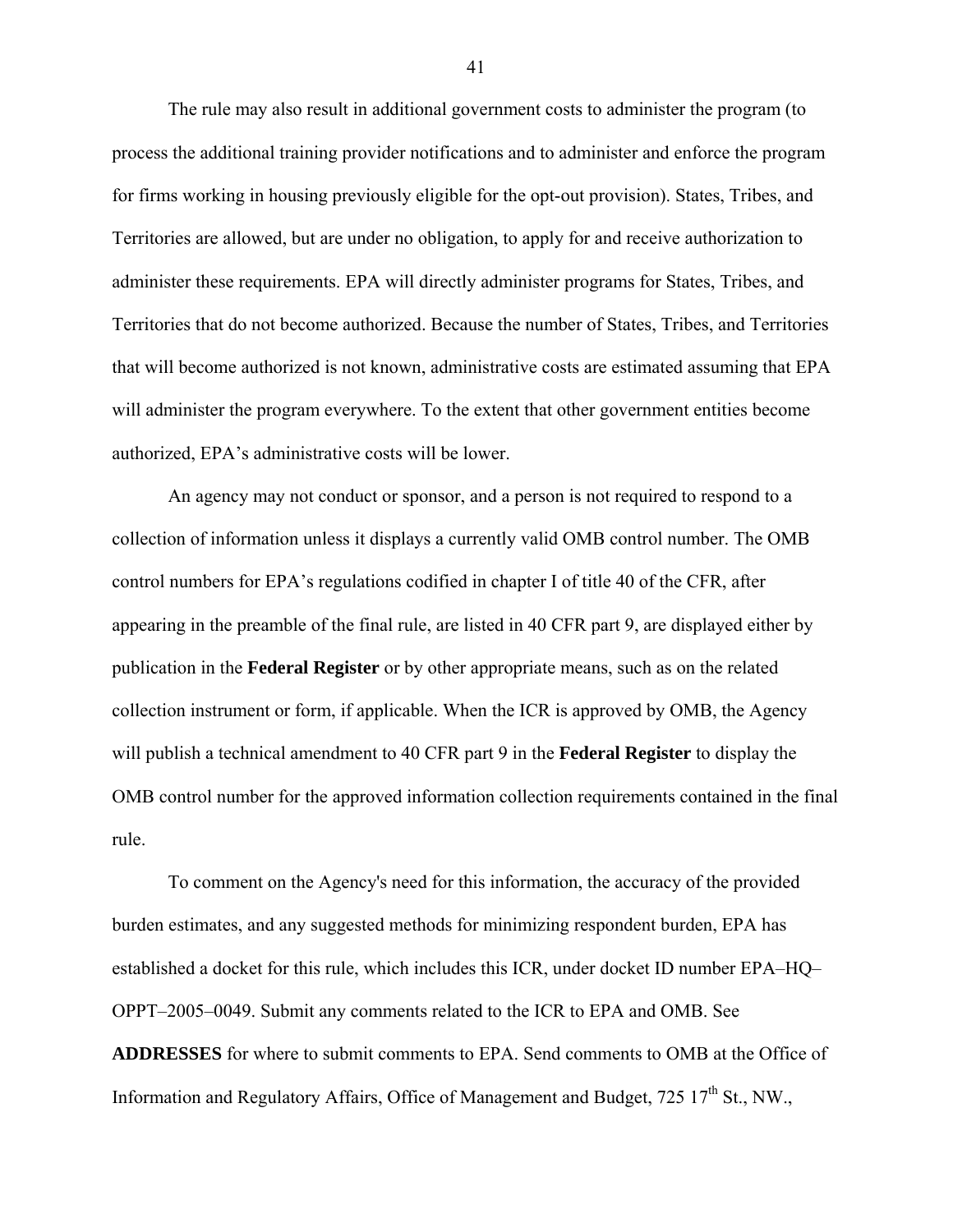Washington, DC 20503, Attention: Desk Office for EPA. Since OMB is required to make a decision concerning the ICR between 30 and 60 days after [*insert date of publication in the* **Federal Register**], a comment to OMB is best assured of having its full effect if OMB receives

it by [*insert date 30 days after publication in the* **Federal Register**].

#### *C. Regulatory Flexibility Act*

 The Regulatory Flexibility Act (RFA) generally requires an agency to prepare a regulatory flexibility analysis of any rule subject to notice and comment rulemaking requirements under the Administrative Procedure Act or any other statute unless the agency certifies that the rule will not have a significant economic impact on a substantial number of small entities. Small entities include small businesses, small organizations, and small governmental jurisdictions.

 For purposes of assessing the impacts of this rule on small entities, small entity is defined in accordance with section 601 of RFA as:

 1. A small business as defined by the Small Business Administration's (SBA) regulations at 13 CFR 121.201.

 2. A small governmental jurisdiction that is a government of a city, county, town, school district, or special district with a population of less than 50,000.

 3. A small organization that is any not-for-profit enterprise which is independently owned and operated and is not dominant in its field.

 As required by section 604 of RFA, EPA has prepared a final regulatory flexibility analysis (FRFA) for this rule. The FRFA is available for review in the docket and is summarized in this unit (Ref. 8).

 1. *Reasons why action by the Agency is being taken*. After further consideration of the opt-out provision, the Agency believes it is in the best interest of the public to remove the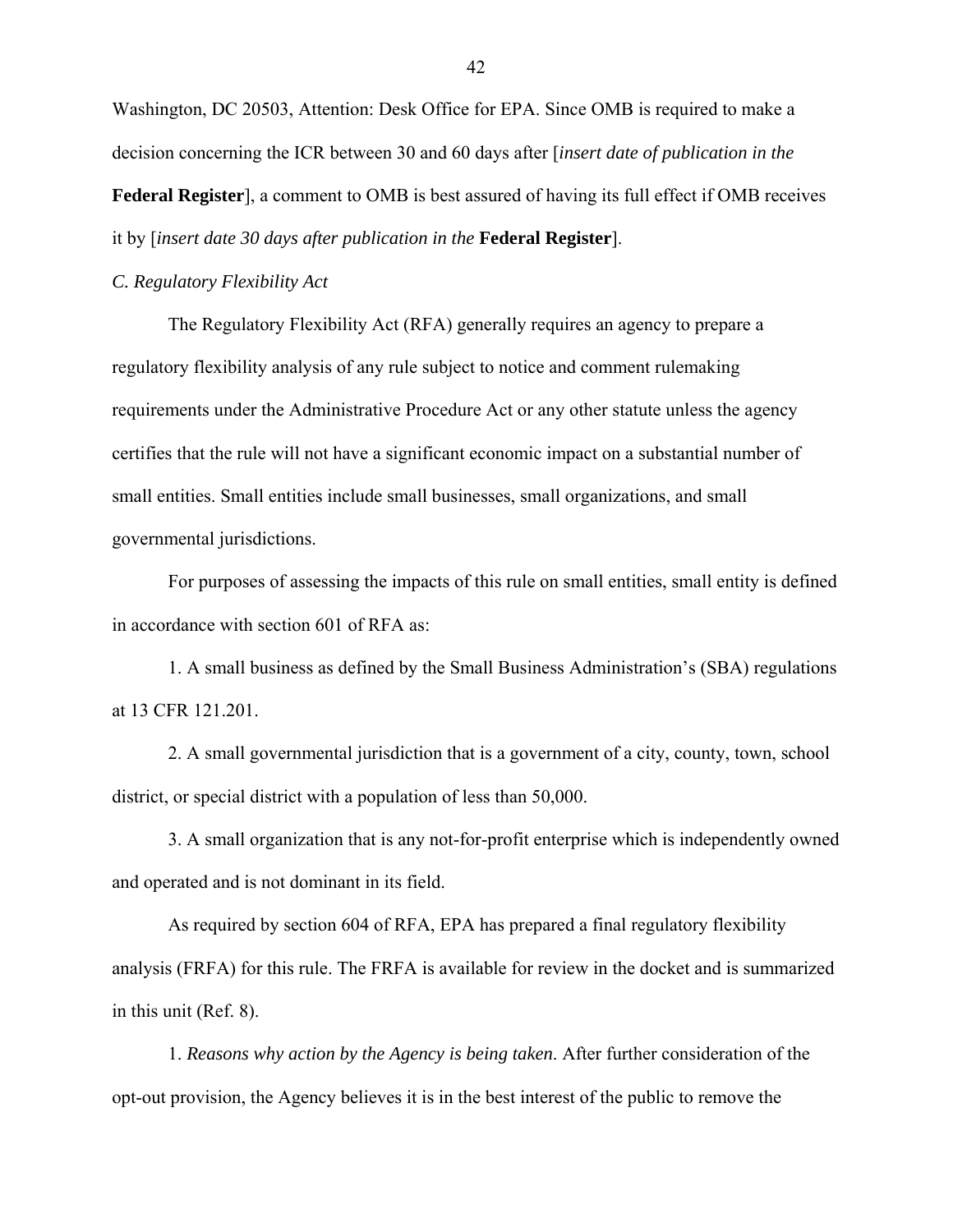provision. EPA believes that the opt-out provision is not sufficiently protective for children under age 6 and pregnant women, because it does not provide protection from improperly performed renovations for visiting children and pregnant women; for children and pregnant women who move into a newly purchased house that was recently renovated under the opt-out provision; and for children and pregnant women who live adjacent to a home where the exterior is being renovated under the opt-out provision. In addition, while the RRP rule focused mainly on protecting young children and pregnant women from lead hazards, exposure can result in adverse health effects for older children and adults as well. Removing the opt-out provision will protect older children and adult occupants of target housing where no child under age 6 or pregnant woman resides, as well as residents of adjacent properties. Finally, EPA believes that implementing the regulations without the opt-out provision promotes, to a greater extent, the statutory directive to promulgate regulations covering renovation activities in target housing.

 EPA has determined that providing owners and occupants of renovated buildings with copies of the records documenting the renovation firm's compliance with the RRP rule's training and work practice requirements will serve to reinforce information on both the potential hazards of renovations and on the RRP rule's requirements. It will also enable building owners and occupants to better understand what the renovation firm did to comply with the RRP rule and how the rule's provisions affected their specific renovation. Educating the owners and occupants in this way is likely to improve their ability to assist the EPA in monitoring compliance with the RRP rule. These improvements in education and monitoring will improve compliance with the RRP rule, which will ultimately protect children and adults from exposure to lead hazards due to renovation activities.

 2. *Legal basis and objectives for this rule*. TSCA section 402(c)(2) directs EPA to study the extent to which persons engaged in renovation, repair, and painting activities are exposed to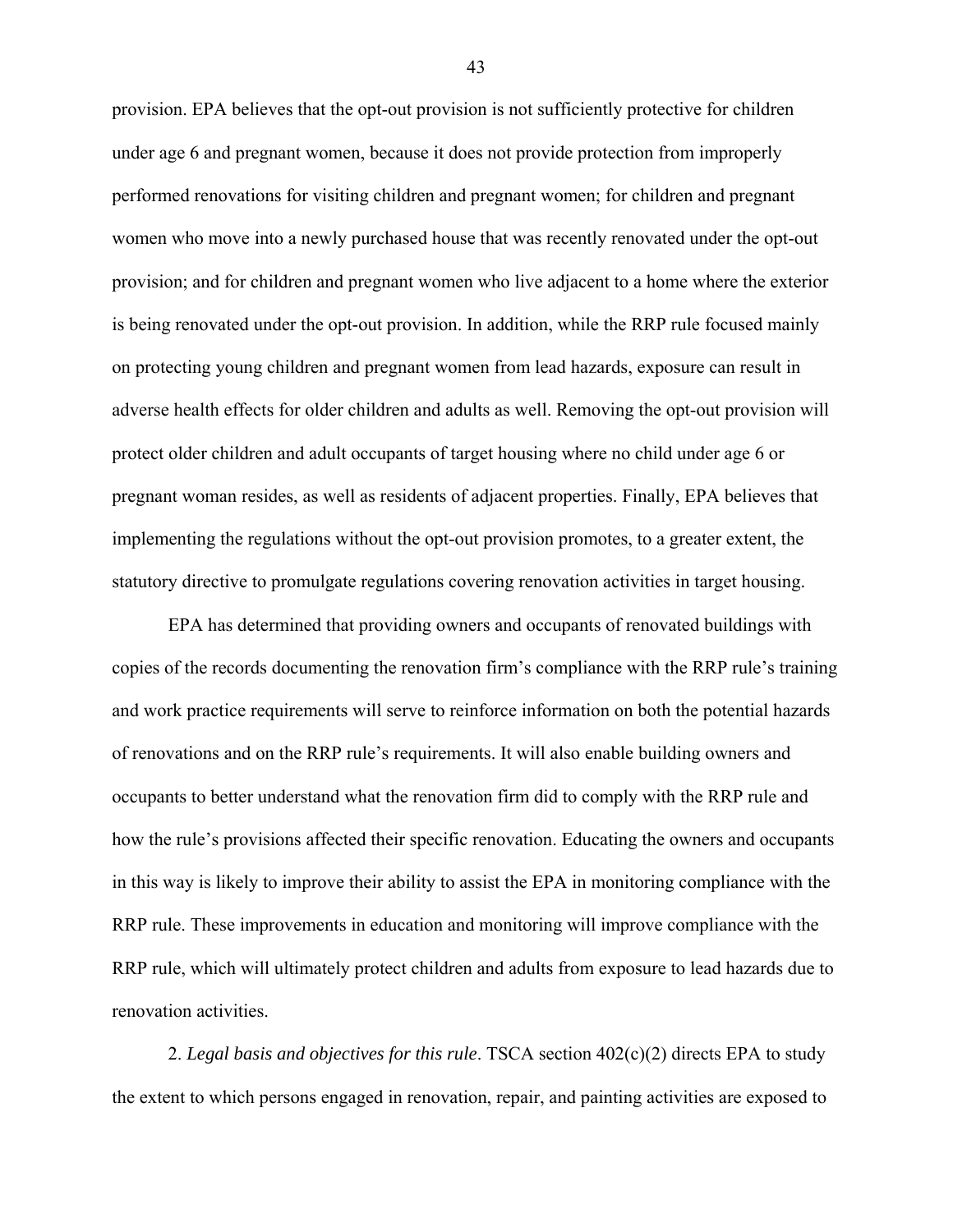lead or create lead-based paint hazards regularly or occasionally. After concluding this study, TSCA section 402(c)(3) further directs EPA to revise its lead-based paint activities regulations under TSCA section 402(a) to apply to renovation or remodeling activities that create lead-based paint hazards. Because EPA's study found that activities commonly performed during renovation and remodeling create lead-based paint hazards, EPA issued the RRP rule in 2008 (Ref. 1). In issuing the RRP rule, EPA revised the TSCA section 402(a) regulatory scheme to apply to individuals and firms engaged in renovation, repair, and painting activities. In this rule, EPA is revising the TSCA section 402(c)(3) rule to cover renovations in all target housing and childoccupied facilities. In so doing, EPA has also taken into consideration the environmental, economic, and social impact of this rule as provided in TSCA section 2(c). A central objective of this rule is to minimize exposure to lead-based paint hazards created during renovation, repair, and painting activities in all target housing and other buildings frequented by children under age 6.

 3. *Potentially affected small entities*. Small entities include small businesses, small organizations, and small governmental jurisdictions. The small entities that are potentially directly regulated by this rule include: Small businesses (including contractors and property owners and managers); small nonprofits (certain childcare centers and private schools); and small governments (school districts which operate pre-schools, kindergartens and certain child care centers).

 In determining the number of small businesses affected by the rule, the Agency applied U.S. Economic Census data to the SBA's definition of small business. However, applying the U.S. Economic Census data requires either under or overestimating the number of small businesses affected by the rule. For example, for many construction establishments, the SBA defines small businesses as having revenues of less than \$14 million. With respect to those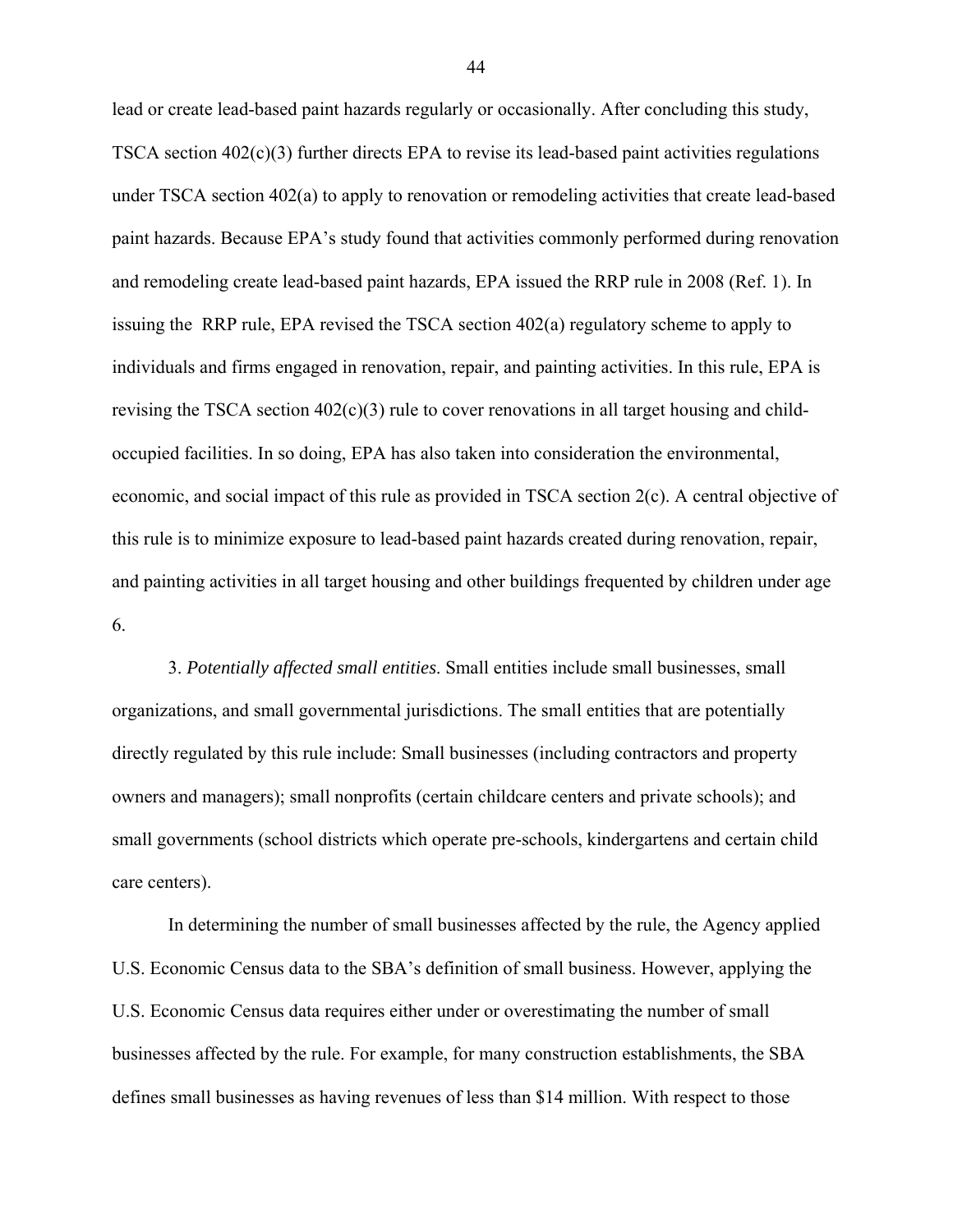establishments, the U.S. Economic Census data groups all establishments with revenues of \$10 million or more into one revenue bracket. On the one hand, using data for the entire industry would overestimate the number of small businesses affected by the rule and would defeat the purpose of estimating impacts on small business. It would also underestimate the rule's impact on small businesses because the impacts would be calculated using the revenues of large businesses in addition to small businesses. On the other hand, applying the closest, albeit lower, revenue bracket would underestimate the number of small businesses affected by the rule while at the same time overestimating the impacts. Similar issues arose in estimating the fraction of property owners and managers that are small businesses. EPA has concluded that a substantial number of small businesses will be affected by the rule. Consequently, EPA has chosen to be more conservative in estimating the cost impacts of the rule by using the closest, albeit lower, revenue bracket for which U.S. Economic Census data is available. For other sectors (nonprofits operating childcare centers or private schools), EPA assumed that all affected firms are small, which may overestimate the number of small entities affected by the rule.

 The vast majority of entities in the industries affected by this rule are small. Using EPA's estimates, the revisions to the renovation, repair, and painting program will affect approximately 289,000 small entities.

 4. *Potential economic impacts on small entities*. EPA evaluated two factors in its analysis of the rule's requirements on small entities, the number of firms that would experience the impact, and the size of the impact. Average annual compliance costs as a percentage of average annual revenues were used to assess the potential average impacts of the rule on small businesses and small governments. This ratio is a good measure of entities' ability to afford the costs attributable to a regulatory requirement, because comparing compliance costs to revenues provides a reasonable indication of the magnitude of the regulatory burden relative to a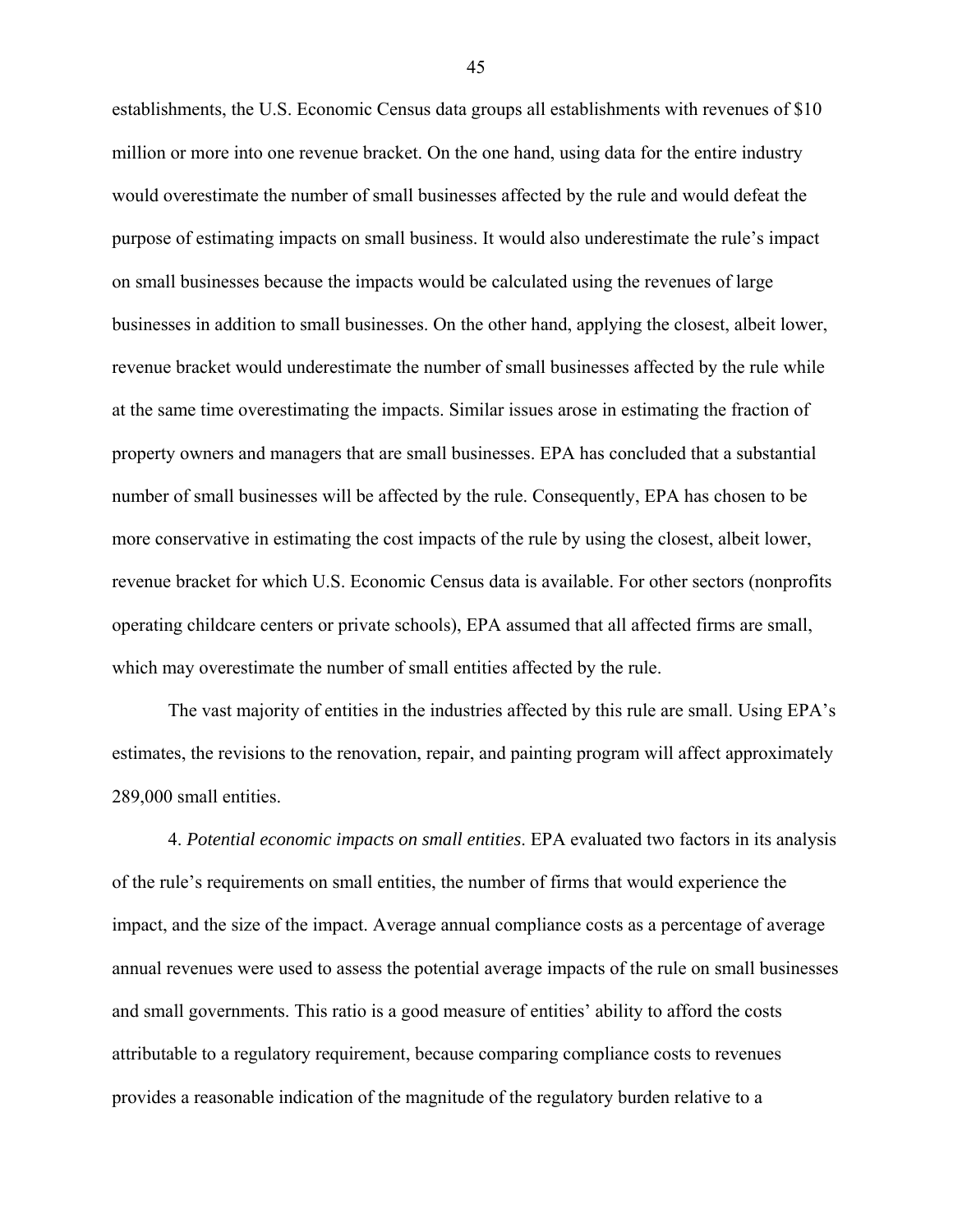commonly available measure of economic activity. Where regulatory costs represent a small fraction of a typical entity's revenues, the financial impacts of the regulation on such entities may be considered as not significant. For non-profit organizations, impacts were measured by comparing rule costs to annual expenditures. When expenditure data were not available, however, revenue information was used as a proxy for expenditures. It is appropriate to calculate the impact ratios using annualized costs, because these costs are more representative of the continuing costs entities face to comply with the rule.

 Of the approximately 289,000 small entities estimated to incur costs due to the rule, an estimated 101,000 small residential contractors are assumed to seek certification as a result of the removal of the opt-out provision; therefore, they would incur training, certification, work practice, and recordkeeping costs. The remaining estimated 189,000 small entities (working in buildings that were not eligible for the opt-out) are only expected to incur costs due to the additional recordkeeping provisions in the rule.

 The average cost to a typical small renovation contractor of removing the opt-out provision ranges from about \$1,100 to about \$6,400, depending on the industry sector. This represents 0.8% to 1.7% of revenues depending on the industry sector. Overall, an estimated 101,000 small businesses could be affected by the removal of the opt-out provision, with average impacts of 1.10% of revenues.

 This rule's new recordkeeping requirement has an average cost of \$1 to \$280 for entities not affected by removal of the opt-out provision. This results in incremental cost impacts ranging from 0.0001% to 0.08% of revenues. An estimated 189,000 small entities could be affected solely by the additional recordkeeping requirement, including 165,000 small businesses with average impacts of 0.03% of revenues, 17,000 small non-profits with average impacts of 0.0005%, and 6,000 small governments with average impacts of 0.0001%.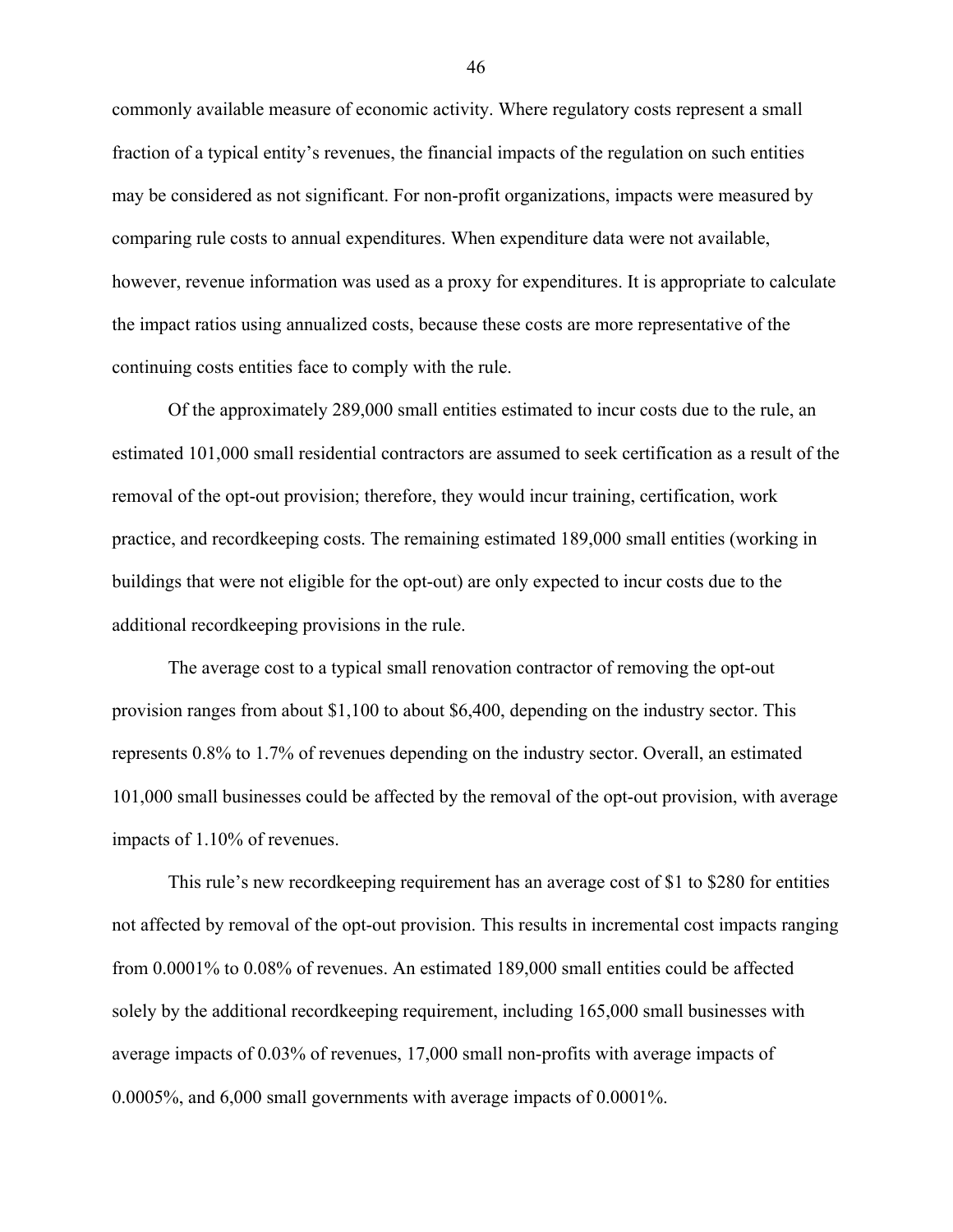Combining the removal of the opt-out provision with the new recordkeeping requirement, a total of 289,000 small entities could be affected by the rule, including 266,000 small businesses with average impacts of 0.4%, 17,000 small non-profits with average impacts of 0.0005%, and 6,000 small governments with average impacts of 0.0001%.

 To the extent that renovators and firms working in housing eligible for the opt-out provision will already have become trained and certified because they also work in regulated facilities ineligible for the opt-out provision, or to the extent that eligible homeowners would decline to opt out, the average impacts of this action will be lower than estimated.

 Some of the small entities subject to the rule have employees while others are nonemployers. The non-employers typically perform fewer jobs than firms with employees, and thus have lower work practice compliance costs. However, they also have lower average revenues than entities with employees, so their impacts (measured as costs divided by revenues) can be higher. Impact estimates for non-employers should be interpreted with caution, as some non-employers may have significant issues related to understatement of income, which would tend to exaggerate the average impact ratio for this class of small entities.

 There are an estimated 75,000 non-employer renovation contractors that could be affected by the removal of the opt-out provision. The average cost to such contractors is estimated to be \$1,193 apiece. This represents 1.3% to 4.7% of reported revenues, depending on the industry sector. The rule's new recordkeeping requirement is estimated to affect approximately 96,000 additional non-employer renovation contractors not affected by removal of the opt-out provision. The costs to such contractors are estimated to be \$42 apiece. This represents 0.05% to 0.17% of revenues, depending on the industry sector.

 5. *Relevant federal rules*. The requirements in this rule will fit within an existing framework of other Federal regulations that address lead-based paint. Notably, the Pre-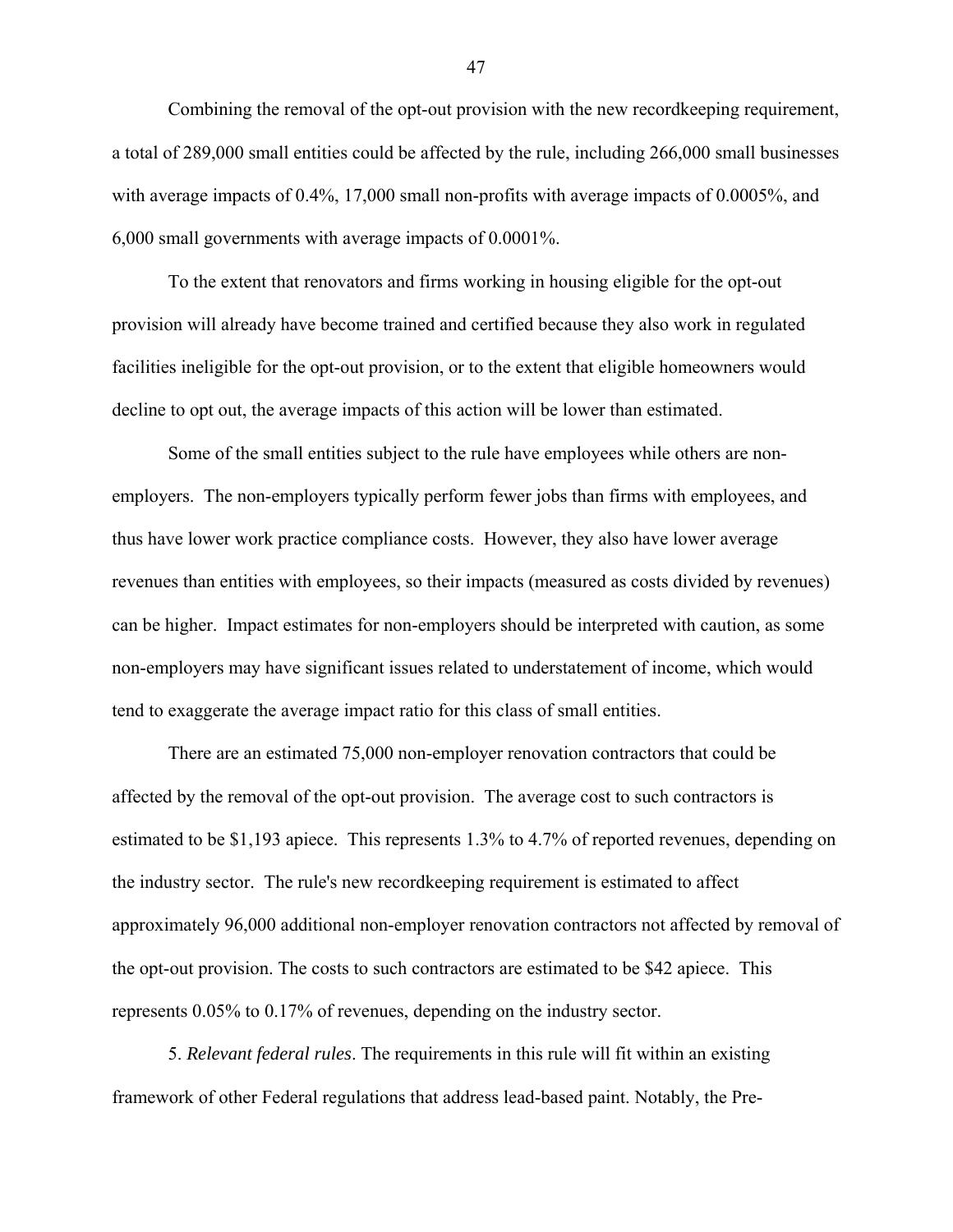Renovation Education Rule, 40 CFR 745.85, requires renovators to distribute a lead hazard information pamphlet to owners and occupants before conducting a renovation in target housing and child-occupied facilities. This rule's requirement that renovators provide owners and occupants with records documenting compliance with the program's training and work practice requirements complements the existing pre-renovation education requirements.

 6. *Skills needed for compliance*. Under the lead renovation, repair, and painting program requirements, renovators and dust sampling technicians working in target housing and childoccupied facilities have to take a course to learn the proper techniques for accomplishing the containment, cleaning, cleaning verification, and dust sampling tasks they will perform during renovations. These courses are intended to provide them with the information they would need to comply with the rule based on the skills they already have. Renovators then provide on-the-job training in work practices to any other renovation workers used on a particular renovation. Entities are required to apply for certification to perform renovations; this process does not require any special skills other than the ability to complete the application. They also need to document their training and the work practices used during renovations, which does not require any special skills.

 7. *Small business advocacy review panel*. EPA has been concerned with potential small entity impacts since the earliest stages of planning for the RRP program under section  $402(c)(3)$ of TSCA. EPA conducted outreach to small entities and, pursuant to section 609 of RFA, convened a Small Business Advocacy Review Panel (the Panel) in 1999 to obtain advice and recommendations of representatives of the regulated small entities. Pursuant to the RFA, EPA used the report of the Panel convened for the closely related RRP rule promulgated in April 2008. EPA identified eight key elements of a potential renovation and remodeling regulation for the Panel's consideration. These elements were: Applicability and scope, firm certification,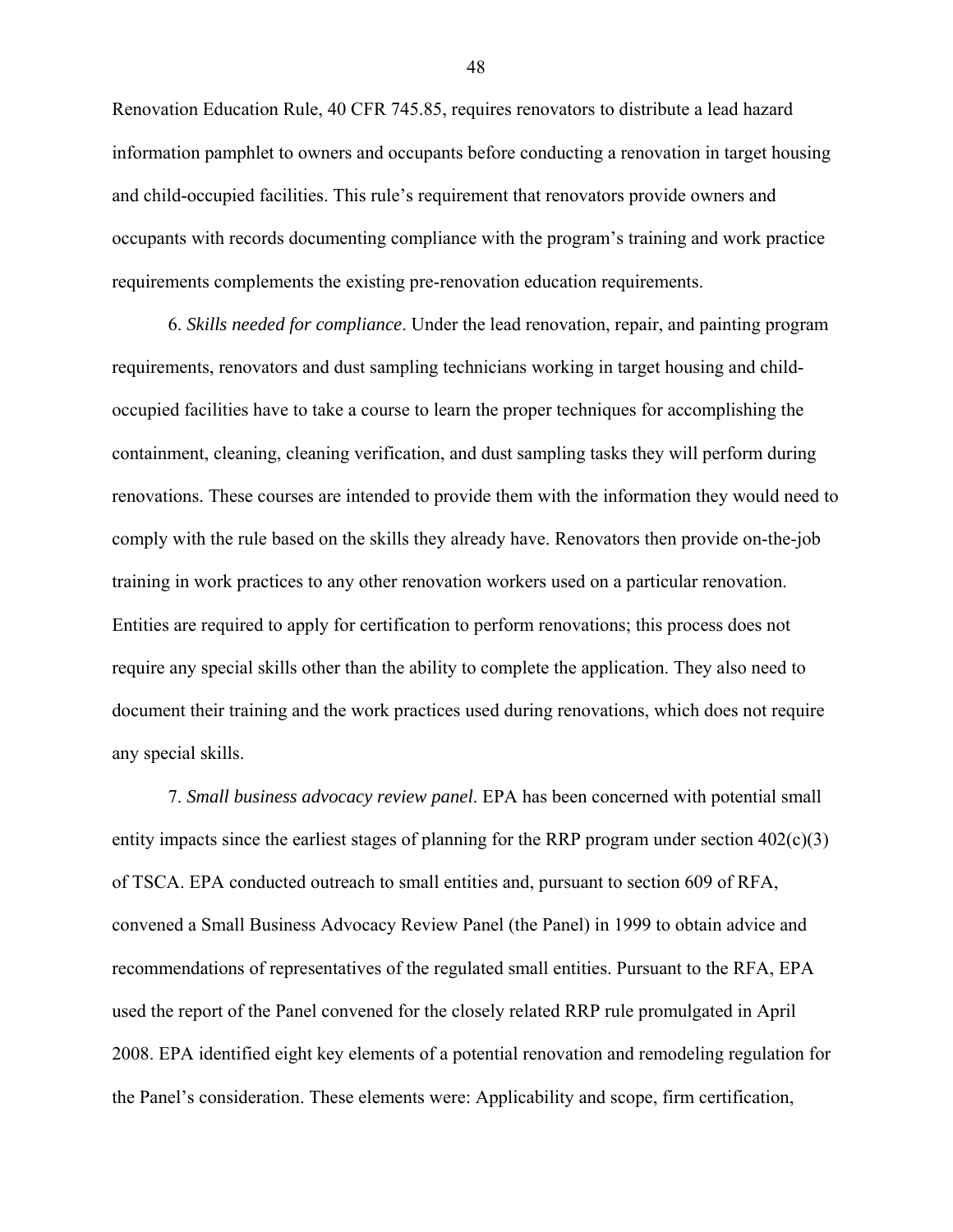individual training and certification, accreditation of training courses, work practice standards, prohibited practices, exterior clearance, and interior clearance.

 Details on the Panel and its recommendations are provided in the Panel Report (Ref. 9). Information on how EPA implemented the Panel's recommendations in the development of the RRP program is available in Unit VIII.C. of the preamble to the proposed RRP rule (Ref. 10) and in Unit V.C. of the preamble to the RRP rule (Ref. 1). This rule is closely related to the RRP rule and the conclusions made in 2008 regarding the Panel's recommendations are applicable to this final rule. Although this final rule expands the number of renovation firms that must comply with the RRP requirements, it does not change the elements identified by the Panel. For example, this rule does not change the work practice or certification requirements of the RRP rule. EPA believes that reconvening the Panel would be procedurally duplicative and is unnecessary given that the issues here were within the scope of those considered by the Panel.

 8. *Alternatives considered*. EPA considered several significant alternatives to this rule that could affect the economic impacts of the rule on small entities. These alternatives would have applied to both small and large entities, but given the number of small entities in the affected industries, these alternatives would primarily affect small entities. For the reasons described in this unit, EPA believes these alternatives are not consistent with the objectives of the rule.

 i. *Delayed effective date*. EPA considered an option that would delay the removal of the opt-out provision by 6 months, and another option that would delay the date by 12 months. These options would make the RRP program more complex to implement and might lead to confusion by renovators and homeowners. These options would also lead to increased exposures during the delay period, including exposures to children under the age of 6 and pregnant women. Therefore, EPA believes that these options are not consistent with the stated objectives of the rule.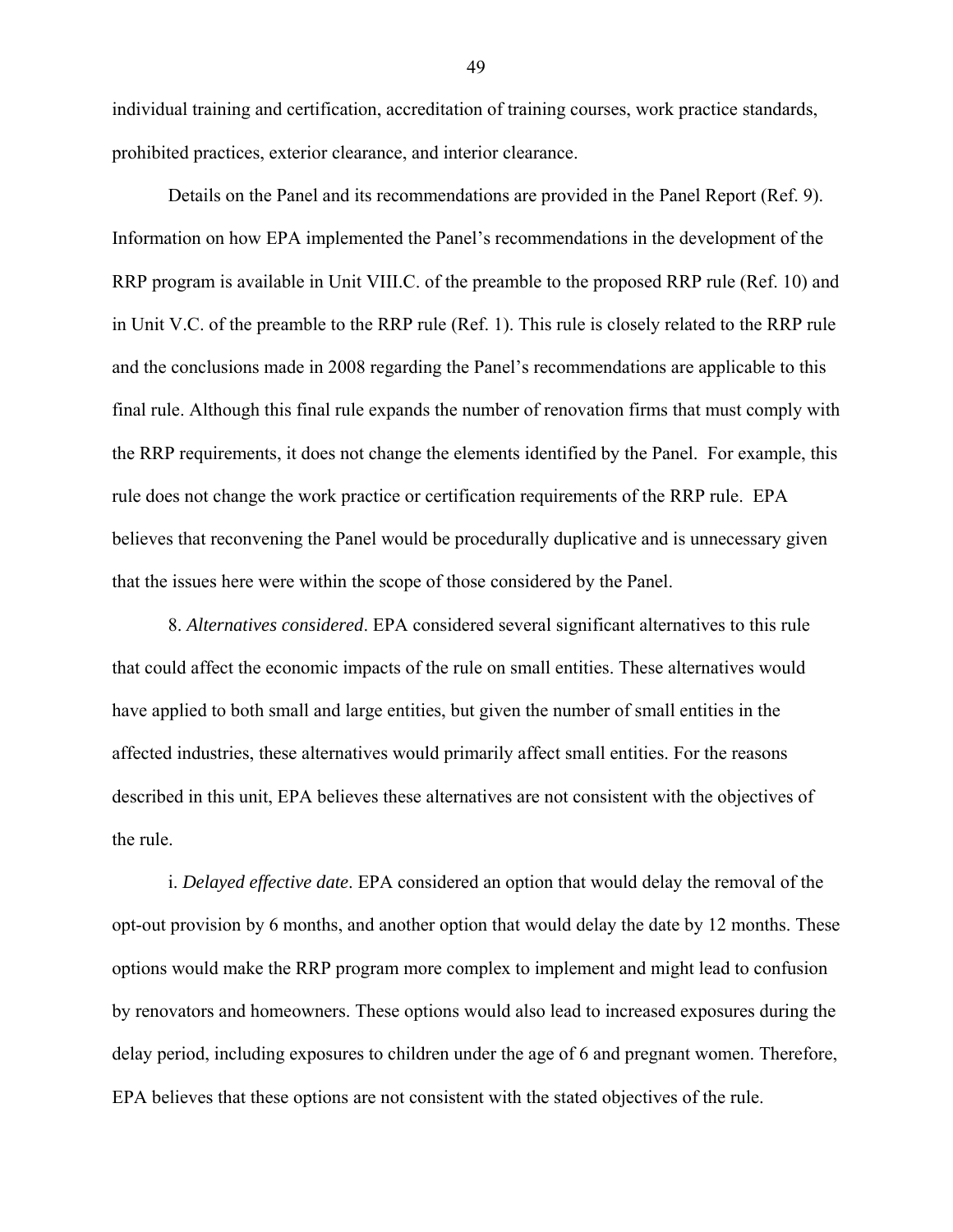ii. *Staged approach*. EPA considered a staged approach that would initially remove the opt-out provision in pre-1960 housing, and then remove it in housing built between 1960 and 1978 a year later. This would make the RRP program more complex to implement and might lead to confusion by renovators and homeowners. It would also increase exposures during the first year of the rule from renovations in houses built between 1960 and 1978, including exposures to children under the age of 6 and pregnant women. EPA does not believe that the reduced burden of a staged approach outweighs the implementation complexity and additional exposures that it would create. Therefore, EPA believes that this option is not consistent with the stated objectives of the rule.

 iii. *Alternate work practices*. EPA also considered different options for the work practice requirements in housing that was previously eligible for the opt-out provision. Specifically, EPA considered options: With the containment requirements specified in 40 CFR 745.85, but without any cleaning or cleaning verification work practices; with the cleaning and cleaning verification requirements specified in 40 CFR 745.85, but without any containment work practices; with the cleaning requirements specified in 40 CFR 745.85, but without any containment or cleaning verification work practices; and with the containment, cleaning, and cleaning verification requirements specified in 40 CFR 745.85, but without the prohibitions or restrictions on paint removal practices specified in 40 CFR 745.85(a)(3) (i.e., open-flame burning or torching, the use of machines that remove paint through high-speed operation without HEPA exhaust control, and heat guns operating in excess of 1,100 degrees Fahrenheit).

EPA's Dust Study (Ref. 11) indicated that renovation, repair, and paint preparation activities produce large quantities of lead dust that create dust-lead hazards. The Dust Study showed that the largest decreases in dust levels were observed in the experiments where the rule's practices of containment, specialized cleaning, and cleaning verification were all used. The Dust Study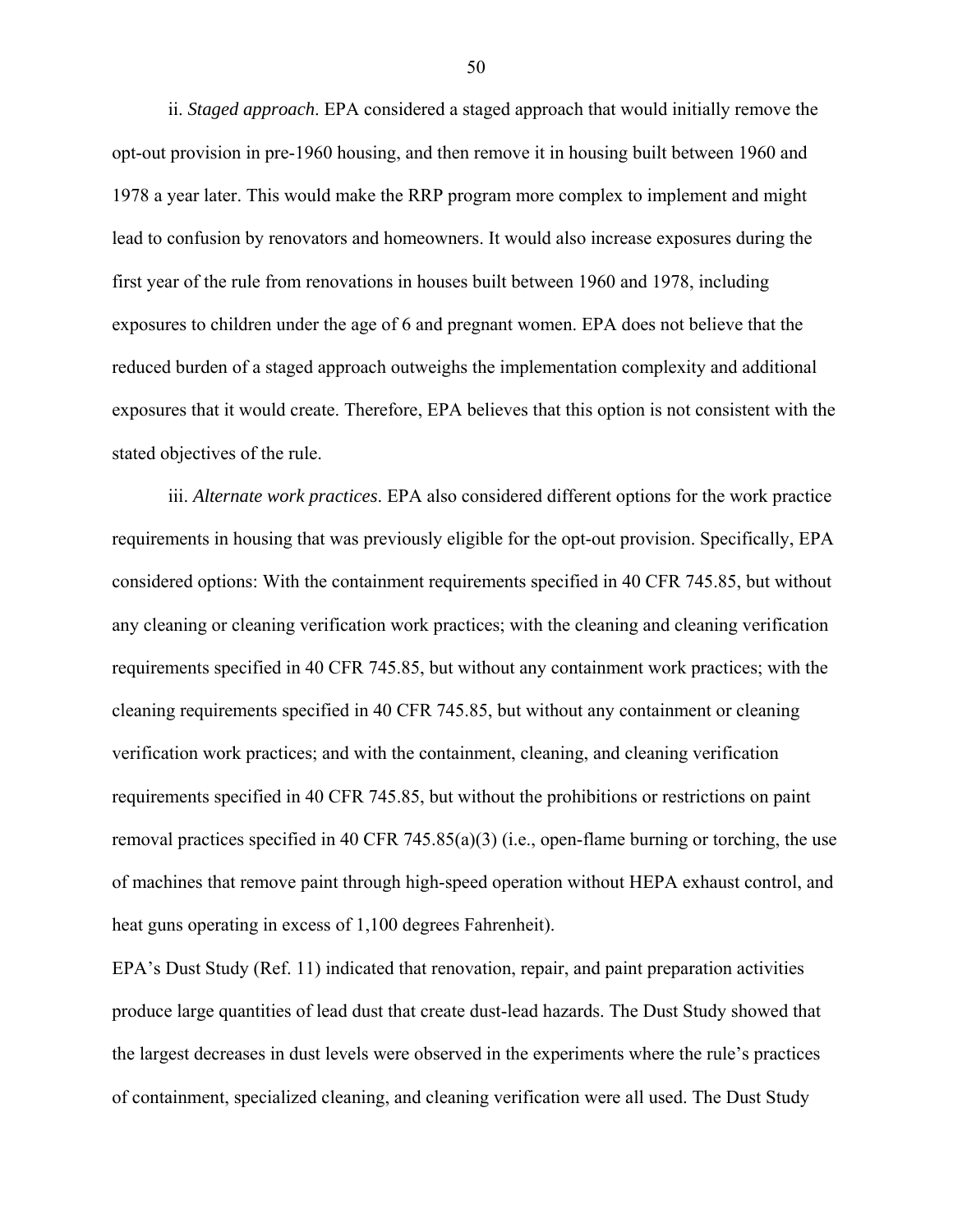indicated that if the prohibited and restricted practices are avoided, the suite of work practices as a whole are effective at addressing the lead-paint dust that is generated during renovation activities. This is discussed in more detail in the RRP rule (Ref. 1, pp. 21696–21697).

*iv. Conclusion.* EPA is concerned that these alternatives to the rule can create confusion among both contractors and consumers and could potentially result in non-compliance by renovation firms. EPA believes that simplifying the applicability of the work practices will enhance the effectiveness and reliability of the rule.

EPA is concerned that the alternatives with a delayed or staged effective date would lead to increased exposures during the delay period, including exposures to children under the age of 6 and pregnant women.

Based on the data available to EPA (e.g., the Dust Study), the Agency cannot now conclude that the alternatives to the rule with alternate work practices are safe, reliable or effective because none of these would sufficiently minimize exposure to lead-based paint hazards. In sum, when the RRP work practices are not used, residents and visitors are exposed to the lead hazards created by the renovation, and therefore these approaches would not protect older children, women of childbearing age, or other adults currently residing in the home and can result in exposure to children under the age of 6 and pregnant women to lead-based paint hazards.

9. *Summary of significant issues raised by public comments*. There were no public comments specifically on the Initial Regulatory Flexibility Analysis. However, there were public comments that addressed the Agency's compliance with the Regulatory Flexibility Act, or which addressed issues that indirectly affect the Initial Regulatory Flexibility Analysis. The Agency's assessment of these issues is summarized in the FRFA. EPA did not make any changes to the proposed rule as a result of these comments.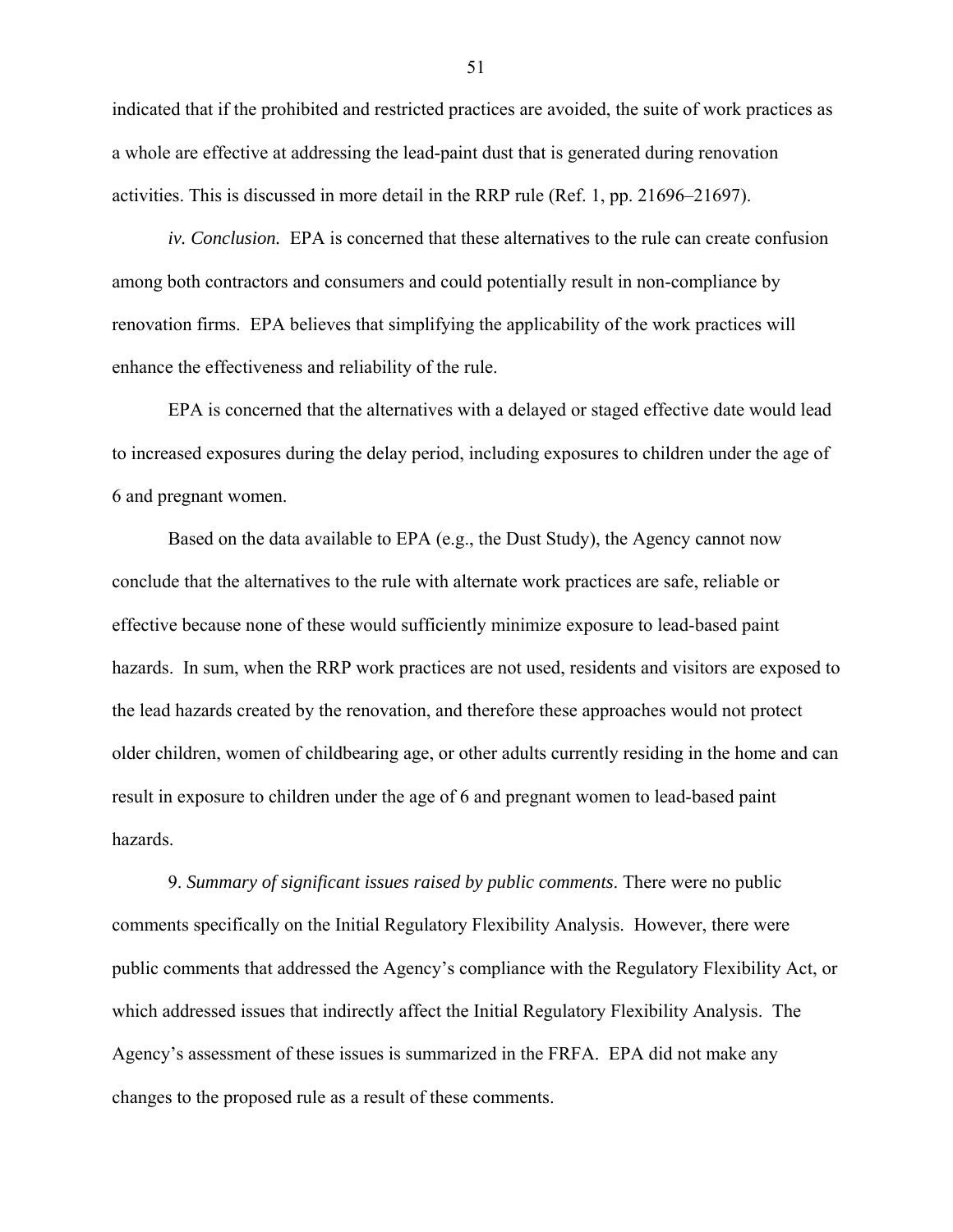10. *Small entity compliance guide*. As required by section 212 of Small Business Regulatory Enforcement Fairness Act (SBREFA), EPA issued a Small Entity Compliance Guide (the Guide) in December 2008 to help small entities comply with the RRP rule. The Guide is available at: *http://www.epa.gov/lead/pubs/sbcomplianceguide.pdf* or from the National Lead Information Center by calling 1–800–424–LEAD [5323]. EPA will revise the Guide, as necessary, to reflect this rulemaking activity.

## *D. Unfunded Mandates Reform Act*

 Title II of the Unfunded Mandates Reform Act of 1995 (UMRA), Public Law 104–4, establishes requirements for Federal agencies to assess the effects of their regulatory actions on State, local, and Tribal governments and the private sector. Under section 202 of UMRA, EPA generally must prepare a written statement, including a cost-benefit analysis, for proposed and final rules with "Federal mandates" that may result in expenditures to State, local, and Tribal governments, in the aggregate, or to the private sector, of \$100 million or more in any 1 year. Before promulgating an EPA rule for which a written statement is needed, section 205 of UMRA generally requires EPA to identify and consider a reasonable number of regulatory alternatives and adopt the least costly, most cost-effective or least burdensome alternative that achieves the objectives of the rule. The provisions of section 205 do not apply when they are inconsistent with applicable law. Moreover, section 205 allows EPA to adopt an alternative other than the least costly, most cost-effective or least burdensome alternative if the Administrator publishes with the final rule an explanation why that alternative was not adopted. Before EPA establishes any regulatory requirements that may significantly or uniquely affect small governments, including Tribal governments, it must have developed under section 203 of UMRA a small government agency plan. The plan must provide for notifying potentially affected small governments, enabling officials of affected small governments to have meaningful and timely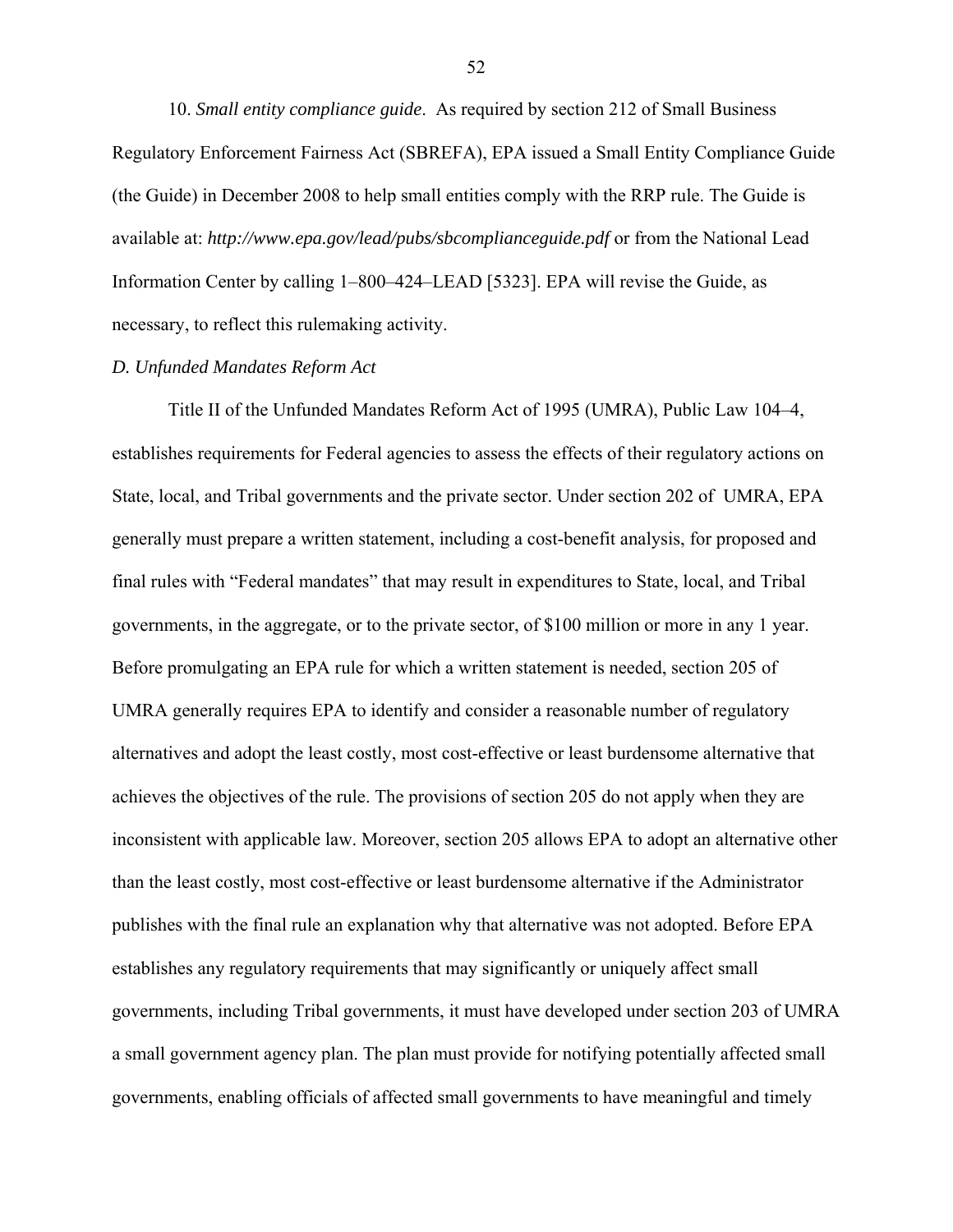input in the development of EPA proposed rules with significant Federal intergovernmental mandates, and informing, educating, and advising small governments on compliance with the regulatory requirements.

 Under UMRA Title II, EPA has determined that this rule contains a Federal mandate that may result in expenditures that exceed the inflation-adjusted UMRA threshold of \$100 million by the private sector in any 1 year, but it will not result in such expenditures by State, local, and Tribal governments in the aggregate. Accordingly, EPA has prepared a written statement under section 202 of UMRA which has been placed in the docket for this rule (Ref. 12) and is summarized here.

 1. *Authorizing legislation*. This rule is issued under the authority of TSCA sections 402(c)(3), 404, 406, and 407 (15 U.S.C. 2682(c)(3), 2684, 2686, and 2687).

 2. *Cost-benefit analysis*. EPA has prepared an analysis of the costs and benefits associated with this rule, a copy of which is available in the docket for this rule (Ref. 5). The Economic Analysis presents the costs of this rule as well as various regulatory options and is summarized in Unit IV.A. EPA has estimated the total costs of this rule at approximately \$500 million in the first year and \$300 million per year thereafter.

 The benefits of the rule result from the prevention of adverse health effects attributable to lead exposure from renovations in pre-1978 buildings. These health effects include impaired cognitive function in children and several illnesses in children and adults, such as increased adverse cardiovascular outcomes (including increased blood pressure, increased incidence of hypertension, cardiovascular morbidity, and mortality) and decreased kidney function.

 3. *State, local, and Tribal government input*. EPA has sought input from State, local, and Tribal government representatives throughout the development of the renovation, repair, and painting program. EPA's experience in administering the existing lead-based paint activities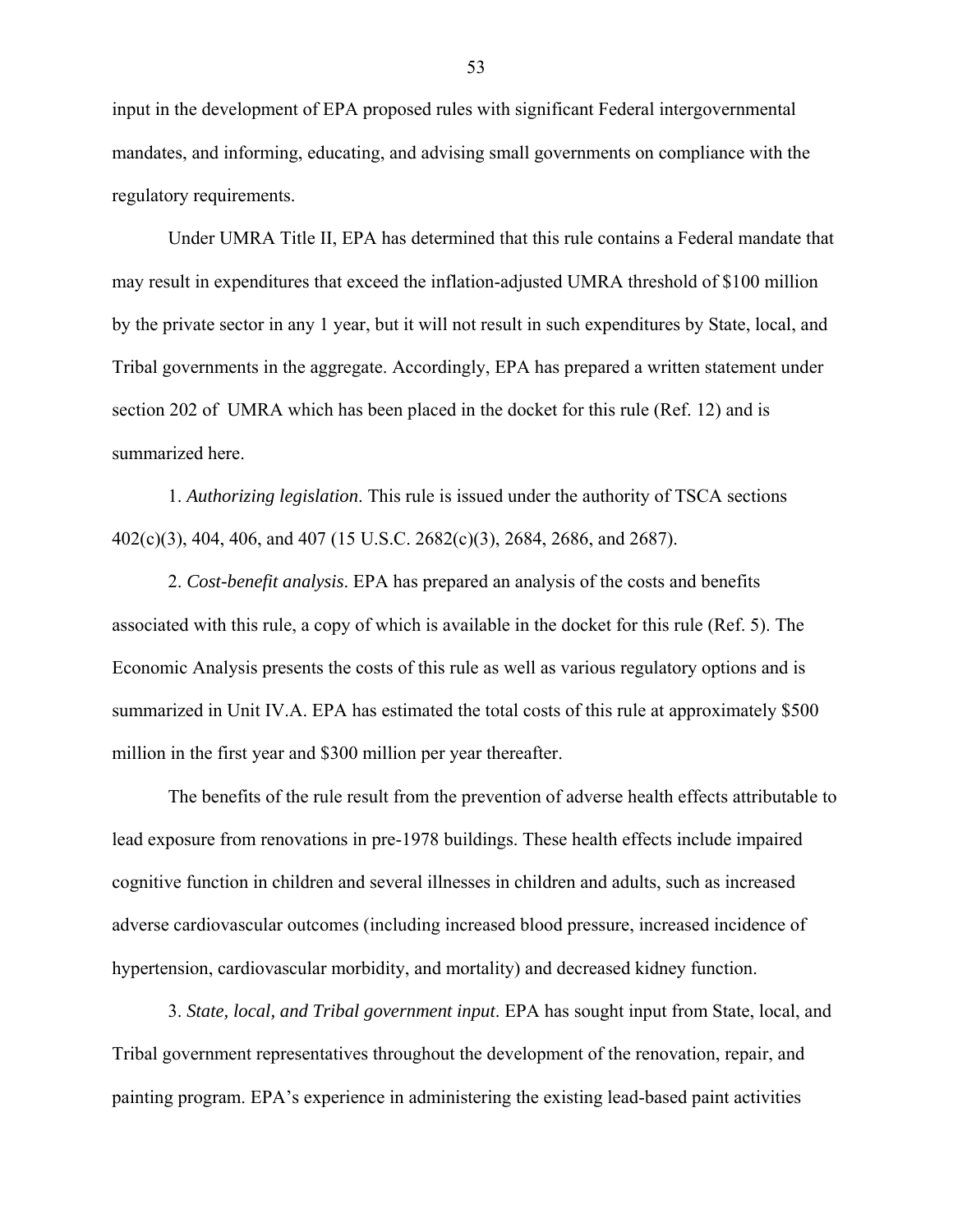program under TSCA section 402(a) suggests that these governments will play a critical role in the successful implementation of a national program to reduce exposures to lead-based paint hazards associated with renovation, repair, and painting activities. Consequently, as discussed in Unit III.C.2. of the preamble to the proposed RRP rule (Ref. 10), the Agency has met with State, local, and Tribal government officials on numerous occasions to discuss renovation issues.

 4. *Least burdensome option*. EPA has considered a wide variety of options for addressing the risks presented by renovation activities where lead-based paint is present. As part of the development of the renovation, repair, and painting program, EPA considered different options for the scope of the rule, various combinations of training and certification requirements for individuals who perform renovations, various combinations of work practice requirements, and various methods for ensuring that no lead-based paint hazards are left behind by persons performing renovations. The Economic Analysis for this rule analyzed several additional options for the phasing, effective date, and work practices required for the additional owner-occupied housing affected by the removal of the opt-out provision. As described in Unit IV.C., EPA has concluded that the options for delaying or phasing the effective date would make the RRP program more complex to implement, might lead to confusion by renovators and homeowners, and would lead to increased exposures. EPA believes that the selected approach is the least burdensome option available that achieves a central objective of this rule, which is to minimize exposure to lead-based paint hazards created during renovation, repair, and painting activities in all target housing and other buildings frequented by children under age 6.

 This rule does not contain a significant Federal intergovernmental mandate as described by section 203 of UMRA. Based on the definition of "small government jurisdiction" in RFA section 601, no State governments can be considered small. Small Territorial or Tribal governments may apply for authorization to administer and enforce this program, which would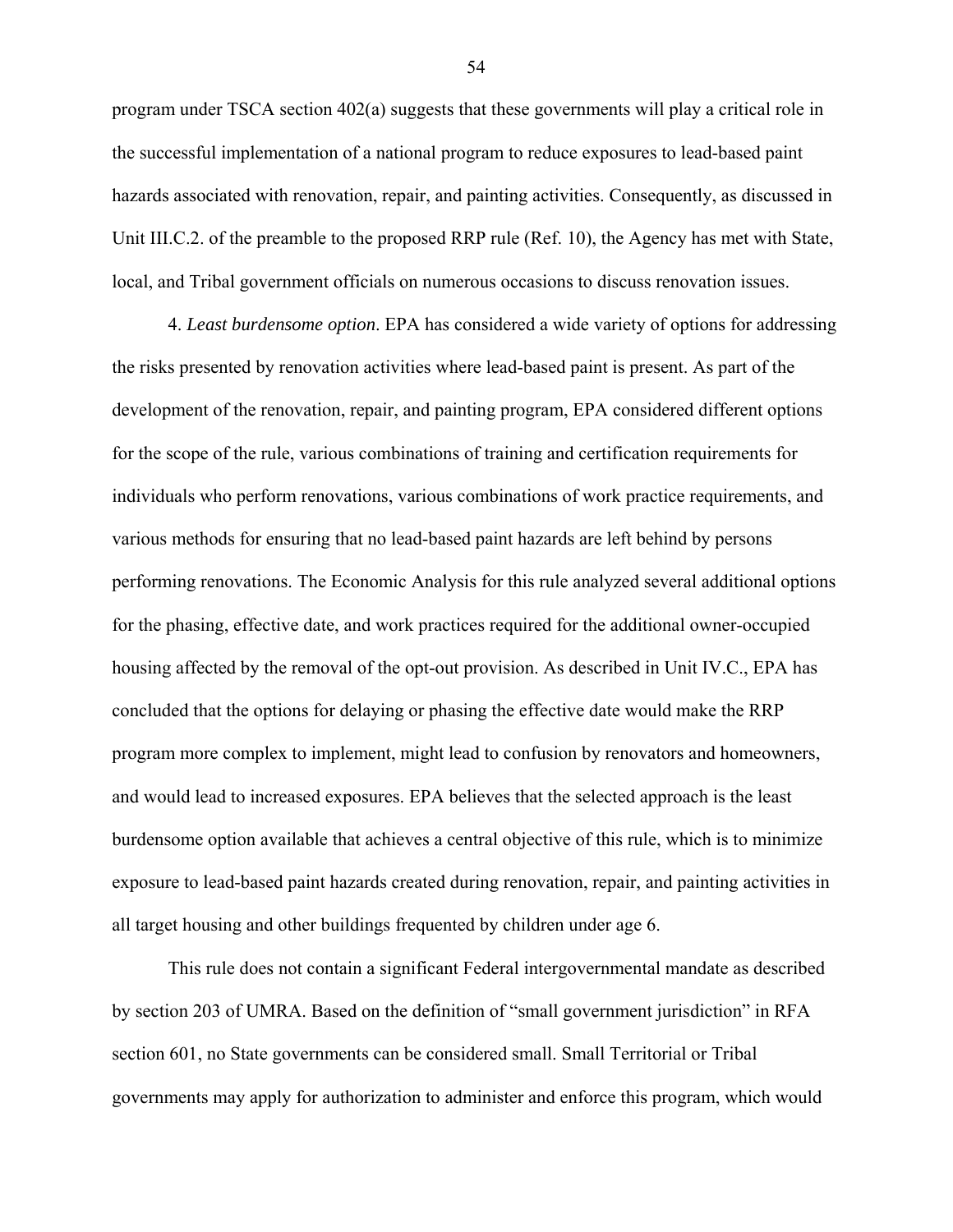entail costs, but these small jurisdictions are under no obligation to do so.

 EPA has determined that this rule contains no regulatory requirements that might significantly or uniquely affect small governments. Small governments operate public housing, and schools that are child-occupied facilities. If these governments perform renovations in these facilities, they may incur very small additional costs to provide residents, parents or guardians with copies of the records documenting compliance with the training and work practice requirements. EPA generally measures a significant impact under UMRA as being expenditures, in the aggregate, of more than 1% of small government revenues in any 1 year. As explained in Unit IV.C.4., the rule is expected to result in small government impacts well under 1% of revenues. So EPA has determined that the rule does not significantly affect small governments. Nor does the rule uniquely affect small governments, as the rule is not targeted at small governments, does not primarily affect small governments, and does not impose a different burden on small governments than on other entities that operate child-occupied facilities.

## *E. Executive Order 13132*

 Pursuant to Executive Order 13132, entitled "Federalism" (64 FR 43255, August 10, 1999), EPA has determined that this rule does not have "federalism implications," because it will not have substantial direct effects on the States, on the relationship between the national government and the States, or on the distribution of power and responsibilities among the various levels of government, as specified in Executive Order 13132. Thus, Executive Order 13132 does not apply to this rule. States are able to apply for, and receive authorization to administer the lead renovation, repair, and painting program requirements, but are under no obligation to do so. In the absence of a State authorization, EPA will administer the requirements. Nevertheless, in the spirit of the objectives of this Executive Order, and consistent with EPA policy to promote communications between the Agency and State and local governments, EPA consulted with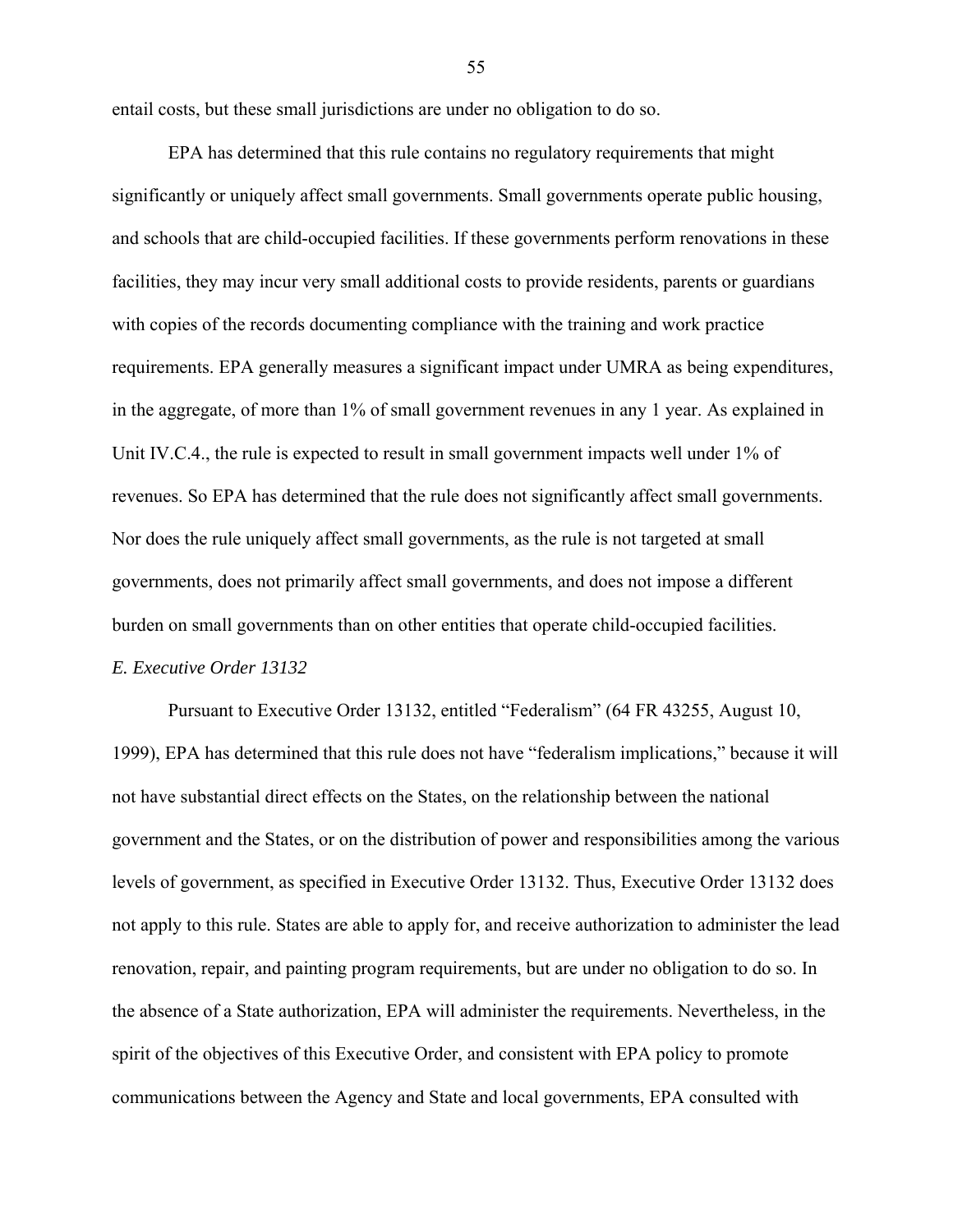representatives of State and local governments in developing the renovation, repair, and painting program. These consultations were described in the preamble to the proposed RRP rule (Ref. 10).

## *F. Executive Order 13175*

 As required by Executive Order 13175, entitled "Consultation and Coordination with Indian Tribal Governments" (59 FR 22951, November 6, 2000), EPA has determined that this rule does not have Tribal implications because it will not have substantial direct effects on Tribal governments, on the relationship between the Federal government and the Indian Tribes, or on the distribution of power and responsibilities between the Federal government and Indian Tribes, as specified in the Order. Tribes are able to apply for and receive authorization to administer the lead renovation, repair, and painting program on Tribal lands, but Tribes are under no obligation to do so. In the absence of a Tribal authorization, EPA will administer these requirements. While Tribes may operate public housing or child-occupied facilities covered by the rule such as kindergartens, pre-kindergartens, and daycare facilities, EPA has determined that this rule would not have substantial direct effects on the Tribal governments that operate these facilities.

 Thus, Executive Order 13175 does not apply to this rule. Although Executive Order 13175 does not apply, EPA consulted with Tribal officials and others by discussing potential renovation regulatory options for the renovation, repair, and painting program at several national lead program meetings hosted by EPA and other interested Federal agencies.

#### *G. Executive Order 13045*

 Executive Order 13045, entitled "Protection of Children from Environmental Health Risks and Safety Risks" (62 FR 19885, April 23, 1997) applies to this rule because it is an "economically significant regulatory action" as defined by Executive Order 12866, and because the environmental health or safety risk addressed by this action may have a disproportionate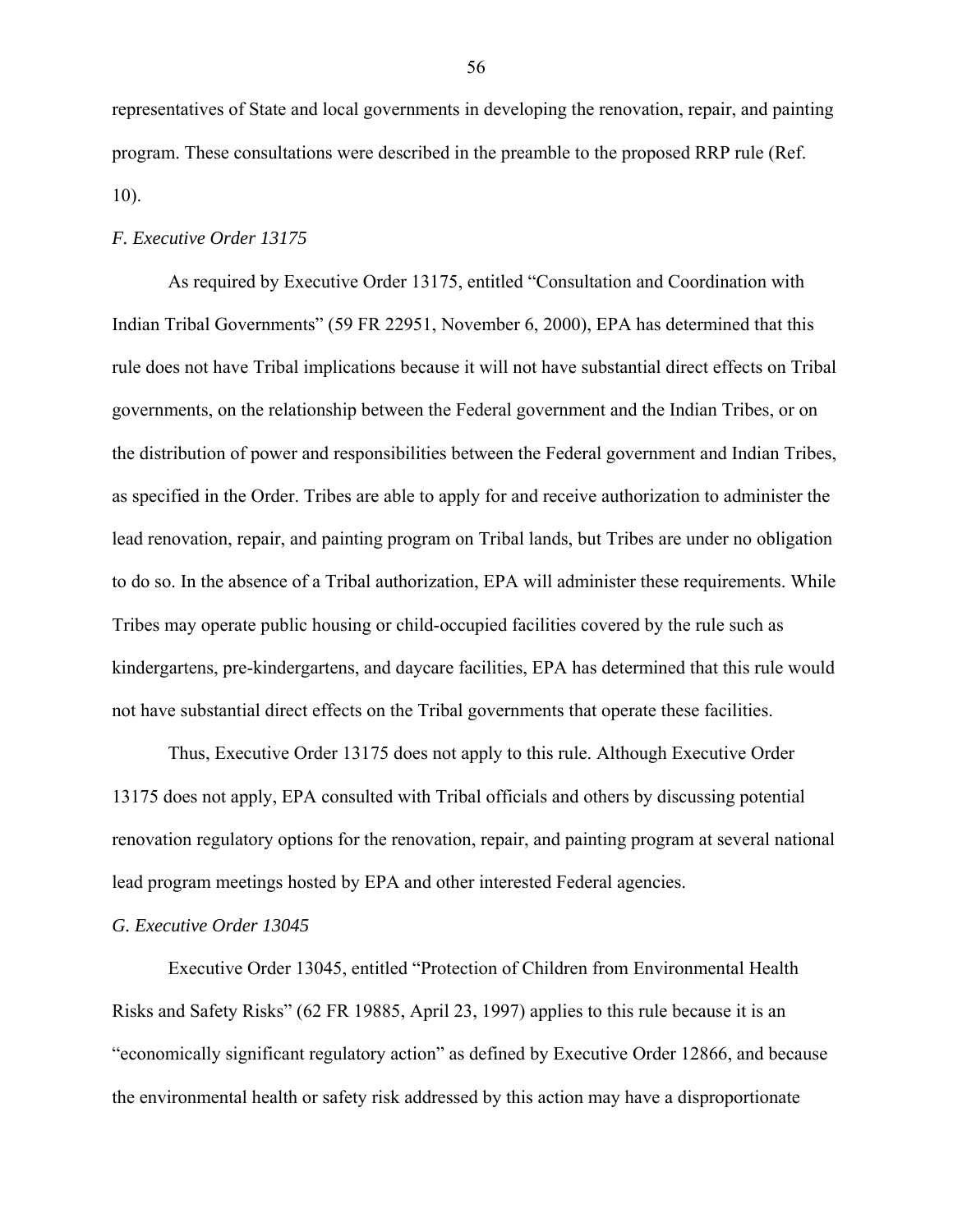effect on children.

 A central purpose of this rule is to minimize exposure to lead-based paint hazards created during renovation, repair, and painting activities in all housing and other buildings frequented by children under age 6. In the absence of this regulation, adequate work practices are not likely to be employed during renovation, repair, and painting activities in housing eligible for the opt-out provision.

 Removing the opt-out provision will protect children under the age of 6 who visit a friend, relative, or caregiver's house where a renovation would have been performed under the opt-out provision; children who move into such housing when their family purchases it after such a renovation would have been performed; and children who live in a property adjacent to owneroccupied housing where renovation would have been performed under the opt-out provision. Removing the opt-out provision will also protect children age 6 and older who live in houses that would have been renovated under the opt-out provision; who move into such housing; and who live in adjacent properties.

## *H. Executive Order 13211*

 This rule is not a "significant energy action" as defined in Executive Order 13211, entitled "Actions concerning Regulations that Significantly Affect Energy Supply, Distribution, or Use" (66 FR 28355, May 22, 2001) because it is not likely to have any adverse effect on the supply, distribution, or use of energy.

## *I. National Technology Transfer and Advancement Act of 1995*

 Section 12(d) of the National Technology Transfer and Advancement Act of 1995 (NTTAA), Public Law 104–113, 12(d) (15 U.S.C. 272 note), directs EPA to use voluntary consensus standards in its regulatory activities unless to do so would be inconsistent with applicable law or otherwise impractical. Voluntary consensus standards are technical standards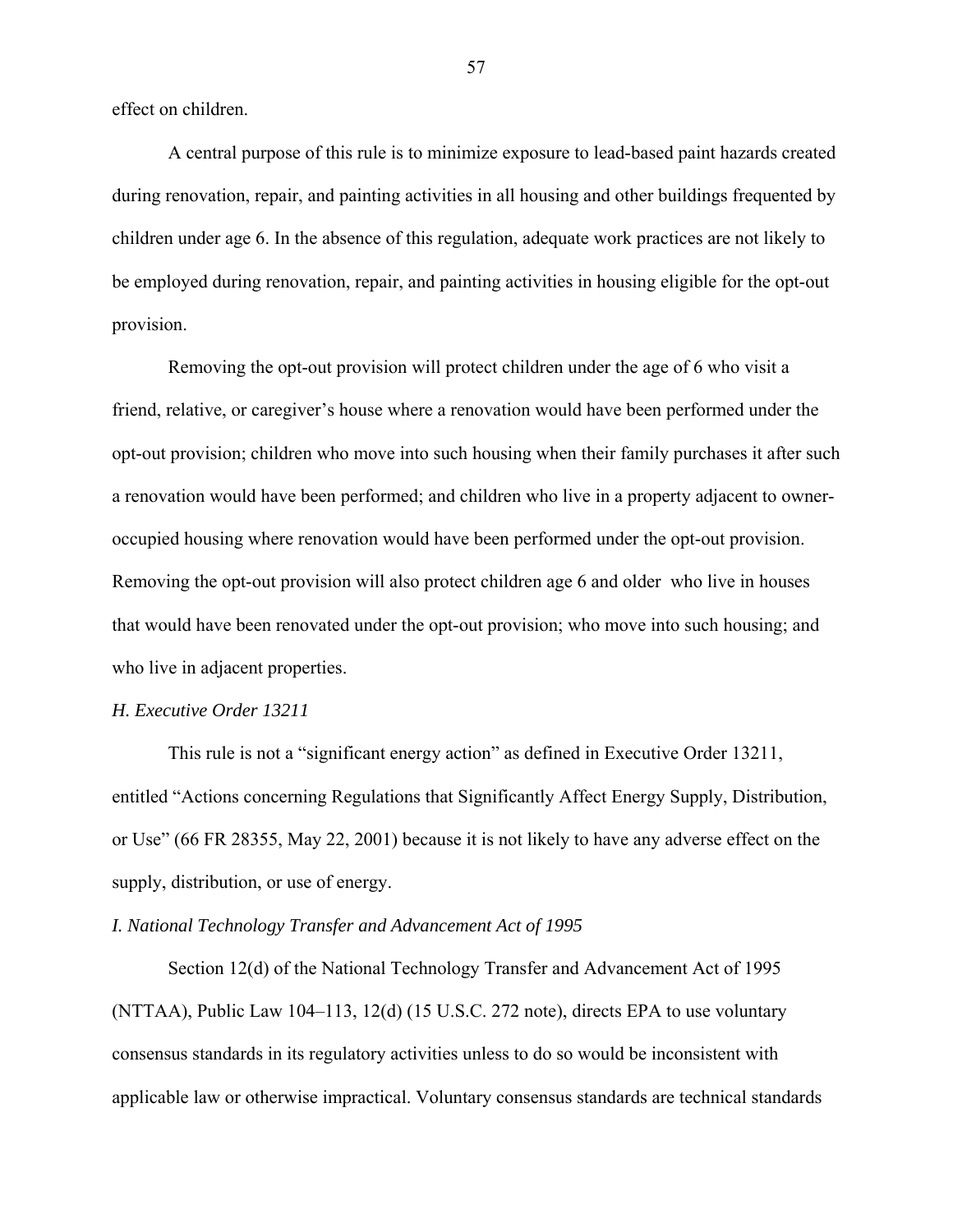(e.g., materials specifications, test methods, sampling procedures, and business practices) that are developed or adopted by voluntary consensus standards bodies. The NTTAA directs EPA to provide Congress, through OMB, explanations when the Agency decides not to use available and applicable voluntary consensus standards.

 This rulemaking does not involve technical standards. Therefore, EPA is not considering the use of any voluntary consensus standards.

## *J. Executive Order 12898*

 Pursuant to Executive Order 12898, entitled "Federal Actions to Address Environmental Justice in Minority Populations and Low-Income Populations" (59 FR 7629, February 16, 1994), EPA has assessed the potential impact of this rule on minority and low-income populations. The results of this assessment are presented in the Economic Analysis, which is available in the public docket for this rulemaking (Ref. 5). As a result of this assessment, the Agency has determined that this rule will not have disproportionately high and adverse human health or environmental effects on minority or low-income populations because it increases the level of environmental protection for all affected populations without having any disproportionately high and adverse human health or environmental effects on any population, including any minority or low-income population.

## **V. Congressional Review Act**

 The Congressional Review Act, 5 U.S.C. 801 *et seq*., generally provides that before a rule may take effect, the agency promulgating the rule must submit a rule report to each House of the Congress and the Comptroller General of the United States. EPA will submit a report containing this rule and other required information to the U.S. Senate, the U.S. House of Representatives, and the Comptroller General of the United States prior to publication of the rule in the **Federal Register**. This rule is a "major rule" as defined by 5 U.S.C. 804(2).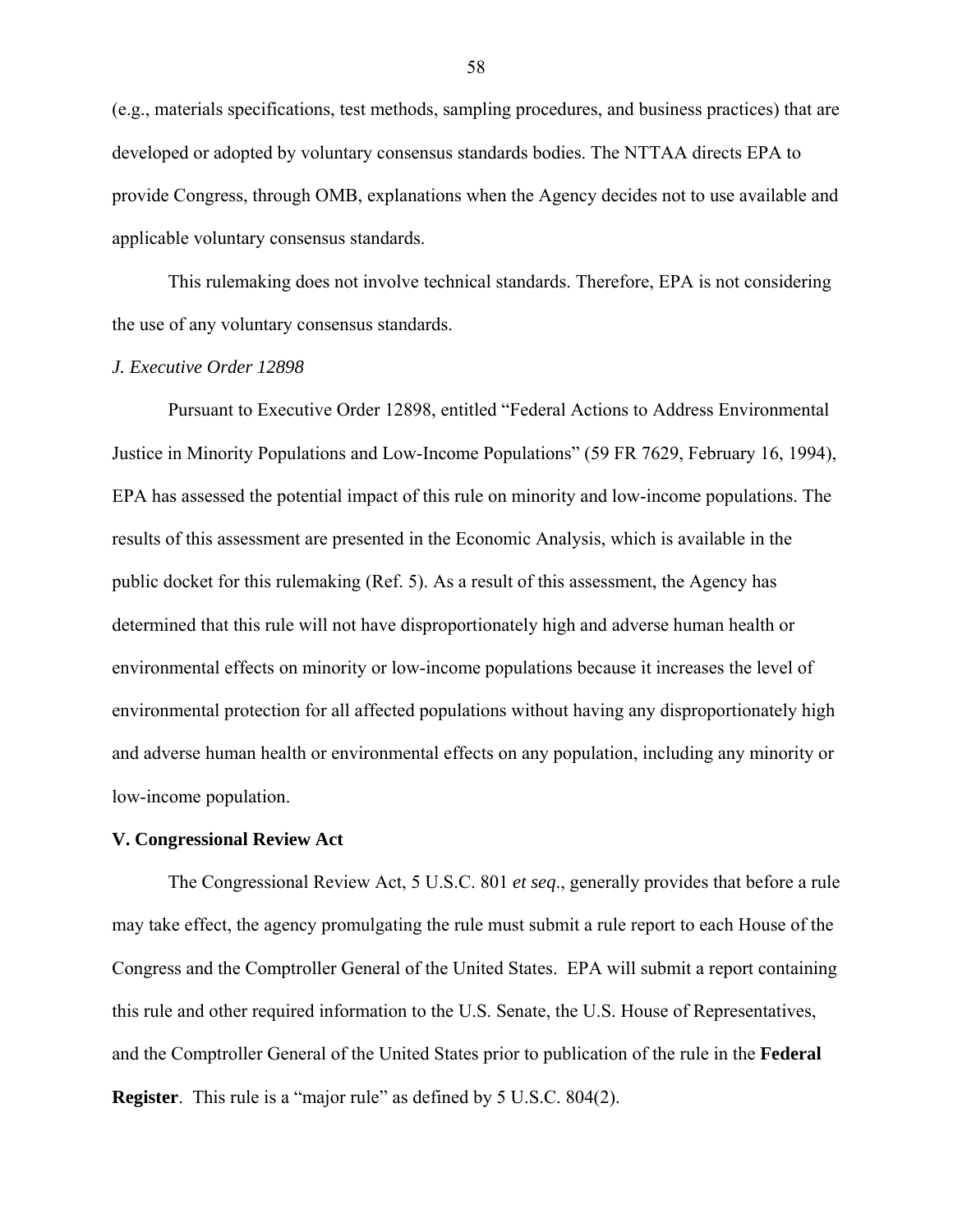#### List of Subjects in 40 CFR Part 745

Environmental protection, Lead, Lead-based paint, Renovation, Reporting and

recordkeeping requirements.

Date: APR 2 2 2010

**Administrator** 

Therefore, 40 CFR chapter I is amended as follows:

#### Part 745 - [Amended]

1. The authority citation for part 745 continues to read as follows:

Authority: 15 U.S.C. 2605, 2607, 2681-2692 and 42 U.S.C. 4852d.

2. In § 745.81, revise paragraph  $(a)(4)$  to read as follows:

§ 745.81 Effective dates.

 $(a)$ 

(4) Work practices. (i) On or after April 22, 2010 and before [insert date 60 days after date of publication in the Federal Register], all renovations must be performed in accordance with the work practice standards in § 745.85 and the associated record keeping requirements in § 745.86 (b)(6) in target housing or child-occupied facilities, unless the renovation qualifies for one of the exceptions identified in  $\S$  745.82(a). This does not apply to renovations in target housing for which the firm performing the renovation has obtained a statement signed by the owner that the renovation will occur in the owner's residence, no child under age 6 resides there, the housing is not a child-occupied facility, and the owner acknowledges that the work practices

Administrator Signature on page 59 of 65 for the Final Rule entitled "Lead; Amendment to the Opt-out and Recordkeeping Provisions in the Renovation, Repair, and Painting Program" (RIN 2070-AJ55)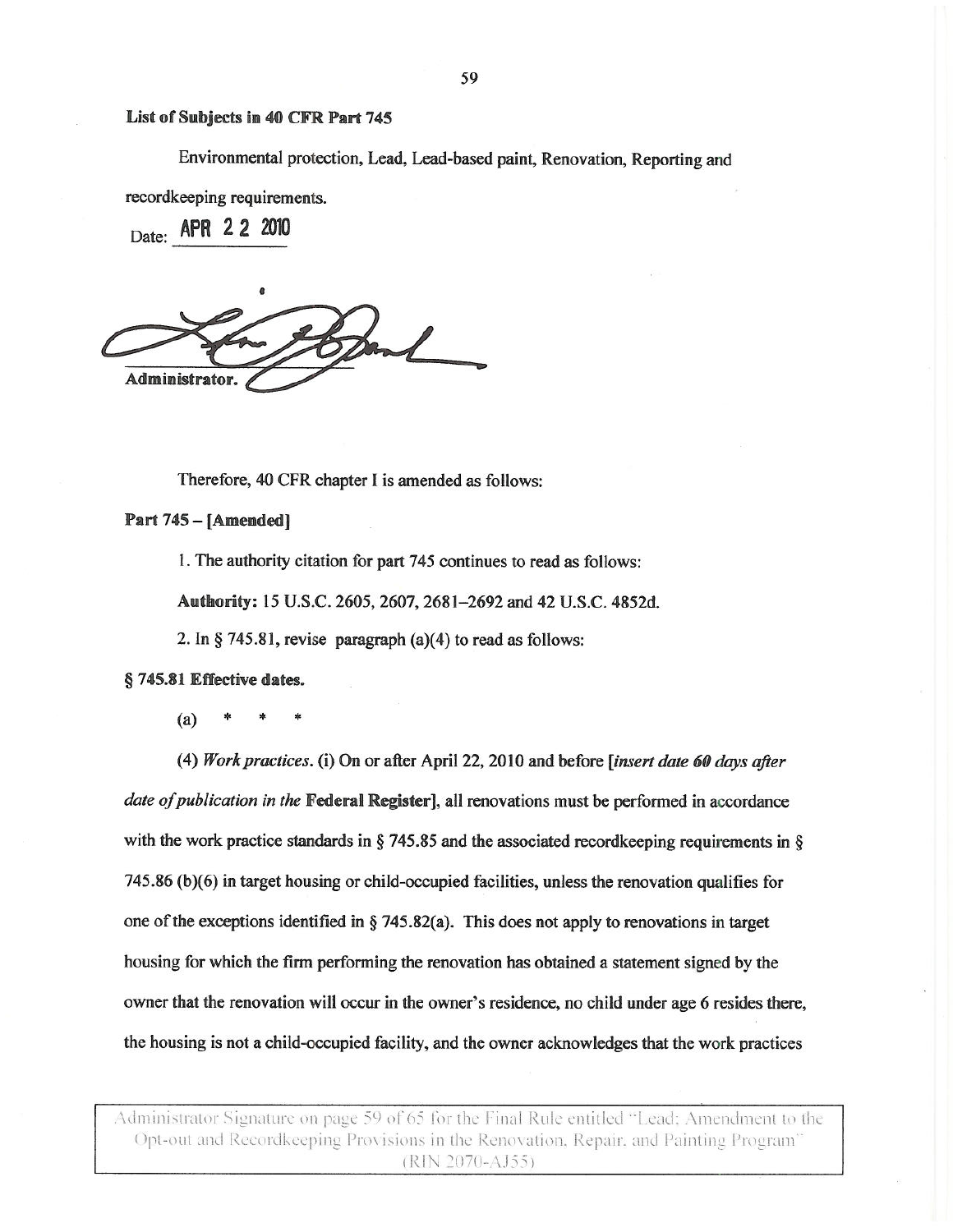to be used during the renovation will not necessarily include all of the lead-safe work practices contained in EPA's renovation, repair, and painting rule. For the purposes of this section, a child resides in the primary residence of his or her custodial parents, legal guardians, and foster parents. A child also resides in the primary residence of an informal caretaker if the child lives and sleeps most of the time at the caretaker's residence.

(ii) On or after [*insert date 60 days after date of publication in the* **Federal Register**], all renovations must be performed in accordance with the work practice standards in § 745.85 and the associated recordkeeping requirements in  $\S$  745.86(b)(1) and (b)(6) in target housing or child-occupied facilities, unless the renovation qualifies for the exception identified in § 745.82(a).

**\* \* \* \* \*** 

## **§ 745.82 [Amended]**

3. In § 745.82, remove paragraph (c).

4. In § 745.84, revise paragraph (b)(2), the introductory text of (c)(2), and paragraph  $(c)(2)(ii)$  to read as follows:

## **§ 745.84 Information distribution requirements.**

**\* \* \* \* \*** 

(b) \* \* \*

 (2) *Comply with one of the following*. (i) Notify in writing, or ensure written notification of, each affected unit and make the pamphlet available upon request prior to the start of renovation. Such notification shall be accomplished by distributing written notice to each affected unit. The notice shall describe the general nature and locations of the planned renovation activities; the expected starting and ending dates; and a statement of how the occupant can obtain the pamphlet and a copy of the records required by  $\S$  745.86(c) and (d), at no cost to the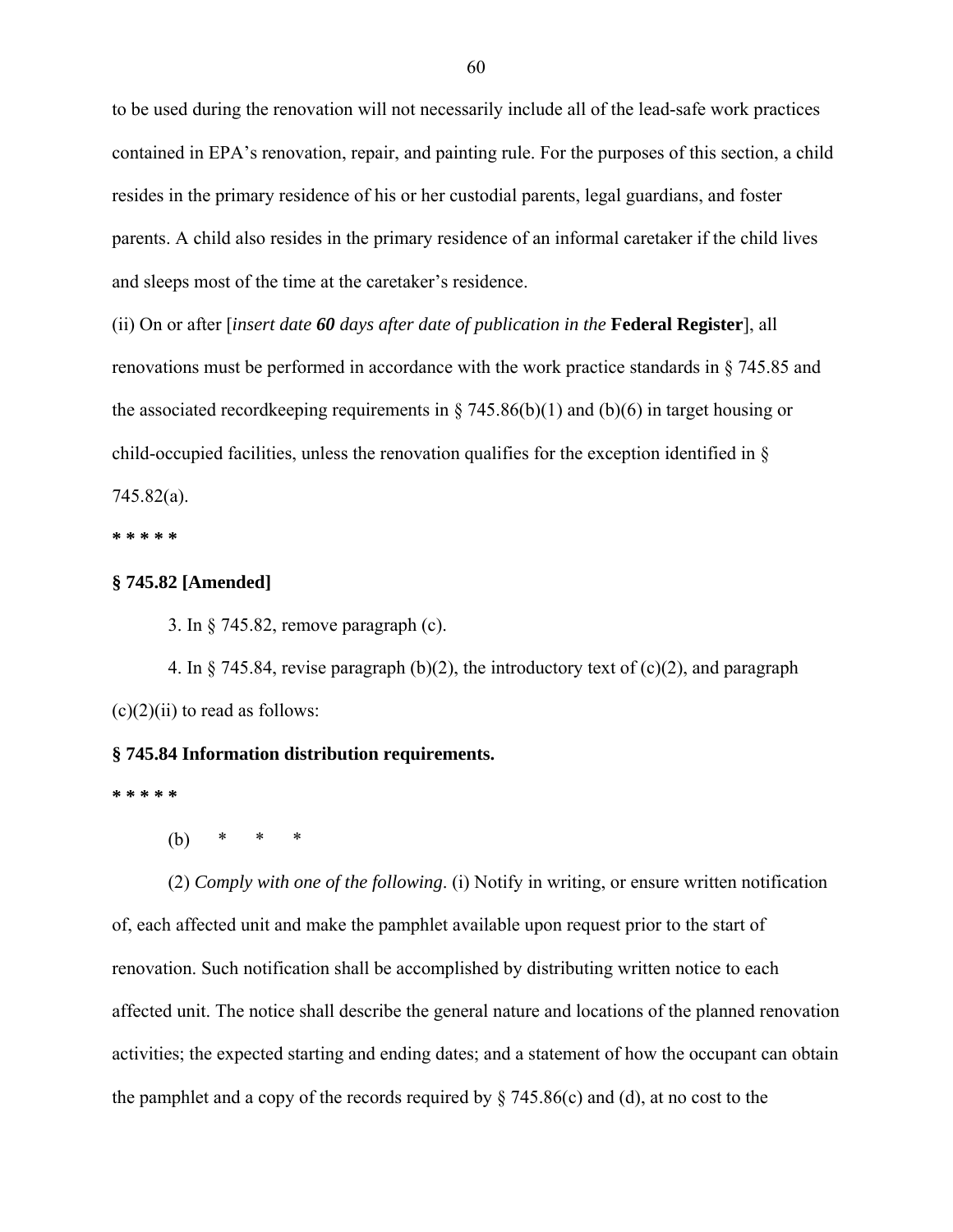occupants, or

 (ii) While the renovation is ongoing, post informational signs describing the general nature and locations of the renovation and the anticipated completion date. These signs must be posted in areas where they are likely to be seen by the occupants of all of the affected units. The signs must be accompanied by a posted copy of the pamphlet or information on how interested occupants can review a copy of the pamphlet or obtain a copy from the renovation firm at no cost to occupants. The signs must also include information on how interested occupants can review a copy of the records required by § 745.86(c) and (d) or obtain a copy from the renovation firm at no cost to the occupants.

**\* \* \* \* \*** 

 $(c)$  \* \* \*

 (2) Provide the parents and guardians of children using the child-occupied facility with the pamphlet, information describing the general nature and locations of the renovation and the anticipated completion date, and information on how interested parents or guardians of children frequenting the child-occupied facility can review a copy of the records required by § 745.86(c) and (d) or obtain a copy from the renovation firm at no cost to the occupants by complying with one of the following:

**\* \* \* \* \*** 

 (ii) While the renovation is ongoing, post informational signs describing the general nature and locations of the renovation and the anticipated completion date. These signs must be posted in areas where they can be seen by the parents or guardians of the children frequenting the child-occupied facility. The signs must be accompanied by a posted copy of the pamphlet or information on how interested parents or guardians of children frequenting the child-occupied facility can review a copy of the pamphlet or obtain a copy from the renovation firm at no cost to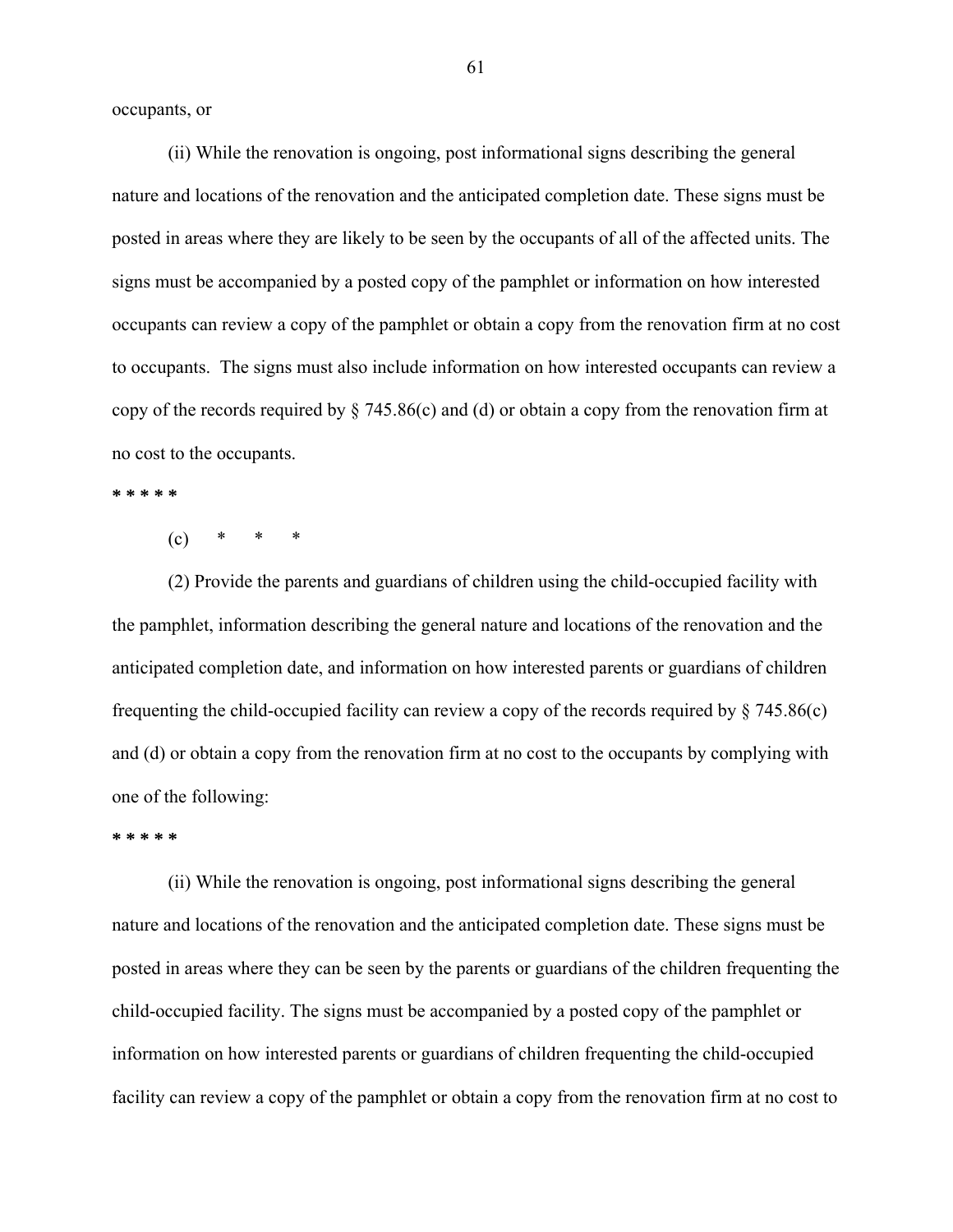the parents or guardians. The signs must also include information on how interested parents or guardians of children frequenting the child-occupied facility can review a copy of the records required by § 745.86(c) and (d) or obtain a copy from the renovation firm at no cost to the parents or guardians.

**\* \* \* \* \*** 

5. In § 745.86, remove paragraph (b)(6) and redesignate paragraph (b)(7) as paragraph (b)(6) and revise paragraphs  $(b)(1)$ ,  $(c)$ , and  $(d)$  to read as follows:

## **§ 745.86 Recordkeeping and reporting requirements.**

**\* \* \* \* \*** 

(b) \* \* \*

(1) Records or reports certifying that a determination had been made that lead-based paint was not present on the components affected by the renovation, as described in § 745.82(a). These records or reports include:

 (i) Reports prepared by a certified inspector or certified risk assessor (certified pursuant to either Federal regulations at § 745.226 or an EPA-authorized State or Tribal certification program).

 (ii) Records prepared by a certified renovator after using EPA-recognized test kits, including an identification of the manufacturer and model of any test kits used, a description of the components that were tested including their locations, and the result of each test kit used. **\* \* \* \* \*** 

 (c)(1) When the final invoice for the renovation is delivered or within 30 days of the completion of the renovation, whichever is earlier, the renovation firm must provide information pertaining to compliance with this subpart to the following persons:

(i) The owner of the building; and, if different,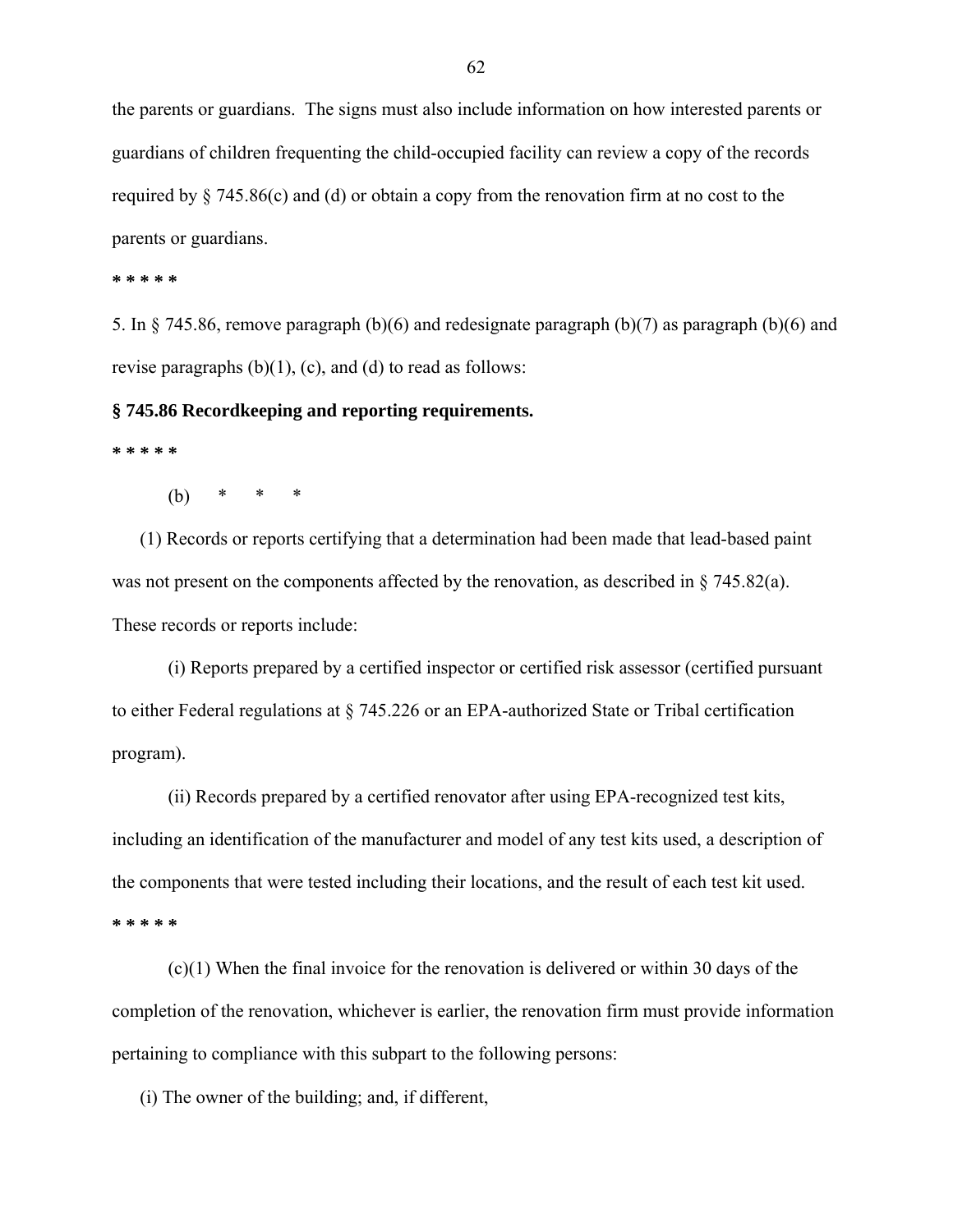(ii) An adult occupant of the residential dwelling, if the renovation took place within a residential dwelling, or an adult representative of the child-occupied facility, if the renovation took place within a child-occupied facility.

 (2) When performing renovations in common areas of multi-unit target housing, renovation firms must post the information required by this subpart or instructions on how interested occupants can obtain a copy of this information. This information must be posted in areas where it is likely to be seen by the occupants of all of the affected units.

 (3) The information required to be provided by paragraph (c) of this section may be provided by completing the sample form titled "Sample Renovation Recordkeeping Checklist" or a similar form containing the test kit information required by  $\S$  745.86(b)(1)(ii) and the training and work practice compliance information required by  $\S$  745.86(b)(6).

 (d) If dust clearance sampling is performed in lieu of cleaning verification as permitted by § 745.85(c), the renovation firm must provide, when the final invoice for the renovation is delivered or within 30 days of the completion of the renovation, whichever is earlier, a copy of the dust sampling report to:

(1) The owner of the building; and, if different,

 (2) An adult occupant of the residential dwelling, if the renovation took place within a residential dwelling, or an adult representative of the child-occupied facility, if the renovation took place within a child-occupied facility.

 (3) When performing renovations in common areas of multi-unit target housing, renovation firms must post these dust sampling reports or information on how interested occupants of the housing being renovated can obtain a copy of the report. This information must be posted in areas where they are likely to be seen by the occupants of all of the affected units.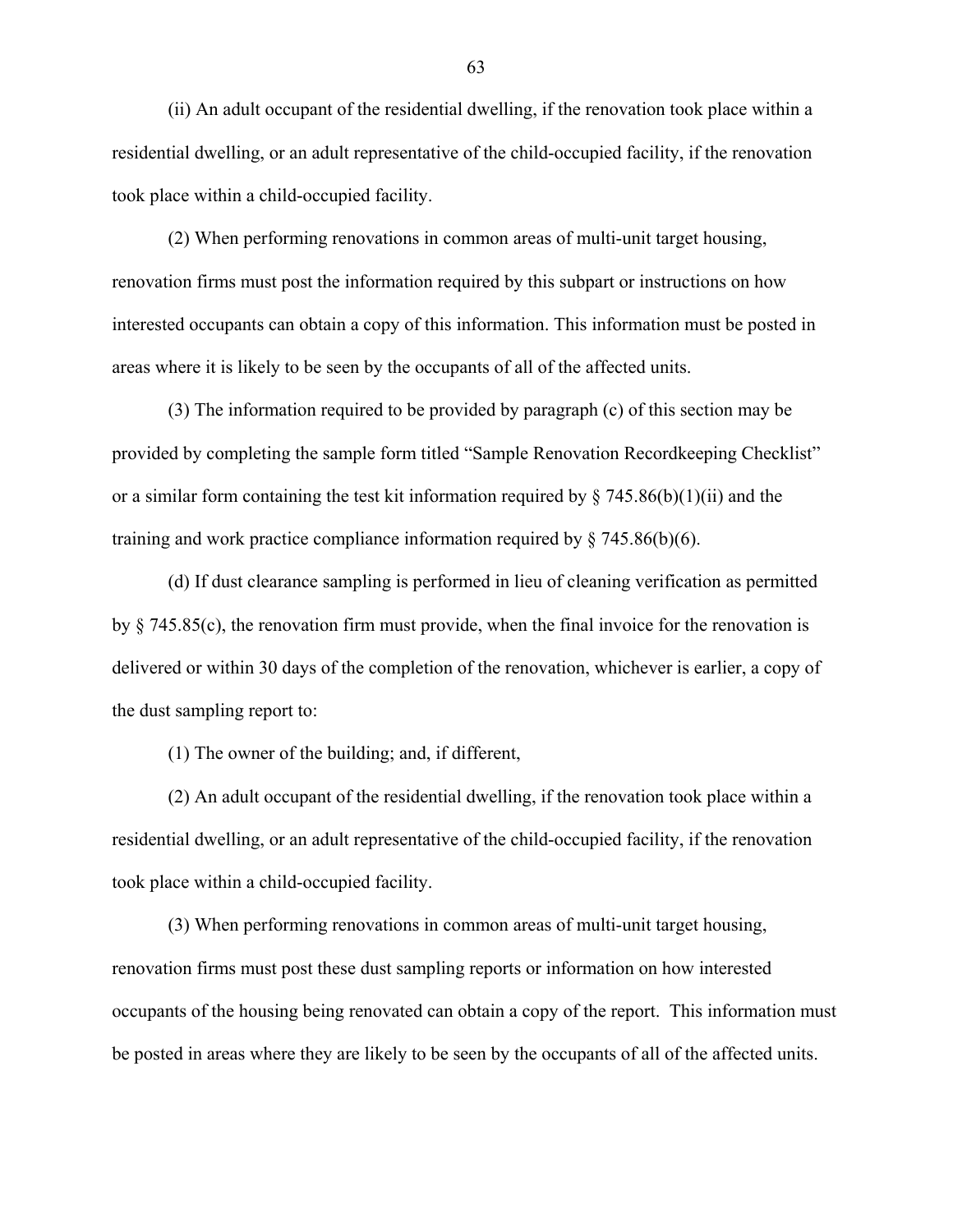6. In  $\S$  745.90, revise paragraphs (a)(4) and (b)(8) to read as follows:

#### **§ 745.90 Renovator certification and dust sampling technician certification.**

 $(a)$ 

(4) To maintain renovator certification or dust sampling technician certification, an individual must complete a renovator or dust sampling technician refresher course accredited by EPA under §745.225 or by a State or Tribal program that is authorized under subpart Q of this part within 5 years of the date the individual completed the initial course described in paragraph (a)(1) of this section. If the individual does not complete a refresher course within this time, the individual must re-take the initial course to become certified again. Individuals who complete a renovator course accredited by EPA before April 22, 2010, must complete an EPA-accredited renovator refresher course before July 1, 2015, to maintain renovator certification.

 $(b)$ 

(8) Must prepare the records required by  $\S$  745.86(b)(1) and (b)(6).

**\* \* \* \* \*** 

**\* \* \* \* \*** 

7. In  $\S$  745.225, revise paragraph (c)(2)(iii) to read as follows:

**§ 745.225 Accreditation of training programs: target housing and child-occupied facilities. \* \* \* \* \*** 

- (c) \* \* \*
- $(2)$

(ii) Successfully completed at least 16 hours of any EPA-accredited or EPA-authorized State or Tribal-accredited lead-specific training for instructors of lead-based paint activities courses or 8 hours of any EPA-accredited or EPA-authorized State or Tribal-accredited leadspecific training for instructors of renovator or dust sampling technician courses; and